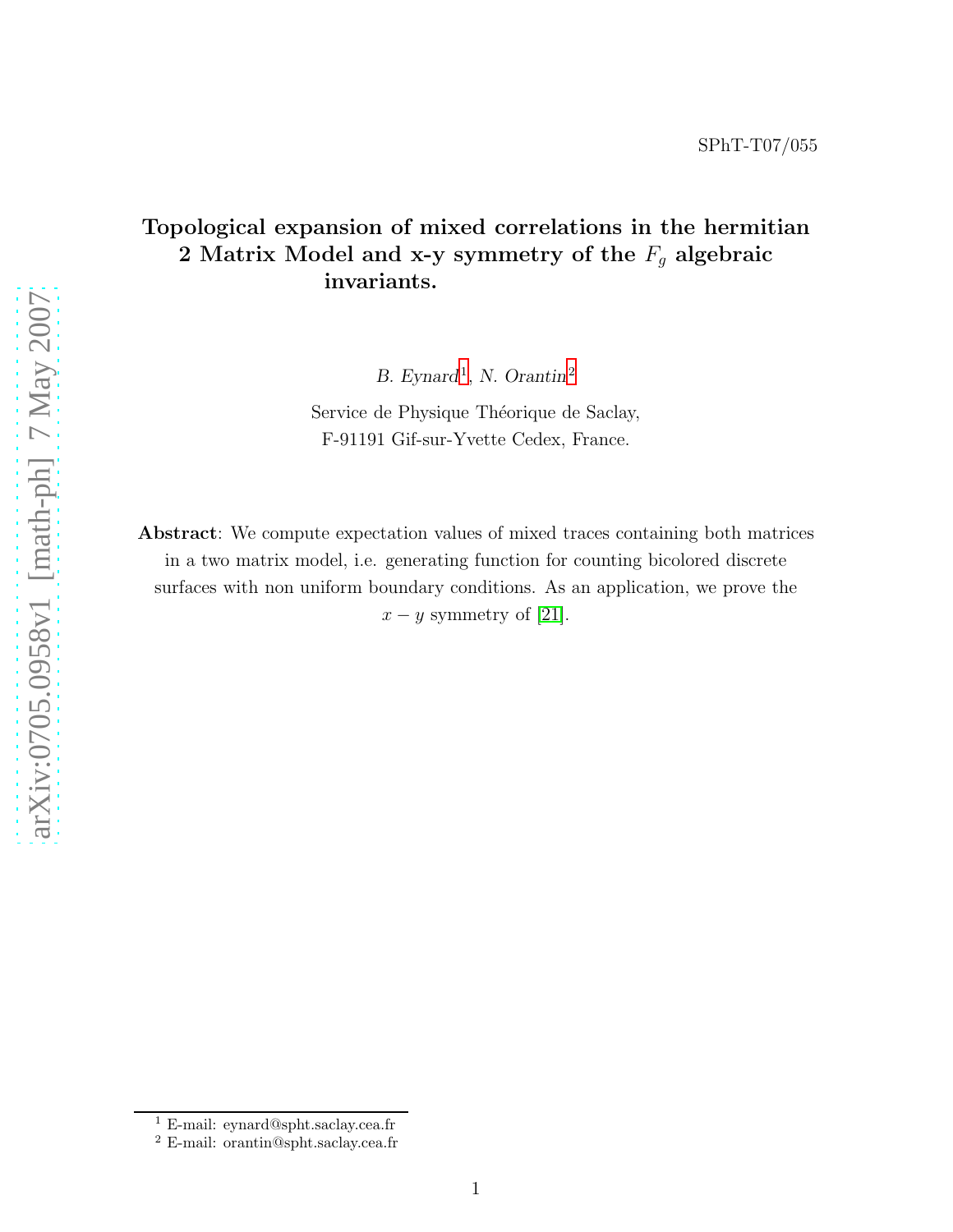## 1 Introduction

Formal matrix integrals can be regarded as an efficient toy model to explore the link between algebraic geometry and integrable systems [\[31,](#page-36-0) [3\]](#page-34-0). The theory of quantum gravity [\[12,](#page-34-1) [11,](#page-34-2) [27\]](#page-35-1) is based on the idea that matrix models provide a generating function to measure "volumes" of moduli spaces of Riemann surfaces, and random matrix models were introduced in the 80's [\[6\]](#page-34-3) as a discretized version of 2d quantum gravity, i.e. conformal field theory coupled to gravity.

The formal matrix integral is at the same time a tau-function of some integrable hierarchy [\[12\]](#page-34-1), and it has a 't Hoof topological expansion [\[33,](#page-36-1) [12,](#page-34-1) [1\]](#page-33-0):

$$
\ln \int_{\text{formal}} dM e^{-N \text{ Tr } V(M)} = \sum_{g=0}^{\infty} N^{2-2g} F^{(g)} \tag{1-1}
$$

which is related to algebraic geometry (see [\[5,](#page-34-4) [3,](#page-34-0) [29,](#page-35-2) [14\]](#page-34-5)).

In a recent work [\[13,](#page-34-6) [7,](#page-34-7) [19,](#page-35-3) [8,](#page-34-8) [21\]](#page-35-0), we have developped a method to compute the  $F^{(g)}$ 's for various formal hermitian matrix models (1-matrix model, 2-matrix model, matrix model with an external field, double scaling limits of 2-matrix model) out of the data of an algebraic equation (called the classical spectral curve):

$$
\mathcal{E}(x, y) = 0 \qquad , \qquad \mathcal{E} = \text{polynomial.} \tag{1-2}
$$

The construction of [\[21\]](#page-35-0) extends beyond matrix models, and the  $F^{(g)}$ 's can be computed for any algebraic equation of the type  $\mathcal{E}(x, y) = 0$ .

However the construction of [\[21\]](#page-35-0) assumes an embedding of the curve into  $\mathbb{C}^2$ , i.e. the choice of 2 meromorphic functions x and y on the curve. It was claimed in [\[21\]](#page-35-0) that  $F^{(g)}$  is invariant under the exchange  $x \leftrightarrow y$ , and the proof was announced to be published separately.

This is what we do in the present paper, together with additional results.

#### Mixed correlations

In order to prove this claim, we first explore the case where the  $F^{(g)}$ 's come from a formal 2-matrix model (the symmetry  $x \leftrightarrow y$  holds almost by definition in that case, see [\[8\]](#page-34-8)). We write the loop equation relations (W-algebra) [\[32,](#page-36-2) [18\]](#page-35-4), which we solve, and we are led to define new mixed correlation functions  $(W_{k,l}$  and  $H_{k,l}$  below), which did not appear in [\[21\]](#page-35-0).

In the application of the 2-matrix model to quantum gravity and conformal field theory, those mixed correlation functions were known to play an important role in the understanding of boundary operators. But their explicit computation has been a challenge until recently. The main reason is that they don't reduce to eigenvalues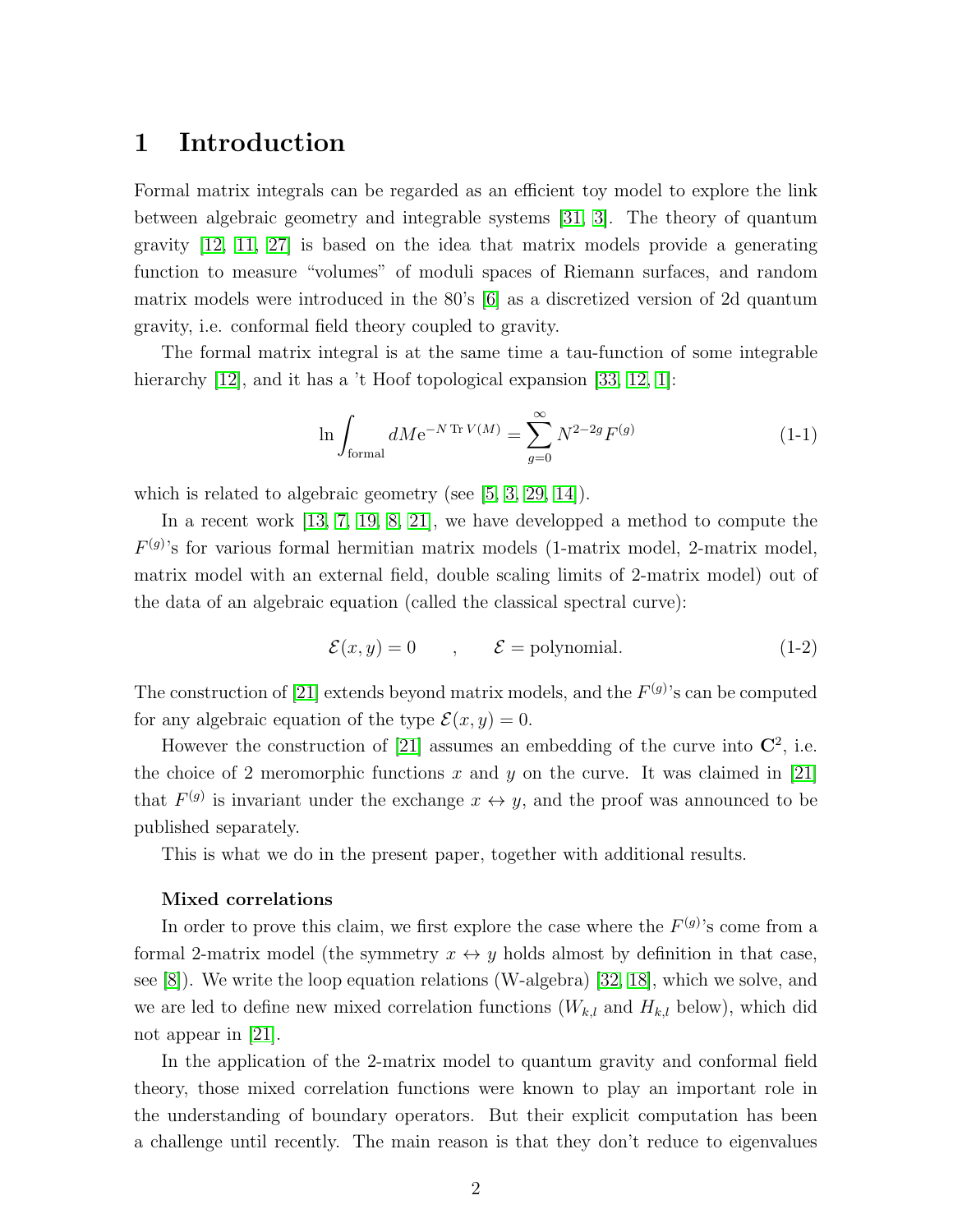of the matrices, and could not be computed by standard methods. The first explicit computations were obtained in [\[4\]](#page-34-9) and [\[17\]](#page-35-5). Here in this paper, we show how to compute the topological expansion of a family of mixed correlation functions of the 2-matrix model. In a coming work [\[23\]](#page-35-6), we shall show how to compute all mixed correlations, and introduce a link with group theory and Bethe ansatz (this is a generalization of [\[22\]](#page-35-7)).

Then, for the general case (i.e. if  $\mathcal E$  was not obtained from a matrix model), we mimic those mixed correlation functions and that allows to prove the  $x \leftrightarrow y$  symmetry of  $F^{(g)}$ .

# 2 Mixed traces of matrix models

Consider the formal 2-matrix integral<sup>[3](#page-2-0)</sup>:

$$
Z = \int dM_1 dM_2 \ e^{-N \operatorname{tr} (V_1(M_1) + V_2(M_2) - M_1M_2)} \tag{2-1}
$$

where we assume in this section that  $V_1$  is a polynomial of degree  $d_1 + 1$  and  $V_2$  is a polynomial of degree  $d_2 + 1$ .

Our goal is to compute the following connected expectation values:

$$
\overline{W}_{k,l}(x_1, \dots, x_k | y_1, \dots, y_l) \n= \left\langle \text{tr} \frac{1}{x_1 - M_1} \text{tr} \frac{1}{x_2 - M_1} \dots \text{tr} \frac{1}{x_k - M_1} \text{tr} \frac{1}{y_1 - M_2} \text{tr} \frac{1}{y_2 - M_2} \dots \text{tr} \frac{1}{y_l - M_2} \right\rangle_c \n= \sum_{g=0}^{\infty} N^{2-2g-k-l} \overline{W}_{k,l}^{(g)}(x_1, \dots, x_k | y_1, \dots, y_l).
$$
\n(2-2)

and

$$
\overline{H}_{k,l}(x, y; x_1, \dots, x_k | y_1, \dots, y_l) \n= \left\langle \text{tr} \frac{1}{x - M_1} \frac{1}{y - M_2} \text{tr} \frac{1}{x_1 - M_1} \dots \text{tr} \frac{1}{x_k - M_1} \text{tr} \frac{1}{y_1 - M_2} \dots \text{tr} \frac{1}{y_l - M_2} \right\rangle_c \n= \sum_{g=0}^{\infty} N^{2-2g-k-l-1} \overline{H}_{k,l}^{(g)}(x, y; x_1, \dots, x_k | y_1, \dots, y_l)
$$
\n(2-3)

 $\overline{W}_{k,l}^{(g)}$  is the generating function which counts connected genus g bi-colored discrete surfaces with  $k$  boundaries of the first color, and  $l$  boundaries of the second color.  $\overline{H}_{k,l}^{(g)}$  is the generating function which counts genus g bi-colored discrete surfaces with

<span id="page-2-0"></span> $3A$  formal integral is defined as a formal power series in some expansion parameter t, as explained in [\[20\]](#page-35-8) or [\[21\]](#page-35-0). Formal matrix integrals always have a  $1/N^2$  expansion order by order in t, called the topological expansion.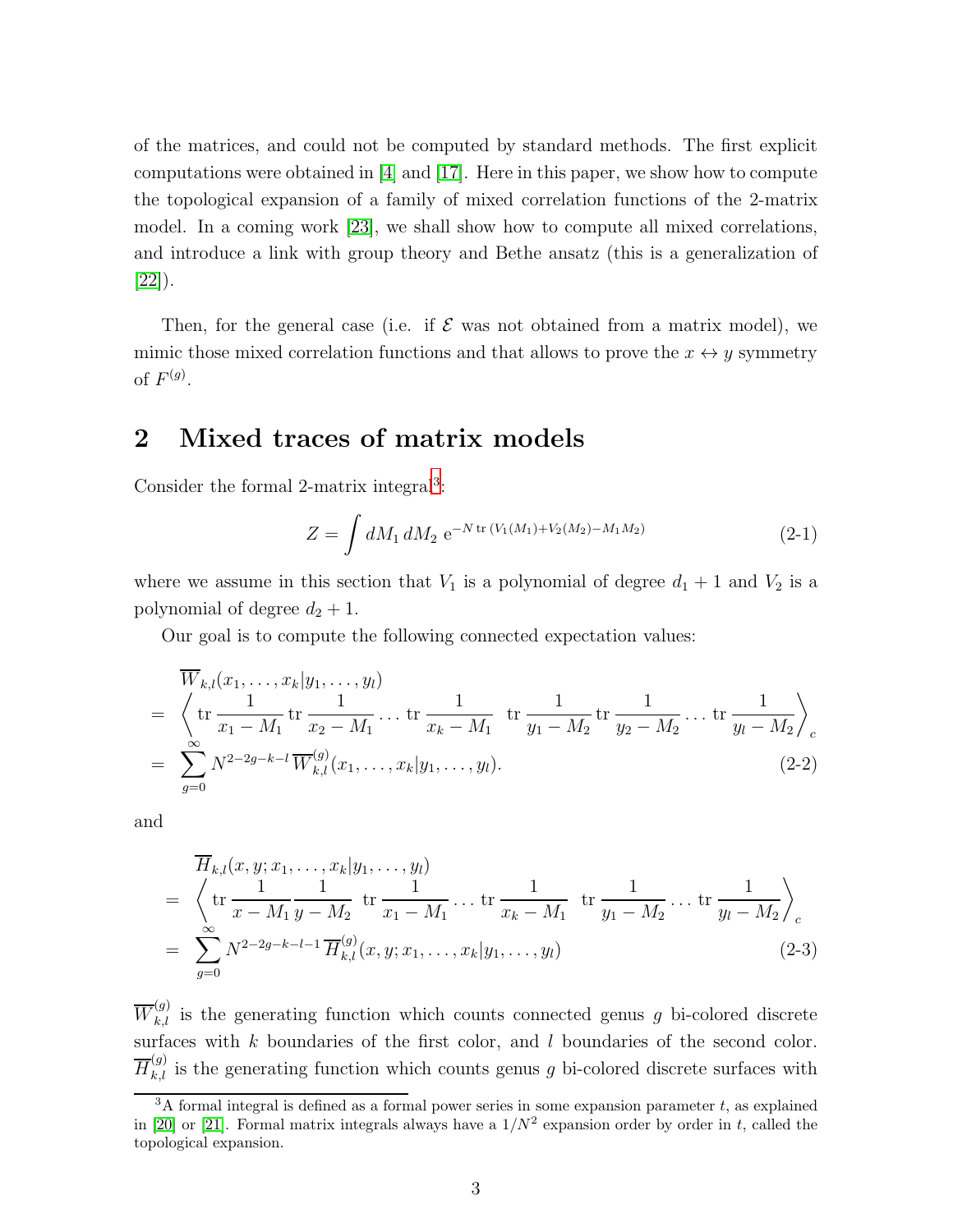$k$  boundaries of the first color, and  $l$  boundaries of the second color, and one additional boundary which carries the 2 colors. The power of  $N$  in both cases is the Euler characteristic of such surfaces. The 2-matrix model was introduced in [\[28\]](#page-35-9) as a discrete version of the Ising model on a random surface.

Notice that in  $\overline{H}_{k,l}^{(g)}$ , the first trace contains both matrices  $M_1$  and  $M_2$ , we call it a mixed trace because it cannot be expressed in terms of eigenvalues of  $M_1$  and  $M_2$ . In applications of matrix models to conformal field theories, such objects correspond to the insertion of a pair of boundary operators, and are thus very interesting.  $\overline{H}_{0,0}^{(0)}$  was computed in many works [\[18,](#page-35-4) [9\]](#page-34-10), and in the context of convergent integrals (instead of formal integrals),  $\overline{H}_{0,0}$  was computed in [\[4,](#page-34-9) [17,](#page-35-5) [2\]](#page-34-11).

The  $\overline{W}_{k,0}^{(g)}$  $_{k,0}^{(9)}$ 's were already computed in [\[13,](#page-34-6) [19,](#page-35-3) [8\]](#page-34-8), and are given by the algebraic invariants defined in [\[21\]](#page-35-0), they are the non mixed traces.

It is known (see for instance [\[8\]](#page-34-8)) that all those functions are multivalued functions of their  $x$  or  $y$  variables, and they are in fact functions living on a Riemann surface called the spectral curve of equation:

$$
\mathcal{E}(x, y) = 0.\tag{2-4}
$$

On this curve, we chose a canonical basis of cycles<sup>[4](#page-3-0)</sup>  $\mathcal{A}_i \cap \mathcal{B}_j = \delta_{i,j}, i, j = 1, \ldots \mathcal{G}$ , where G denotes the genus of the curve  $\mathcal{E}$ . We will note by  $p^i$  (resp.  $\tilde{p}^j$ ) the different points of E whose projection in the complex plane by the meromorphic function x (resp. y) are equal:

$$
\forall i = 1...d_2, \ x(p^i) = x(p^0) \qquad , \qquad \forall i = 1...d_1, \ y(\tilde{p}^i) = x(\tilde{p}^0), \tag{2-5}
$$

where the superscript 0 refers to the  $x$ - and  $y$ -physical sheets.

It is thus more convenient to redefine  $\overline{W}_{k,l}^{(g)}$  and  $\overline{H}_{k,l}^{(g)}$  in terms of meromorphic forms on the curve:

$$
W_{k,l}^{(g)}(p_1, \ldots, p_k|q_1, \ldots, q_l)
$$
\n
$$
= \frac{\overline{W}_{k,l}^{(g)}(x(p_1), \ldots, x(p_k)|y(q_1), \ldots, y(q_l)) dx(p_1) \ldots dx(p_k)dy(q_1) \ldots dy(q_l)}{+\delta_{g,0}\delta_{k,1}\delta_{l,0}(y(p_1) - V_1'(x(p_1)))dx(p_1) + \delta_{g,0}\delta_{k,0}\delta_{l,1}(x(q_1) - V_2'(y(q_1)))dy(q_1) + \frac{\delta_{g,0}\delta_{k,2}\delta_{l,0} dx(p_1)dx(p_2)}{(x(p_1) - x(p_2))^2} + \frac{\delta_{g,0}\delta_{k,0}\delta_{l,2} dy(q_1)dy(q_2)}{(y(q_1) - y(q_2))^2}
$$
\n
$$
(2-6)
$$

<span id="page-3-0"></span><sup>&</sup>lt;sup>4</sup>All required definitions relative to algebraic geometry can be found in [\[21\]](#page-35-0) or more generally in [\[25,](#page-35-10) [24\]](#page-35-11). We will use all along these notes the notations of [\[21\]](#page-35-0). The  $\mathcal A$  and  $\mathcal B$ -cycles may be the modified cycles of [\[21\]](#page-35-0).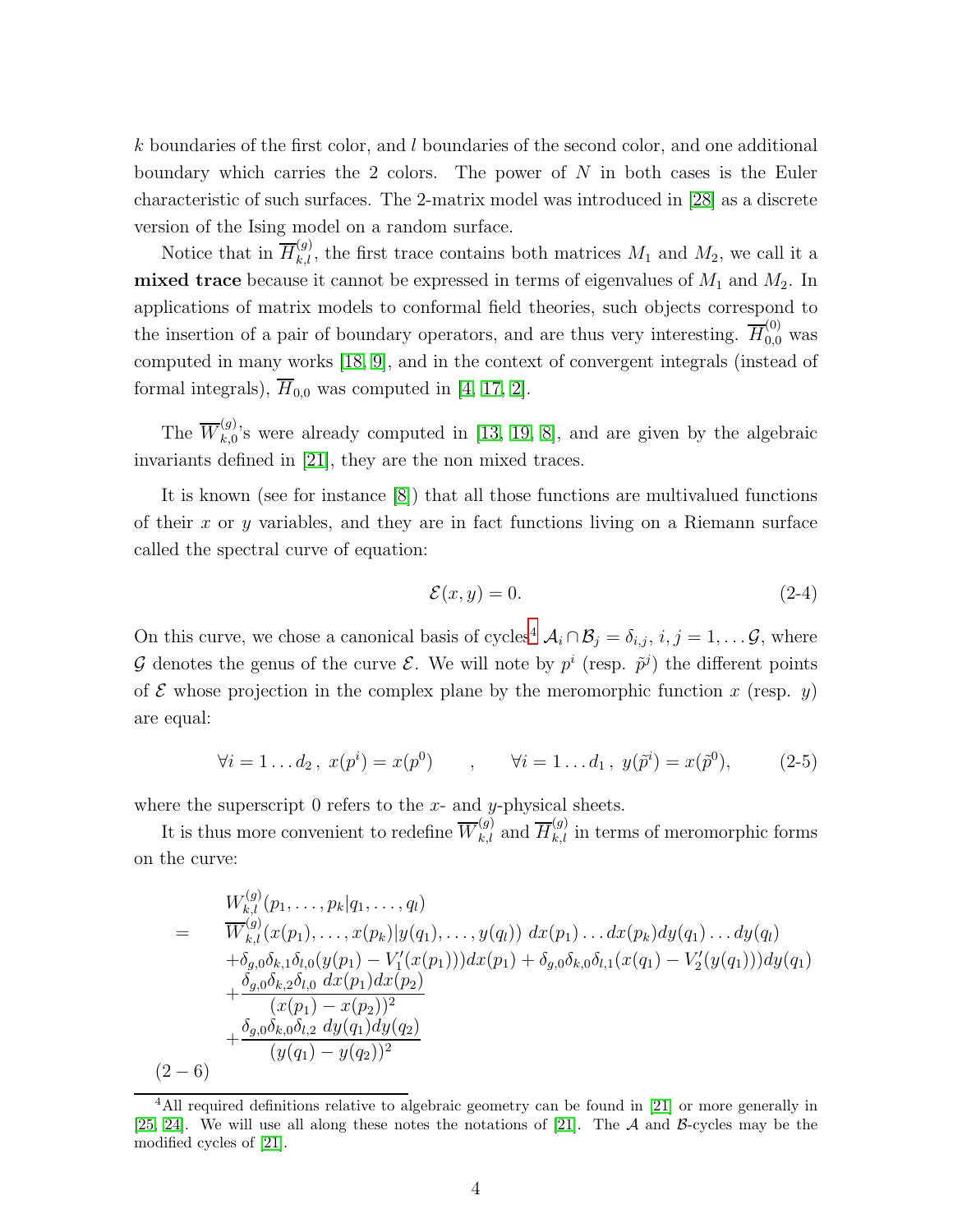where the  $p_i$ 's and  $q_j$ 's are now points on the curve  $\mathcal{E}$ , instead of points in the complex plane. We have also "renormalized the unstable functions" with  $2 - 2g - k - l \ge 0$ .

With those notations we have [\[8,](#page-34-8) [5\]](#page-34-4):

$$
W_{1,0}^{(0)} = W_{0,1}^{(0)} = 0,\t\t(2-7)
$$

$$
W_{2,0}^{(0)}(p,q) = -W_{1,1}^{(0)}(p,q) = W_{0,2}^{(0)}(p,q) = B(p,q)
$$
\n(2-8)

where B is the Bergmann kernel, i.e. the unique bilinear form on  $\mathcal E$  with a double pole at  $p = q$  and no other pole, with vanishing residue, and normalized on A-cycles:

$$
B(p,q) \underset{p \to q}{\sim} \frac{dz(p)dz(q)}{(z(p) - z(q))^2} + \text{finite} \qquad , \qquad \forall i = 1 \dots \mathcal{G} \, , \, \oint_{\mathcal{A}} B = 0. \tag{2-9}
$$

We also define the differentials corresponding to the mixed correlation functions:

$$
H_{k,l}^{(g)}(p,q;p_1,\ldots,p_k|q_1,\ldots,q_l)
$$
  
=  $\overline{H}_{k,l}^{(g)}(x(p),y(q);x(p_1),\ldots,x(p_k)|y(q_1),\ldots,y(q_l)) dx(p_1)\ldots dx(p_k)dy(q_1)\ldots dy(q_l)$   
+ $\delta_{g,0}\delta_{k,0}\delta_{l,0}$  (2-10)

and we normalize them by the leading order of the simplest mixed correlation function:

 $\sqrt{g}$ 

$$
h_{k,l}^{(g)}(p,q;p_1,\ldots,p_k|q_1,\ldots,q_l) = \frac{H_{k,l}^{(g)}(p,q;p_1,\ldots,p_k|q_1,\ldots,q_l)}{H_{0,0}^{(0)}(p,q)}.
$$
 (2-11)

It is well known [\[14,](#page-34-5) [18,](#page-35-4) [9\]](#page-34-10) (and it can be rederived from Eq. [\(2-18\)](#page-5-0) and Eq. [\(2-21\)](#page-6-0) below) that:

$$
H_{0,0}^{(0)}(p,q) = \frac{\mathcal{E}(x(p), y(q))}{(x(p) - x(q))(y(p) - y(q))}.
$$
 (2-12)

We also need to introduce:

$$
U_{k,l}(p, y; p_1, \dots, p_k | q_1, \dots, q_l)
$$
\n
$$
= \left\langle \text{tr} \frac{1}{x(p) - M_1} \frac{V_2'(y) - V_2'(M_2)}{y - M_2} \text{tr} \frac{dx(p_1)}{x(p_1) - M_1} \dots \text{tr} \frac{dx(p_k)}{x(p_k) - M_1} \right\rangle
$$
\n
$$
\text{tr} \frac{dy(q_1)}{y(q_1) - M_2} \dots \text{tr} \frac{dy(q_l)}{y(q_l) - M_2} \right\rangle_c
$$
\n
$$
+ \delta_{g,0} \delta_{k,0} \delta_{l,0} (V_2'(y) - x(p))
$$
\n
$$
= \sum_{g=0}^{\infty} N^{2-2g-k-l-1} U_{k,l}^{(g)}(p, y; p_1, \dots, p_k | q_1, \dots, q_l), \qquad (2-13)
$$

which is a polynomial of y of degree at most  $d_2 - 1$ ,

$$
\tilde{U}_{k,l}(x,q;p_1,\ldots,p_k|q_1,\ldots,q_l) = \left\langle \text{tr}\frac{V'_1(x)-V'_1(M_1)}{x-M_1}\frac{1}{y(q)-M_2} \text{tr}\frac{dx(p_1)}{x(p_1)-M_1}\ldots \text{tr}\frac{dx(p_k)}{x(p_k)-M_1} \right\}
$$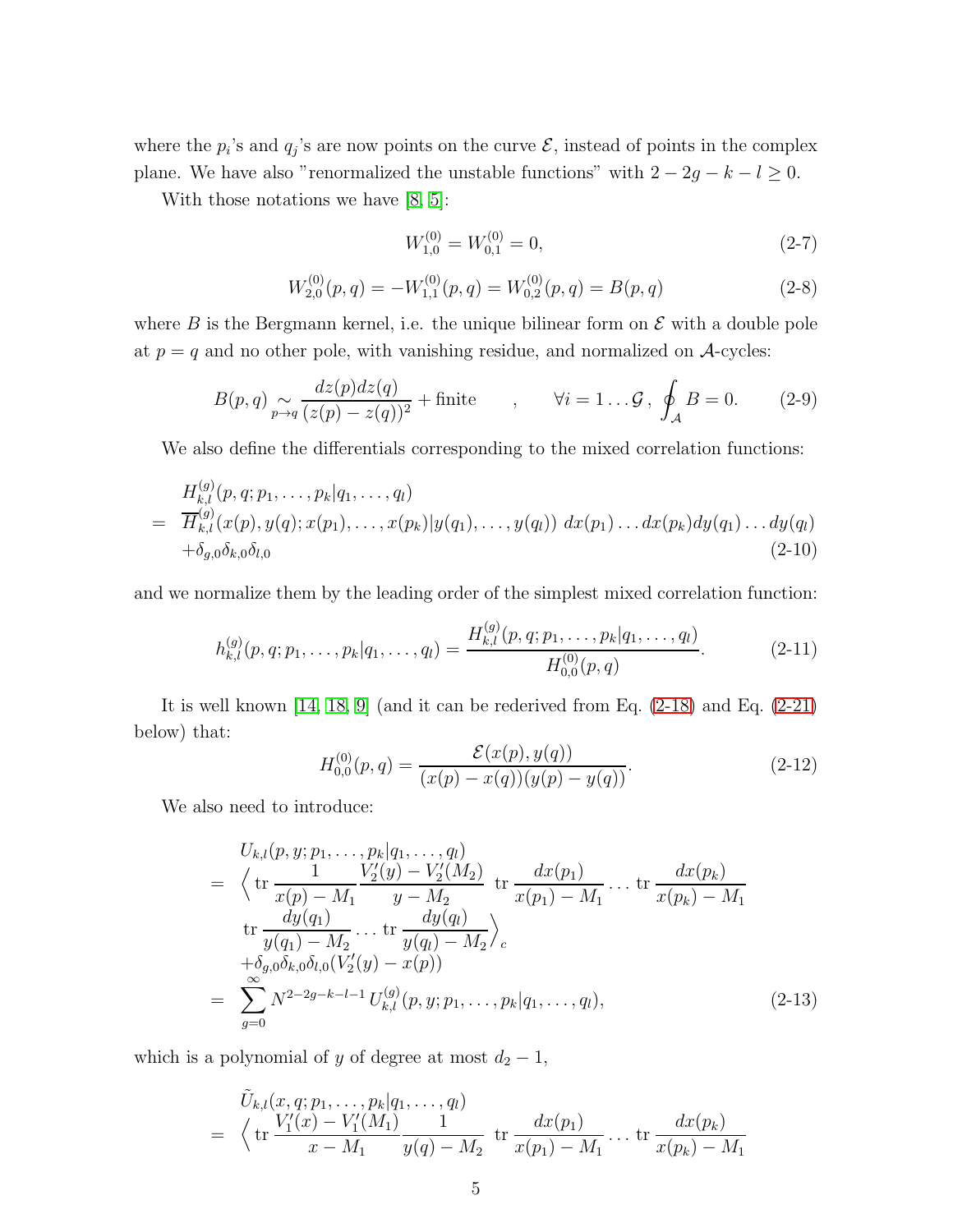$$
\text{tr}\frac{dy(q_1)}{y(q_1) - M_2} \dots \text{tr}\frac{dy(q_l)}{y(q_l) - M_2}\Big|_{c} \n+ \delta_{g,0} \delta_{k,0} \delta_{l,0} (V_1'(x) - y(p)) \n= \sum_{g=0}^{\infty} N^{2-2g-k-l-1} \tilde{U}_{k,l}^{(g)}(x, q; p_1, \dots, p_k | q_1, \dots, q_l),
$$
\n(2-14)

which is a polynomial of x of degree at most  $d_1 - 1$  and

$$
-E_{k,l}(x, y; p_1, \dots, p_k|q_1, \dots, q_l)
$$
  
=  $\langle \text{tr} \frac{V'_1(x) - V'_1(M_1)}{x - M_1} \frac{V'_2(y) - V'_2(M_2)}{y - M_2} \text{ tr} \frac{dx(p_1)}{x(p_1) - M_1} \dots \text{ tr} \frac{dx(p_k)}{x(p_k) - M_1}$   
tr  $\frac{dy(q_1)}{y(q_1) - M_2} \dots \text{ tr} \frac{dy(q_l)}{y(q_l) - M_2}$   
+  $\delta_{g,0} \delta_{k,0} \delta_{l,0} ((V'_1(x) - y(p))(V'_2(y) - x(p)) - 1)$   
=  $-\sum_{g=0}^{\infty} N^{2-2g-k-l-1} E_{k,l}^{(g)}(x, y; p_1, \dots, p_k|q_1, \dots, q_l),$  (2-15)

which is a polynomial of x of degree  $d_1 - 1$  and of y of degree  $d_2 - 1$ .

We have:

$$
E_{0,0}^{(0)}(x,y) = \mathcal{E}(x,y) \qquad , \qquad U_{0,0}^{(0)}(p,y) = \frac{\mathcal{E}(x(p),y)}{y-y(p)} \qquad , \qquad \tilde{U}_{0,0}^{(0)}(x,q) = \frac{\mathcal{E}(x,y(q))}{x-x(q)}, \tag{2-16}
$$

and

$$
P_{0,0}^{(0)}(x,y) = -\mathcal{E}(x,y). \tag{2-17}
$$

### 2.1 Loop equations

In order to obtain a closed set of equations computing these mixed correlation functions, we consider 4 families of loop equations [\[32,](#page-36-2) [18,](#page-35-4) [16\]](#page-35-12) corresponding to different infinitesimal changes of variables  $M_i \to M_i + \epsilon \delta M_i$  in the matrix integral.

<span id="page-5-0"></span>
$$
\delta M_2 = \frac{1}{x(p)-M_1} \frac{1}{y(q)-M_2} \prod_{i=1}^k \text{tr } \frac{1}{x(p_i)-M_1} \prod_{j=1}^l \text{tr } \frac{1}{y(q_j)-M_2} \text{ gives:}
$$
  
\n
$$
- U_{k,l}^{(g)}(p, y(q); \mathbf{p_K}|\mathbf{q_L}) = (x(p) - x(q))H_{k,l}^{(g)}(p, q; \mathbf{p_K}|\mathbf{q_L}) + \sum_{h} \sum_{I,J} \frac{W_{i,j+1}^{(h)}(\mathbf{p_I}|\mathbf{q_J}, q)H_{k-i,l-j}^{(g-h)}(p, q; \mathbf{p_K}/\mathbf{q_L}/\mathbf{J})}{dy(q)} + \frac{H_{k,l+1}^{(g-1)}(p, q; \mathbf{p_K}|\mathbf{q_L}, q)}{dy(q)} - \sum_{n} d_{q_n} \frac{H_{k,l-1}^{(g)}(p, q_n; \mathbf{p_K}|\mathbf{q_L}/\mathbf{q_L})}{y(q) - y(q_n)}
$$
(2-18)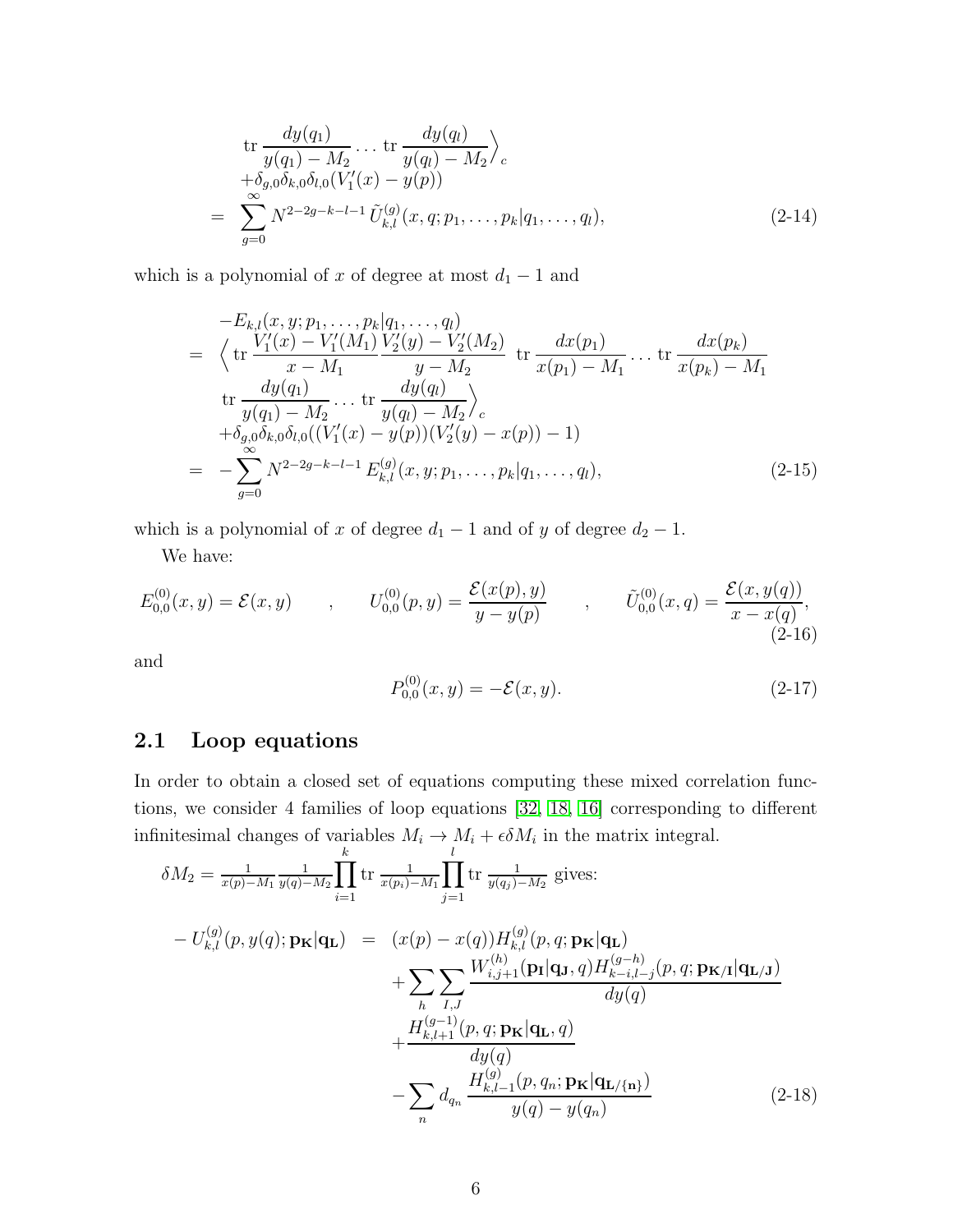<span id="page-6-2"></span><span id="page-6-1"></span>
$$
\delta M_{1} = \frac{1}{x_{(p)}-M_{1}} \frac{1}{y_{(q)}-M_{2}} \prod_{i=1}^{k} \text{tr } \frac{1}{x_{(p_{i})}-M_{1}} \prod_{j=1}^{l} \text{tr } \frac{1}{y_{(q_{j})}-M_{2}} \text{ gives:}
$$
\n
$$
- \tilde{U}_{k,l}^{(g)}(x(p), q; \mathbf{p}_{\mathbf{K}}|\mathbf{q}_{\mathbf{L}}) = (y(q) - y(p))H_{k,l}^{(g)}(p, q; \mathbf{p}_{\mathbf{K}}|\mathbf{q}_{\mathbf{L}})
$$
\n
$$
+ \sum_{h} \sum_{l=1}^{l} \frac{W_{i+1,l}^{(h)}(p, \mathbf{p}_{l}|\mathbf{q}_{h})H_{k-i,l-j}^{(g)}(p, q; \mathbf{p}_{\mathbf{K}}|\mathbf{q}_{\mathbf{L},j})}{dx(p)}
$$
\n
$$
+ \frac{H_{k+1,l}^{(g)}(p, q; p, \mathbf{p}_{\mathbf{K}}|\mathbf{q}_{\mathbf{L}})}{x(p)}
$$
\n
$$
- \sum_{m} d_{m} \frac{H_{k-1,l}^{(g)}(p, q; \mathbf{p}_{\mathbf{K}}|\mathbf{q}_{\mathbf{L}})}{x(p) - x(p_{m})}
$$
\n(2-19)  
\n
$$
\delta M_{2} = \frac{V_{l}'(x(p)) - V_{l}'(M_{1})}{x(p) - M_{1}} \frac{1}{y(q) - M_{2}} \prod_{i=1}^{k} \text{tr } \frac{1}{x(p_{i}) - M_{1}} \prod_{j=1}^{l} \text{tr } \frac{1}{y(q_{i}) - M_{2}} \text{ gives:}
$$
\n
$$
E_{k,l}^{(g)}(x(p), y(q); \mathbf{p}_{\mathbf{K}}|\mathbf{q}_{\mathbf{L}}) = (x(p) - x(q))\tilde{U}_{k,l}^{(g)}(x(p), q; \mathbf{p}_{\mathbf{K}}|\mathbf{q}_{\mathbf{L}})
$$
\n
$$
+ \sum_{h} \sum_{l,j} \frac{\tilde{W}_{k,j+1}^{(h)}(\mathbf{p}_{l}|\mathbf{q}_{J}, q) \tilde{U}_{k-1,l-j}^{(g)}(x(p), q
$$

<span id="page-6-0"></span>Those loop equations can be seen to be equivalent to W-algebra constraints [\[10,](#page-34-12) [12\]](#page-34-1), or to a generalization of Tutte's equations for the combinatorics of discrete surfaces [\[34,](#page-36-3) [35\]](#page-36-4).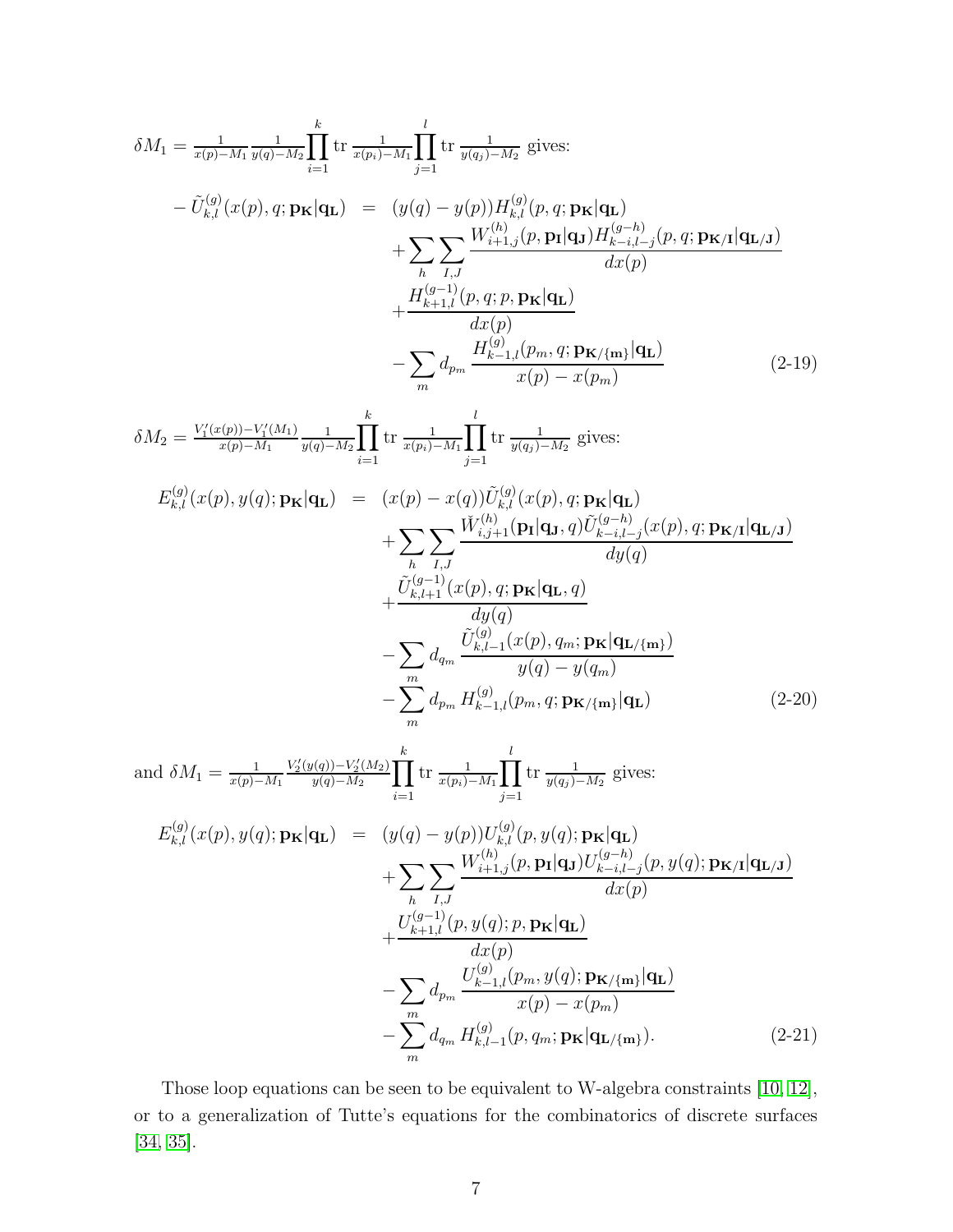### <span id="page-7-2"></span>2.2 Solution of loop equations

Theorem 2.1 *The solution of loop equations is such that:*

<span id="page-7-0"></span>
$$
h_{k,l}^{(g)}(p,q; \mathbf{p}_{\mathbf{K}}|\mathbf{q}_{\mathbf{L}})
$$
\n
$$
= \operatorname{Res}_{r \to \tilde{q}^{j}, p, \mathbf{p}_{\mathbf{K}}} \frac{1}{(x(p) - x(r))(y(r) - y(q))} \left( h_{k+1,l}^{(g-1)}(r,q; r, \mathbf{p}_{\mathbf{K}}|\mathbf{q}_{\mathbf{L}}) + \sum_{h} \sum_{I \subset K} \sum_{J \subset L} W_{i+1,j}^{(h)}(r, \mathbf{p}_{\mathbf{I}}|\mathbf{q}_{\mathbf{J}}) h_{k-i,l-j}^{(g-h)}(r,q; \mathbf{p}_{\mathbf{K}}|\mathbf{q}_{\mathbf{L}}|\mathbf{q}_{\mathbf{J}}) \right),
$$
\n
$$
2 - 22)
$$
\n
$$
W_{k,l+1}^{(g)}(\mathbf{p}_{\mathbf{K}}|\mathbf{q}_{\mathbf{L}}, q)
$$
\n
$$
= \operatorname{Res}_{d y(q)} \frac{dy(q)}{(y(r) - y(q))} \left( h_{k+1,l}^{(g-1)}(r,q; r, \mathbf{p}_{\mathbf{K}}|\mathbf{q}_{\mathbf{L}}) \right)
$$

$$
= \operatorname{Res}_{r \to \tilde{q}^j, \mathbf{p}_{\mathbf{K}}} \frac{\operatorname{Res}_{(y(r) - y(q))} \left( h_{k+1,l}^{(y)}(r, q; r, \mathbf{p}_{\mathbf{K}} | \mathbf{q}_{\mathbf{L}}) \right)}{ \sum_{h} \sum_{I \subset K} \sum_{J \subset L} W_{i+1,j}^{(h)}(r, \mathbf{p}_{\mathbf{I}} | \mathbf{q}_{\mathbf{J}}) h_{k-i,l-j}^{(g-h)}(r, q; \mathbf{p}_{\mathbf{K}/\mathbf{I}} | \mathbf{q}_{\mathbf{L}/\mathbf{J}}) \right).}
$$
\n(2-23)

where Res means that one takes the residues around all the points  $\tilde{q}^j \neq q$  such that  $y(\tilde{q}^j) = y(q).$ 

Given the initial conditions:

<span id="page-7-1"></span> $($ 

$$
h_{0,0}^{(0)} = 1 \t, \t W_{k,0}^{(g)}(p_1,\ldots,p_k) = W_k^{(g)}(p_1,\ldots,p_k)\Big|_{\mathcal{E}} \t (2-24)
$$

where  $W_k^{(g)}$  $\mathcal{L}_{k}^{(g)}(p_1,\ldots,p_k)\Big|_{\mathcal{E}}$  is the function defined in [\[21\]](#page-35-0), the above system is triangular and computes univocally any  $h_{k,l}^{(g)}$  and  $W_{k,l}^{(g)}$  in at most  $k+l+\frac{g^2}{2}$  $\frac{y^2}{2}$  steps.

One easily proves by recursion on  $2g + k + l$  that:

$$
H_{k,l}^{(g)}(p,q; \mathbf{p}_{\mathbf{K}}|\mathbf{q}_{\mathbf{L}}) \text{ has poles } \begin{cases} \text{ in } p = a, q, \mathbf{q}_{\mathbf{L}} \\ \text{ in } q = b, p, \mathbf{p}_{\mathbf{K}} \\ \text{ in } p_j = a, q, \mathbf{q}_{\mathbf{L}} \\ \text{ in } q_j = b, p, \mathbf{p}_{\mathbf{K}} \end{cases} \tag{2-25}
$$

and

$$
W_{k,l}^{(g)}(\mathbf{p}_{\mathbf{K}}|\mathbf{q}_{\mathbf{L}}) \text{ has poles } \begin{cases} \text{ in } p_j = a, \mathbf{q}_{\mathbf{L}} \\ \text{ in } q_j = b, \mathbf{p}_{\mathbf{K}} \end{cases}
$$
 (2-26)

proof:

Since  $\tilde{U}_{k,l}^{(g)}(x(p), q; \mathbf{p}_{\mathbf{K}}|\mathbf{q}_{\mathbf{L}})$  is a polynomial in  $x(p)$  of degree at most  $d_1-2$ , it is given by the Lagrange interpolation formula:

$$
\tilde{U}_{k,l}^{(g)}(x(p), q; \mathbf{p}_{\mathbf{K}}|\mathbf{q}_{\mathbf{L}}) = \tilde{U}_{0,0}^{(0)}(x(p), q) \sum_{j=1}^{d_1} \frac{\tilde{U}_{k,l}^{(g)}(x(\tilde{q}^j), q; \mathbf{p}_{\mathbf{K}}|\mathbf{q}_{\mathbf{L}})}{(x(p) - x(\tilde{q}^j))\tilde{U}_{0,0}^{(0)}(x(\tilde{q}^j), q)}
$$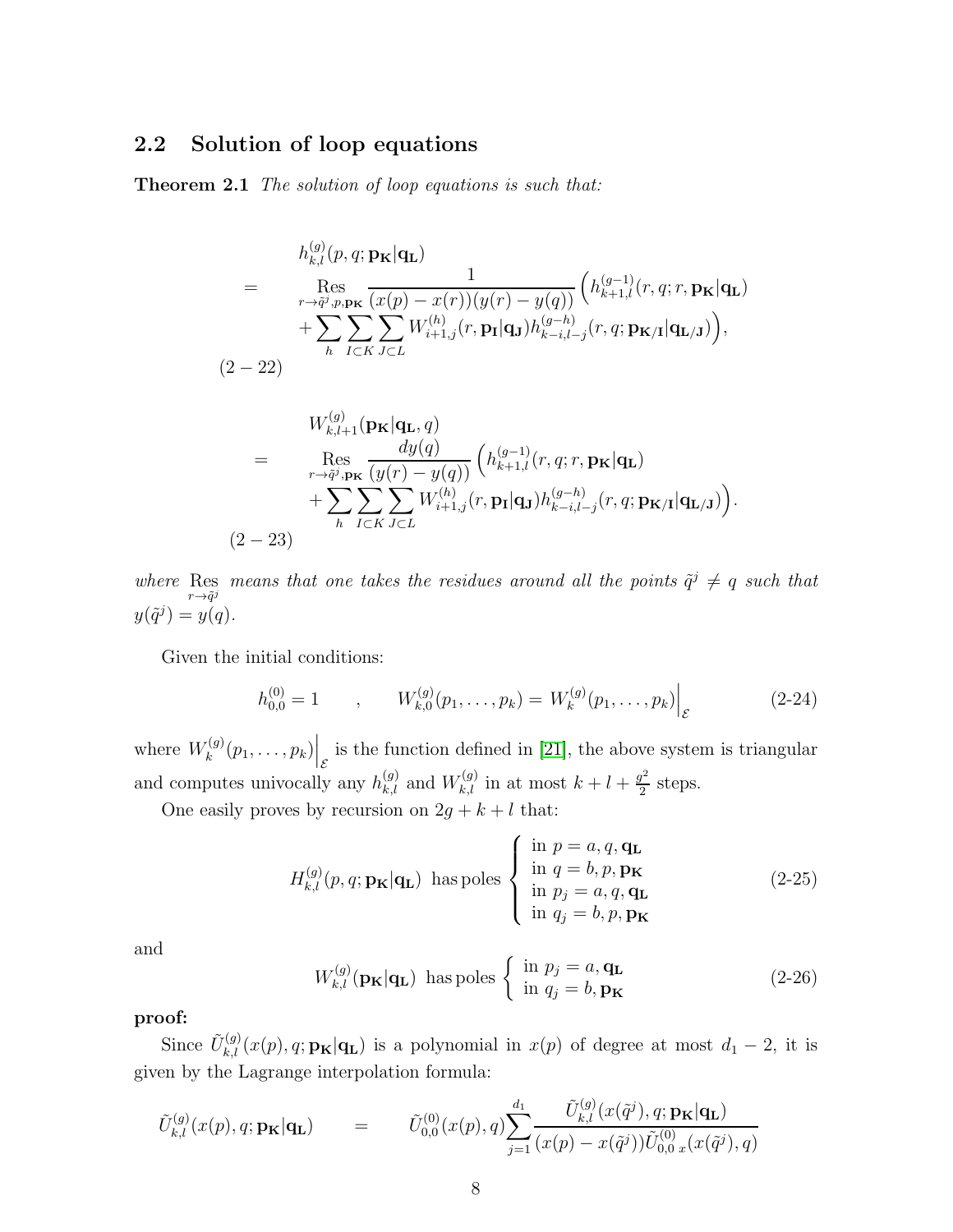$$
= \tilde{U}_{0,0}^{(0)}(x(p), q) \sum_{j=1}^{d_1} \operatorname{Res}_{r \to \tilde{q}^j} \frac{\tilde{U}_{k,l}^{(g)}(x(\tilde{q}^j), q; \mathbf{p}_{\mathbf{K}} | \mathbf{q}_{\mathbf{L}}) dx(r)}{(x(p) - x(r)) \tilde{U}_{0,0}^{(0)}(x(r), q)}.
$$
  
(2-27)

Then we replace  $\tilde{U}_{k,l}^{(g)}(x(\tilde{q}^j), q; \mathbf{p}_{\mathbf{K}}|\mathbf{q}_{\mathbf{L}})$  by its value from the loop equation [2-19:](#page-6-1)

$$
\tilde{U}_{k,l}^{(g)}(x(p), q; \mathbf{p}_{\mathbf{K}}|\mathbf{q}_{\mathbf{L}}) = -\sum_{j=1}^{d_1} \text{Res}_{r \to \tilde{q}^j} \frac{\tilde{U}_{0,0}^{(0)}(x(p), q)}{(x(p) - x(r)) \tilde{U}_{0,0}^{(0)}(x(r), q)} \left[ \sum_{h} \sum_{I,J} W_{i+1,j}^{(h)}(r, \mathbf{p}_{\mathbf{I}}|\mathbf{q}_{\mathbf{J}}) H_{k-i,l-j}^{(g-h)}(r, q; \mathbf{p}_{\mathbf{K}/\mathbf{I}}|\mathbf{q}_{\mathbf{L}/\mathbf{J}}) + H_{k+1,l}^{(g-1)}(r, q; r, \mathbf{p}_{\mathbf{K}}|\mathbf{q}_{\mathbf{L}}) - \sum_{m} d_{p_m} \frac{H_{k-1,l}^{(g)}(p_m, q; \mathbf{p}_{\mathbf{K}/\{\mathbf{m}\}}|\mathbf{q}_{\mathbf{L}}) dx(r)}{x(r) - x(p_m)} \right]
$$
\n(2-28)

Notice that the same residue computed at  $r \to p$  gives the terms in the RHS of the loop equation [2-19,](#page-6-1) and therefore:

$$
(y(q) - y(p))H_{k,l}^{(g)}(p,q; \mathbf{p}_{\mathbf{K}}|\mathbf{q}_{\mathbf{L}})
$$
  
= 
$$
\operatorname{Res}_{r \to p,\tilde{q}^{j}} \frac{\tilde{U}_{0,0}^{(0)}(x(p), q)}{(x(p) - x(r)) \tilde{U}_{0,0}^{(0)}(x(r), q)} \left[\n\sum_{h} \sum_{I,J} W_{i+1,j}^{(h)}(r, \mathbf{p}_{\mathbf{I}}|\mathbf{q}_{\mathbf{J}}) H_{k-i,l-j}^{(g-h)}(r, q; \mathbf{p}_{\mathbf{K}/\mathbf{I}}|\mathbf{q}_{\mathbf{L}/\mathbf{J}})\n+ H_{k+1,l}^{(g-1)}(r, q; r, \mathbf{p}_{\mathbf{K}}|\mathbf{q}_{\mathbf{L}}) - \sum_{m} d_{p_m} \frac{H_{k-1,l}^{(g)}(p_m, q; \mathbf{p}_{\mathbf{K}/\{\mathbf{m}\}}|\mathbf{q}_{\mathbf{L}}) dx(r)}{x(r) - x(p_m)}\n\right].
$$
  
(2-29)

Moreover the last term  $d_{p_m} \frac{H_{k-1,l}^{(g)}(p_m,q;\mathbf{p}_{\mathbf{K}/\{\mathbf{m}\}}|\mathbf{q}_{\mathbf{L}}) dx(r)}{x(r)-x(p_m)}$  $\frac{n_1q_2R}{x(r)-x(p_m)}$  can be computed explicitely:

$$
d_{p_m} \operatorname{Res}_{r \to p, \tilde{q}^j} \frac{\tilde{U}_{0,0}^{(0)}(x(p), q)}{(x(p) - x(r)) \tilde{U}_{0,0}^{(0)}(x(r), q)} \frac{H_{k-1,l}^{(g)}(p_m, q; \mathbf{p}_{\mathbf{K}/\{\mathbf{m}\}} | \mathbf{q}_{\mathbf{L}}) dx(r)}{x(r) - x(p_m)} = d_{p_m} \operatorname{Res}_{r \to p, \tilde{q}^j} \frac{\mathcal{E}(x(p), y(q))(x(r) - x(q))}{(x(p) - x(r))(x(p) - x(q)) \mathcal{E}(x(r), y(q))} \frac{H_{k-1,l}^{(g)}(p_m, q; \mathbf{p}_{\mathbf{K}/\{\mathbf{m}\}} | \mathbf{q}_{\mathbf{L}}) dx(r)}{x(r) - x(p_m)}.
$$
\n(2-30)

Under this form, one can see that the integrant is a rational function of  $x(r)$ . Thus, the residue can be computed on the complex plane obtained by the projection x and we can move the integration contours on the complex plane instead of the curve  $\mathcal E$  itself. This term is then equal to:

$$
d_{p_m} \underset{x \to x(p), x(\tilde{q}^j)}{\text{Res}} \frac{\mathcal{E}(x(p), y(q))(x - x(q))}{(x(p) - x)(x(p) - x(q)) \mathcal{E}(x, y(q))} \frac{H_{k-1,l}^{(g)}(p_m, q; \mathbf{p}_{\mathbf{K}/\{\mathbf{m}\}}|\mathbf{q}_{\mathbf{L}}) dx}{x - x(p_m)}
$$
\n
$$
= -d_{p_m} \underset{x \to x(p_m)}{\text{Res}} \frac{\mathcal{E}(x(p), y(q))(x - x(q))}{(x(p) - x)(x(p) - x(q)) \mathcal{E}(x, y(q))} \frac{H_{k-1,l}^{(g)}(p_m, q; \mathbf{p}_{\mathbf{K}/\{\mathbf{m}\}}|\mathbf{q}_{\mathbf{L}}) dx}{x - x(p_m)}
$$
\n
$$
= -d_{p_m} \frac{\mathcal{E}(x(p), y(q))(x(p_m) - x(q))}{(x(p) - x(p_m))(x(p) - x(q)) \mathcal{E}(x(p_m), y(q))} H_{k-1,l}^{(g)}(p_m, q; \mathbf{p}_{\mathbf{K}/\{\mathbf{m}\}}|\mathbf{q}_{\mathbf{L}})
$$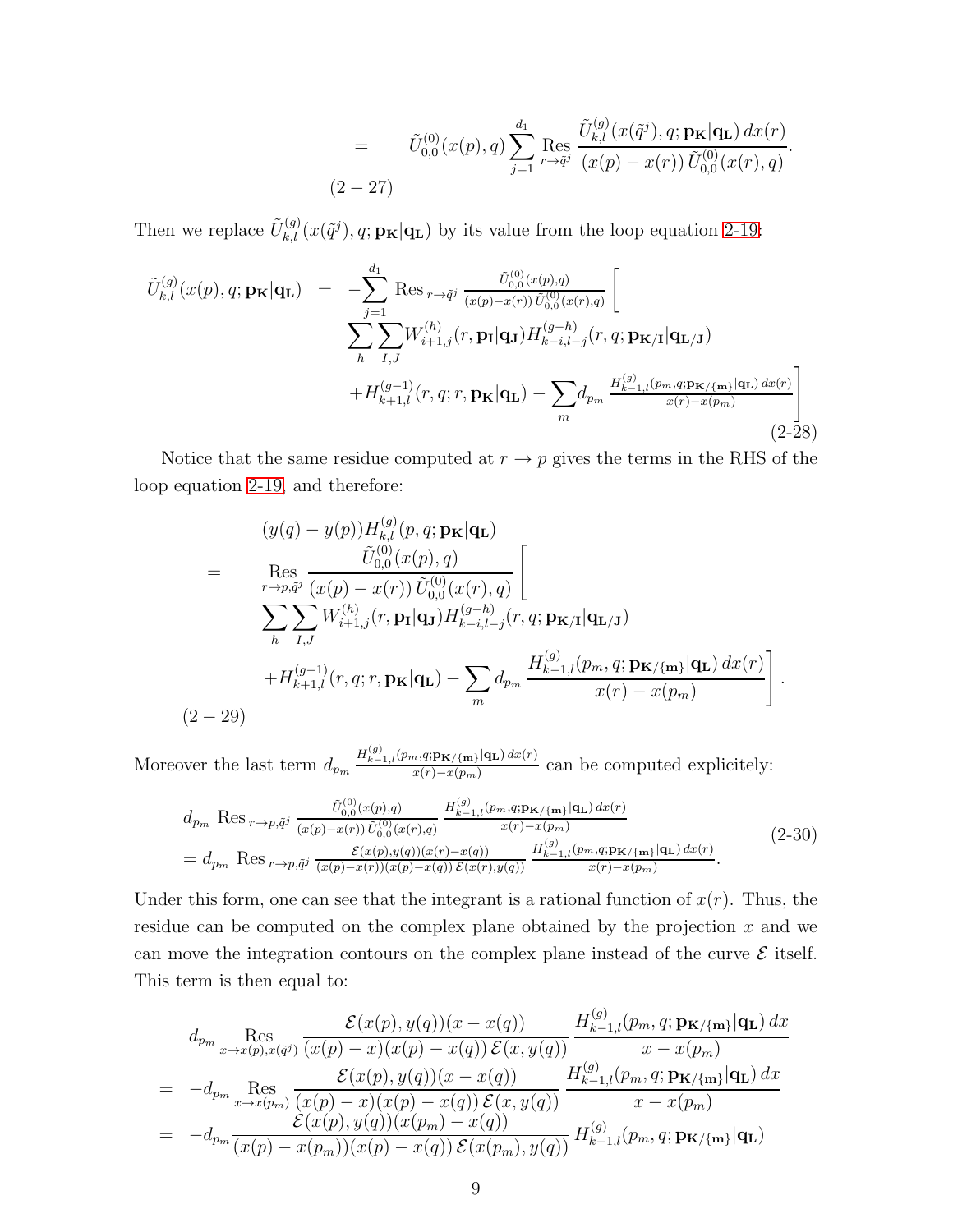$$
= - \underset{r \to p_m}{\text{Res}} \frac{\tilde{U}_{0,0}^{(0)}(x(p), q)}{(x(p) - x(r)) \tilde{U}_{0,0}^{(0)}(x(r), q)} H_{k-1,l}^{(g)}(r, q; \mathbf{p}_{\mathbf{K}/\{\mathbf{m}\}} | \mathbf{q}_{\mathbf{L}}) W_{2,0}^{(0)}(r, p_m)
$$
\n
$$
= - \underset{r \to p_m}{\text{Res}} \frac{\tilde{U}_{0,0}^{(0)}(x(p), q)}{(x(p) - x(r)) \tilde{U}_{0,0}^{(0)}(x(r), q)} \Big( \sum_{h, I, J} W_{i+1,j}^{(h)}(r, \mathbf{p}_{\mathbf{I}} | \mathbf{q}_{\mathbf{J}}) H_{k-i,l-j}^{(g-h)}(r, q; \mathbf{p}_{\mathbf{K}/\mathbf{I}} | \mathbf{q}_{\mathbf{L}/\mathbf{J}}) + H_{k+1,l}^{(g-1)}(r, q; r, \mathbf{p}_{\mathbf{K}} | \mathbf{q}_{\mathbf{L}}) \Big), \tag{2-31}
$$

where the last equality holds thanks to the loop equation Eq. [\(2-19\)](#page-6-1). Therefore:

$$
(y(q) - y(p))H_{k,l}^{(g)}(p,q; \mathbf{p}_{\mathbf{K}}|\mathbf{q}_{\mathbf{L}}) = \operatorname{Res}_{r \to p,\tilde{q}^{j},\mathbf{p}_{\mathbf{K}}} \frac{\tilde{U}_{0,0}^{(0)}(x(p), q)}{(x(p) - x(r))\tilde{U}_{0,0}^{(0)}(x(r), q)} \Big( \sum_{h} \sum_{I,J} W_{i+1,j}^{(h)}(r, \mathbf{p}_{\mathbf{I}}|\mathbf{q}_{\mathbf{J}}) H_{k-i,l-j}^{(g-h)}(r, q; \mathbf{p}_{\mathbf{K}/\mathbf{I}}|\mathbf{q}_{\mathbf{L}/\mathbf{J}}) + H_{k+1,l}^{(g-1)}(r, q; r, \mathbf{p}_{\mathbf{K}}|\mathbf{q}_{\mathbf{L}}) \Big).
$$
\n(2-32)

If we divide by  $\tilde{U}_{0,0}^{(0)}$  $C_{0,0}^{(0)}(x(p), q)$  we obtain:

$$
- h_{k,l}^{(g)}(p, q; \mathbf{p}_{\mathbf{K}} | \mathbf{q}_{\mathbf{L}}) = \operatorname{Res}_{\substack{r \to p, \tilde{q}^j, p_K \\ \sum_{h} \sum_{I, J}} \frac{1}{W_{i+1,j}^{(h)}(r, \mathbf{p}_{\mathbf{I}} | \mathbf{q}_{\mathbf{J}}) h_{k-i,l-j}^{(g-h)}(r, q; \mathbf{p}_{\mathbf{K}} | \mathbf{q}_{\mathbf{L}}) + h_{k+1,l}^{(g-1)}(r, q; r, \mathbf{p}_{\mathbf{K}} | \mathbf{q}_{\mathbf{L}})} \tag{2-33}
$$

The other half of the theorem is obtained from the fact that for large  $x$ :

$$
\text{tr}\,\frac{1}{x - M_1}\frac{1}{y - M_2} \to \frac{1}{x} \,\text{tr}\,\frac{1}{y - M_2} \tag{2-34}
$$

and thus:

$$
H_{k,l}^{(g)}(p,q; \mathbf{p}_{\mathbf{K}}|\mathbf{q}_{\mathbf{L}}) \rightarrow \frac{1}{x(p)} \frac{W_{k,l+1}^{(g)}(\mathbf{p}_{\mathbf{K}}|\mathbf{q}_{\mathbf{L}},q)}{dy(q)}
$$
(2-35)

when  $p \to \infty_x^5$  $p \to \infty_x^5$ .  $\Box$ 

### 2.3 Examples, first few terms

Let us solve the recursive definition and give explicit formulae for the simplest functions.

Example  $W_{1,1}^{(0)}$  $\stackrel{\cdot (0)}{1,1}$ :

In particular, definitions Eq. [\(2-22\)](#page-7-0) and Eq. [\(2-23\)](#page-7-1) give:

$$
W_{1,1}^{(0)}(p_1|q) = \operatorname{Res}_{r \to \tilde{q}^j, p_1} \frac{dy(q) B(r, p_1)}{(y(r) - y(q))}
$$

<span id="page-9-0"></span> $\sqrt[5]{5}x$  is the only point on the curve where the meromorphic function x has a simple pole (see [\[15\]](#page-34-13) for further details).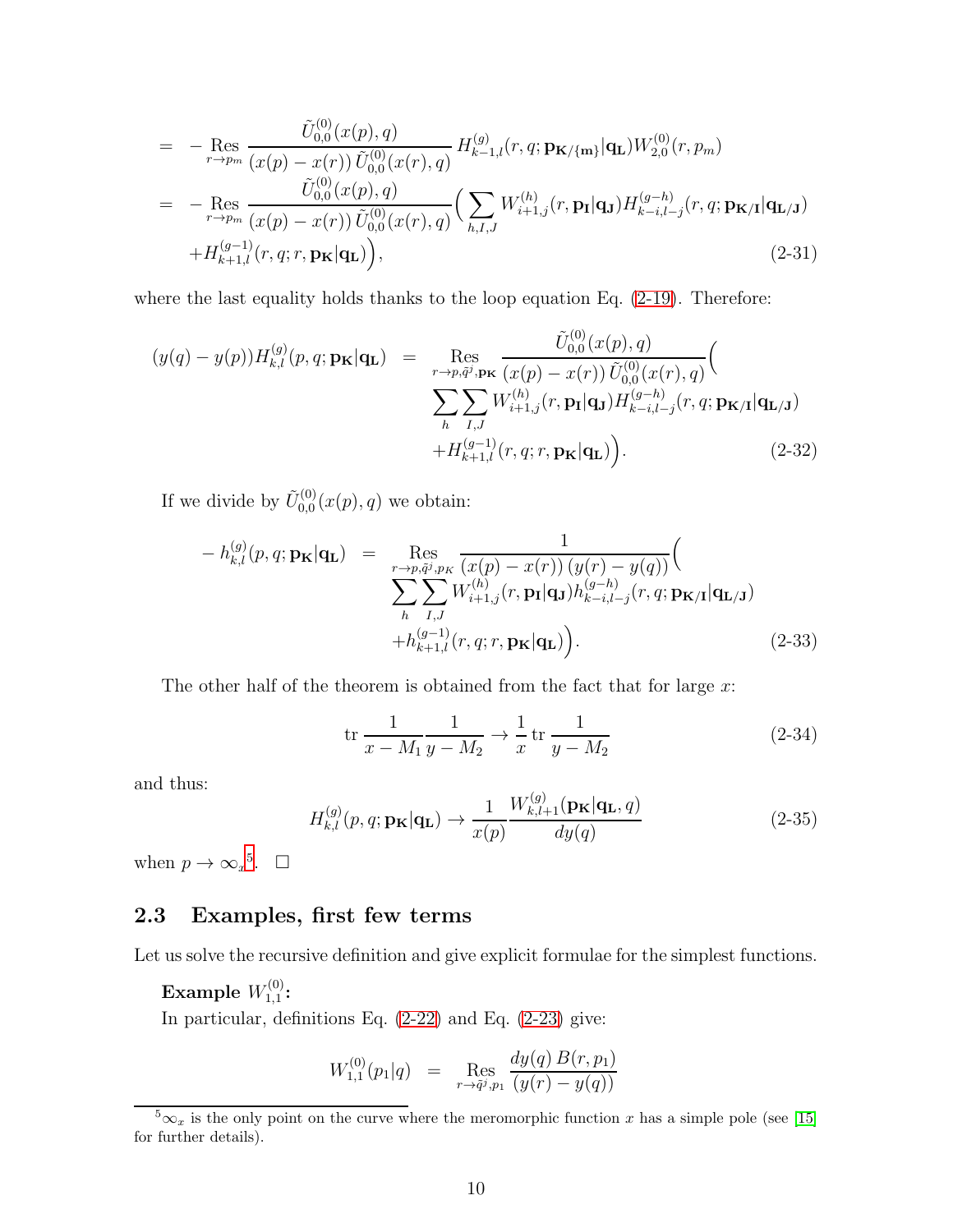$$
= - \underset{r \to q}{\text{Res}} \frac{dy(q) B(r, p_1)}{(y(r) - y(q))}
$$
  
= -B(q, p\_1). (2-36)

Therefore we recover:

$$
W_{2,0}^{(0)}(p_1, q) + W_{1,1}^{(0)}(p_1|q) = 0.
$$
\n(2-37)

Example  $H_{1,0}^{(0)}$  $_{1,0}^{\cdot (0)}$ :

$$
h_{1,0}^{(0)}(p,q;p_1) = \operatorname{Res}_{r \to \bar{q}^j, p, p_1} \frac{B(r,p_1)}{(x(p) - x(r))(y(r) - y(q))}
$$
  
= - Res<sub>r \to p^i,q</sub>  $\frac{B(r,p_1)}{(x(p) - x(r))(y(r) - y(q))}$ . (2-38)

Example  $H_{0.1}^{(0)}$  $\overset{(U)}{0,1}$ :

$$
h_{0,1}^{(0)}(p,q;p_1) = \operatorname{Res}_{r \to \tilde{q}^j, p} \frac{W_{1,1}^{(0)}(r|p_1)}{(x(p) - x(r))(y(r) - y(q))}
$$
  
\n
$$
= - \operatorname{Res}_{r \to \tilde{q}^j, p} \frac{B(r,p_1)}{(x(p) - x(r))(y(r) - y(q))}
$$
  
\n
$$
= \operatorname{Res}_{r \to p^i, q, p_1} \frac{B(r,p_1)}{(x(p) - x(r))(y(r) - y(q))}.
$$
 (2-39)

Moreover we have:

$$
h_{1,0}^{(0)}(p,q;p_1) + h_{0,1}^{(0)}(p,q;p_1) = \text{Res}_{r \to p_1} \frac{B(r,p_1)}{(x(p) - x(r))(y(r) - y(q))}
$$
  
=  $d_{p_1} \left( \frac{1}{(x(p) - x(p_1))(y(p_1) - y(q))} \right).$  (2-40)

 $\mathop{\textrm{Example}}$   $W_{2,1}^{(0)}$  $2,1$  :

$$
\frac{W_{2,1}^{(0)}(p_1,p_2|q)}{dy(q)} = \text{Res}_{r \to \tilde{q}^j, p_1, p_2} \frac{B(r,p_1)h_{1,0}^{(0)}(r,q;p_2) + B(r,p_2)h_{1,0}^{(0)}(r,q;p_1) + W_{3,0}^{(0)}(r,p_1,p_2)}{(y(r)-y(q))}
$$
\n
$$
= - \text{Res}_{r \to q, \mathbf{a}} \frac{B(r,p_1)h_{1,0}^{(0)}(r,q;p_2) + B(r,p_2)h_{1,0}^{(0)}(r,q;p_1) + W_{3,0}^{(0)}(r,p_1,p_2)}{(y(r)-y(q))}.
$$
\n(2-41)

## 2.4 Conclusion of section 2

Therefore, through theorem [2.1,](#page-7-2) we have an effective explicit method to compute any  $H_{k,l}^{(g)}$  and any  $W_{k,l}^{(g)}$  for the 2-matrix model.

This is an interesting result in itself, since none of those quantities were computed before, and those quantities are of importance in applications of random matrices to combinatorics of maps with colored boundaries, i.e. boundary conformal field theory.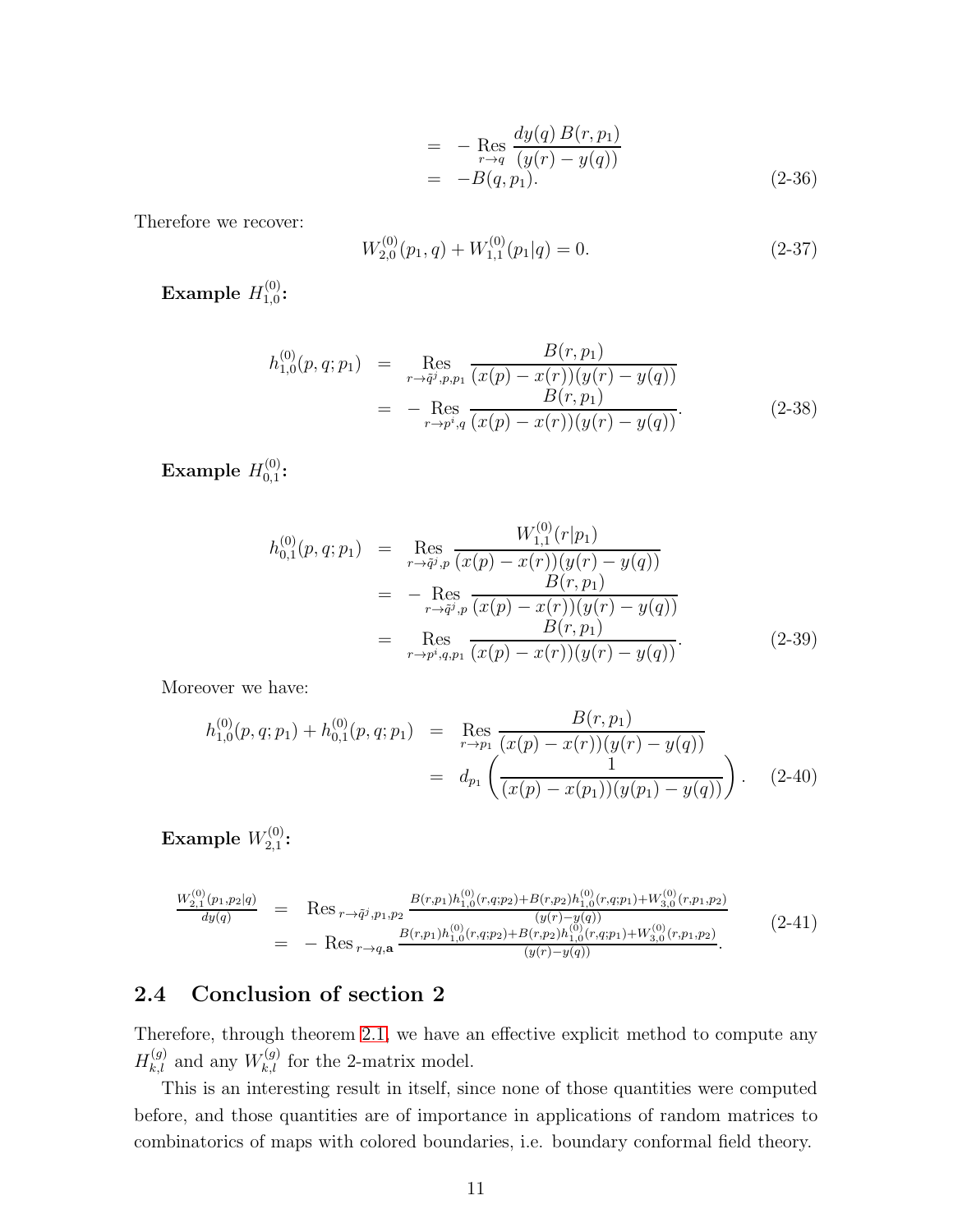An important remark, is that we have chosen to emphasize the role of the loop equation [2-19,](#page-6-1) rather than equation [2-18,](#page-5-0) i.e. we have used the Lagrange interpolation formula for a polynomial in x, whereas we could have done the same thing with a polynomial in y. In other words, we have chosen the x-representation rather than the  $y$ -representation, although both methods **must** give the same answer. In particular, given  $W_{k,0}$ , theorem [2.1](#page-7-2) allows to compute  $W_{0,l}$ .  $W_{k,0}$  can be computed with the method of [\[8,](#page-34-8) [21\]](#page-35-0) using the x-representation, while  $W_{0,l}$  can be computed with the method of  $[8, 21]$  $[8, 21]$  using the *y*-representation, i.e. under the exchange

$$
x \leftrightarrow y \quad . \tag{2-42}
$$

Therefore, in the following section, we improve the result of theorem [2.1,](#page-7-2) in order to prove that the diagrammatic rules of  $[8, 21]$  $[8, 21]$  are indeed symmetric under the exchange of x and y. In other words we prove theorem 7.1 of [\[21\]](#page-35-0), as announced in that article.

# 3 Proof of the symmetry x-y of the algebraic invariants  $F^{(g)}(\mathcal{E})$

Consider the two algebraic curves:

$$
\hat{\mathcal{E}}(x,y) = \mathcal{E}(x,y) \quad \text{and} \quad \check{\mathcal{E}}(x,y) = \mathcal{E}(y,x) \tag{3-1}
$$

In [\[21\]](#page-35-0), for any curve  $\mathcal E$  an infinite sequence of invariants  $F^{(g)}$  was defined. Here we consider those invariants for the 2 curves  $\hat{\mathcal{E}}$  and  $\check{\mathcal{E}}$ .

In this section we prove the following theorem (which was announced in [\[21\]](#page-35-0)):

**Theorem 3.1** *Symmetry under the exchange*  $x \leftrightarrow y$ *:* 

$$
F^{(g)}(\hat{\mathcal{E}}) = F^{(g)}(\check{\mathcal{E}})
$$
\n(3-2)

where the functional  $F^{(g)}(\mathcal{E})$  is defined for any curve  $\mathcal{E}(x, y)$  in [\[21\]](#page-35-0).

### 3.1 Preliminaries

For the curve  $\hat{\mathcal{E}}(x, y) = 0$ , we have defined in [\[21\]](#page-35-0) an infinite sequence of meromorphic forms:

$$
\hat{W}_k^{(g)}(p_1,\ldots,p_k) = W_k^{(g)}(p_1,\ldots,p_k)\Big|_{\hat{\mathcal{E}}}
$$
\n(3-3)

with poles only at the zeroes  $\mathbf{a} = \{a_i\}$  of dx, and some free energies

$$
\hat{F}^{(g)} = \frac{1}{2 - 2g} \text{ Res}_{p \to \mathbf{a}} \Phi(p) \hat{W}_1^{(g)}(p) \tag{3-4}
$$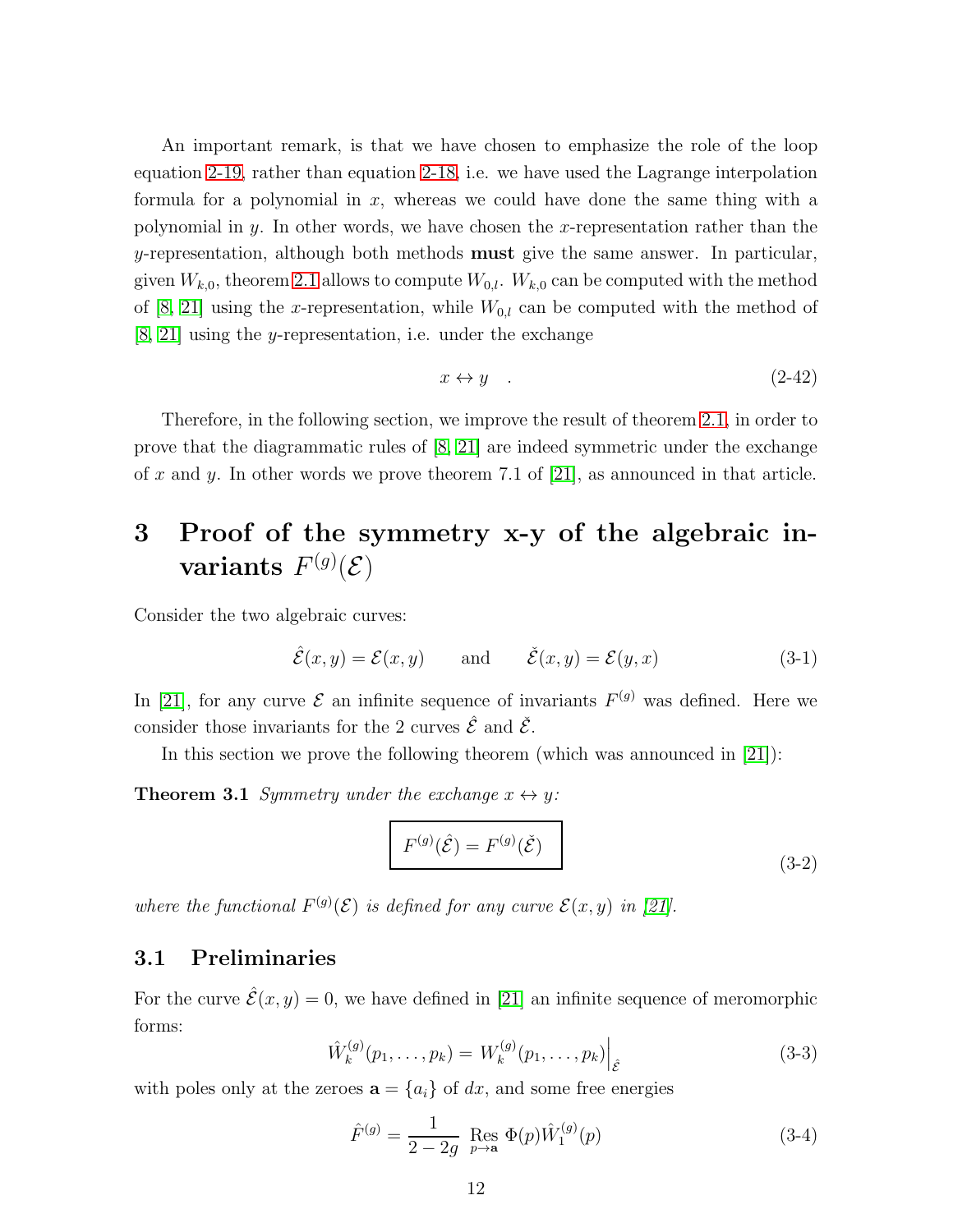where  $\Phi$  is any antiderivative of  $ydx$ ,  $d\Phi = ydx$  and Res stands for  $\sum_i \text{Res}_{p \to a_i}$ .

And likewise, for the curve  $\check{\mathcal{E}}(x, y) = 0$ , we have defined an infinite sequence of meromorphic forms:

$$
\tilde{W}_k^{(g)}(q_1,\ldots,q_k) = W_k^{(g)}(q_1,\ldots,q_k) \Big|_{\tilde{\mathcal{E}}} \tag{3-5}
$$

with poles only at the zeroes  $\mathbf{b} = \{b_i\}$  of dy, and some free energies

$$
\check{F}^{(g)} = \frac{1}{2 - 2g} \operatorname{Res}_{q \to b} \Psi(q) \check{W}_1^{(g)}(q) \tag{3-6}
$$

where  $d\Psi = xdy$ .

Our first step is to extend those forms into two families of multilinear meromorphic forms similar to those of section 2 (i.e. mimicking the mixed traces of matrix models):

$$
\hat{W}_{k,l}^{(g)}(p_1,\ldots,p_k|q_1,\ldots,q_l) \quad \text{and} \quad \check{W}_{k,l}^{(g)}(p_1,\ldots,p_k|q_1,\ldots,q_l) \quad (3-7)
$$

such that:

$$
\hat{W}_{k,0}^{(g)} = \hat{W}_k^{(g)} \qquad , \qquad \check{W}_{0,l}^{(g)} = \check{W}_l^{(g)}.
$$
\n(3-8)

Our second step, is to prove that:

$$
\hat{W}_{k,l}^{(g)} = \check{W}_{k,l}^{(g)}.\tag{3-9}
$$

Our third step, is to prove that:

$$
\hat{W}_{k+1,l}^{(g)}(\mathbf{p}_{\mathbf{K}},p|\mathbf{q}_{\mathbf{L}}) + \check{W}_{k,l+1}^{(g)}(\mathbf{p}_{\mathbf{K}}|p,\mathbf{q}_{\mathbf{L}}) = d_p \left( \frac{A_{k,l}^{(g)}(p;\mathbf{p}_{\mathbf{K}}|\mathbf{q}_{\mathbf{L}})}{dx(p)dy(p)} \right)
$$
(3-10)

where  $A_{k,l}^{(g)}(p;{\bf p_K}|{\bf q_L})$  has poles of degree at most 2 at the poles of  $ydx$ , so that in particular for  $k = l = 0$  we have:

$$
\hat{W}_{1,0}^{(g)}(p) + \check{W}_{0,1}^{(g)}(p) = d_p \left( \frac{A_{0,0}^{(g)}(p)}{dx(p)dy(p)} \right)
$$
\n(3-11)

where  $A_{0,0}^{(g)}$  has poles of degree at most 2 at the poles of  $ydx$ .

This last step is sufficent to prove that

$$
\hat{F}^{(g)} = \check{F}^{(g)}.\tag{3-12}
$$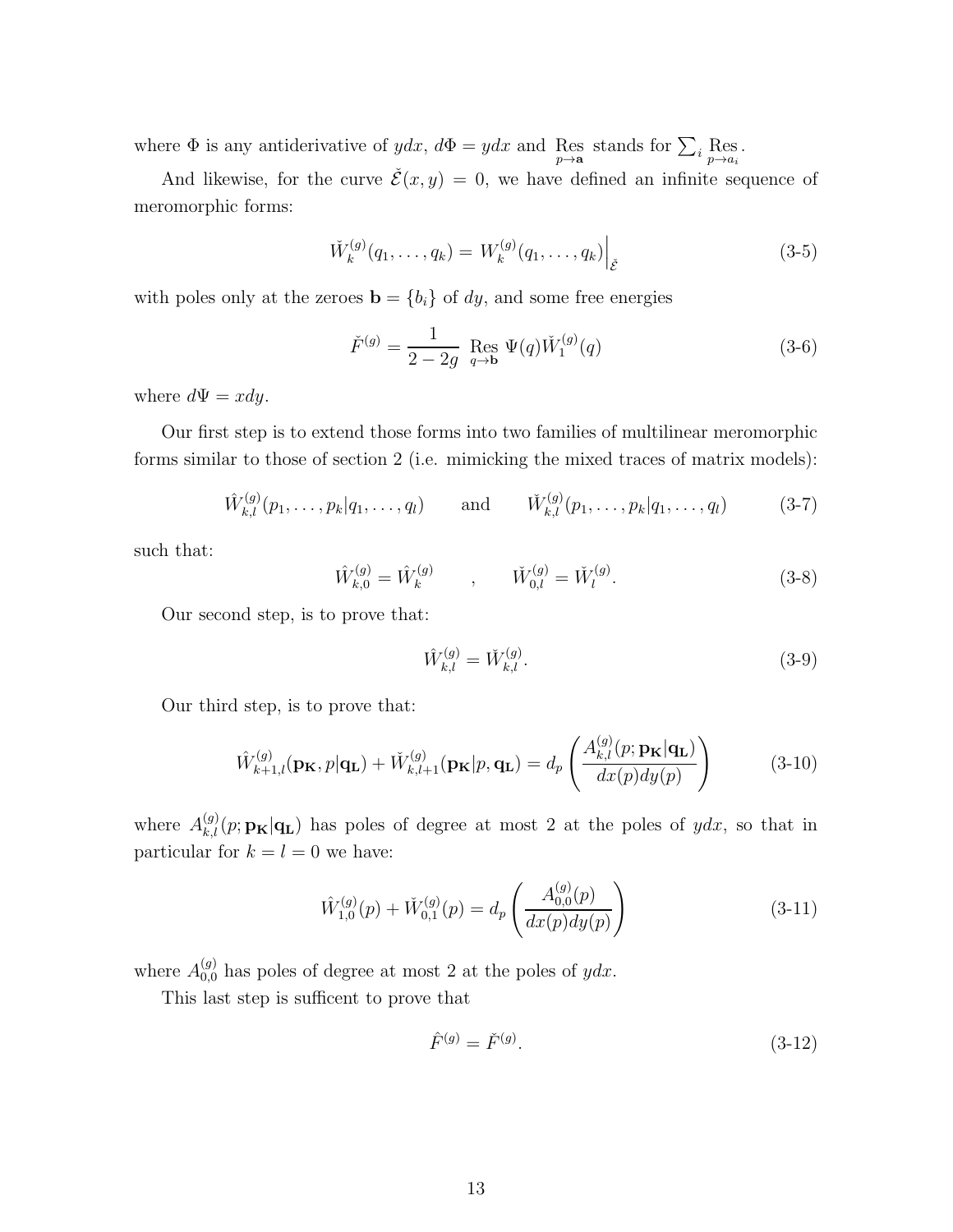#### $\textbf{3.2} \quad \textbf{Definitions of mixed correlators} \; \hat{W}^{(g)}_{k,l} \; \textbf{and} \; \check{W}^{(g)}_{k,l}$  $_{k,l}$

We define the initial terms:

$$
\hat{E}_{0,0}^{(0)}(x,y) = \check{E}_{0,0}^{(0)}(x,y) = \mathcal{E}(x,y),\tag{3-13}
$$

$$
\hat{H}_{0,0}^{(0)}(p,q) = \check{H}_{0,0}^{(0)}(p,q) = \frac{\mathcal{E}(x(p), y(q))}{(x(p) - x(q))(y(p) - y(q))},\tag{3-14}
$$

$$
\hat{W}_{1,0}^{(0)}(p) = \hat{W}_{0,1}^{(0)}(p) = \check{W}_{1,0}^{(0)}(p) = \check{W}_{0,1}^{(0)}(p) = 0,
$$
\n(3-15)

$$
\hat{W}_{2,0}^{(0)}(p,q) = \hat{W}_{0,2}^{(0)}(p,q) = -\hat{W}_{1,1}^{(0)}(p,q) = B(p,q),\tag{3-16}
$$

and

$$
\check{W}_{2,0}^{(0)}(p,q) = \check{W}_{0,2}^{(0)}(p,q) = -\check{W}_{1,1}^{(0)}(p,q) = B(p,q). \tag{3-17}
$$

Let us define recursively the following quantities for any  $g,k,l\geq 0:$ 

$$
J_{k,l}^{(g)}(p,q; \mathbf{p}_{\mathbf{K}}|\mathbf{q}_{\mathbf{L}}) :=\n\sum_{k}^{k} \sum_{l=0}^{l} \sum_{n_{1},n_{2}=0}^{g} \hat{W}_{m_{1}+1,n_{1}}^{(h)}(p, \mathbf{p}_{\mathbf{M}_{1}}|\mathbf{q}_{\mathbf{N}_{1}}) \times
$$
\n
$$
\times \tilde{W}_{m_{2},n_{2}+1}^{(h')}(\mathbf{p}_{\mathbf{M}_{2}}|\mathbf{q}_{\mathbf{N}_{2}}, q) H_{k-m_{1}-m_{2},l-n_{1}-n_{2}}^{(g,p,q; \mathbf{p}_{\mathbf{K}}/\{\mathbf{M}_{1}\cup\mathbf{M}_{2}\}}|\mathbf{q}_{\mathbf{L}}/\{\mathbf{N}_{1}\cup\mathbf{N}_{2}\})
$$
\n
$$
+ \sum_{k=1}^{g-1} \left[ (x(p) - x(q))\hat{W}_{1,0}^{(h)}(p)dy(q) + (y(q) - y(p))\tilde{W}_{0,1}^{(h)}(q)dx(p) \right] H_{k,l}^{(g-h)}(p,q; \mathbf{p}_{\mathbf{K}}|\mathbf{q}_{\mathbf{L}})
$$
\n
$$
+ \sum_{m=0}^{l} \sum_{n=0, m \neq kl}^{l} \sum_{h=0}^{g} H_{k-m,l-n}^{(g-h)}(p,q; \mathbf{p}_{\mathbf{K}}/\mathbf{M}|\mathbf{q}_{\mathbf{L}/\mathbf{N}}) \times
$$
\n
$$
\times \left[ (x(p) - x(q))\hat{W}_{m+1,n}^{(h)}(p, \mathbf{p}_{\mathbf{M}}|\mathbf{q}_{\mathbf{N}})dy(q) + (y(q) - y(p))\tilde{W}_{m,n+1}^{(h)}(\mathbf{p}_{\mathbf{M}}|\mathbf{q}_{\mathbf{N}}, q)dx(p) \right]
$$
\n
$$
+ (x(p) - x(q))H_{k+1,l}^{(g-1)}(p,q; \mathbf{p}_{\mathbf{K}}|\mathbf{q}_{\mathbf{L}})dy(q) + (y(q) - y(p))H_{k,l+1}^{(g-1)}(p,q; \mathbf{p}_{\mathbf{K}}|\mathbf{q}_{\mathbf{L}}, q)dx(p)
$$
\n
$$
+ \sum_{m=
$$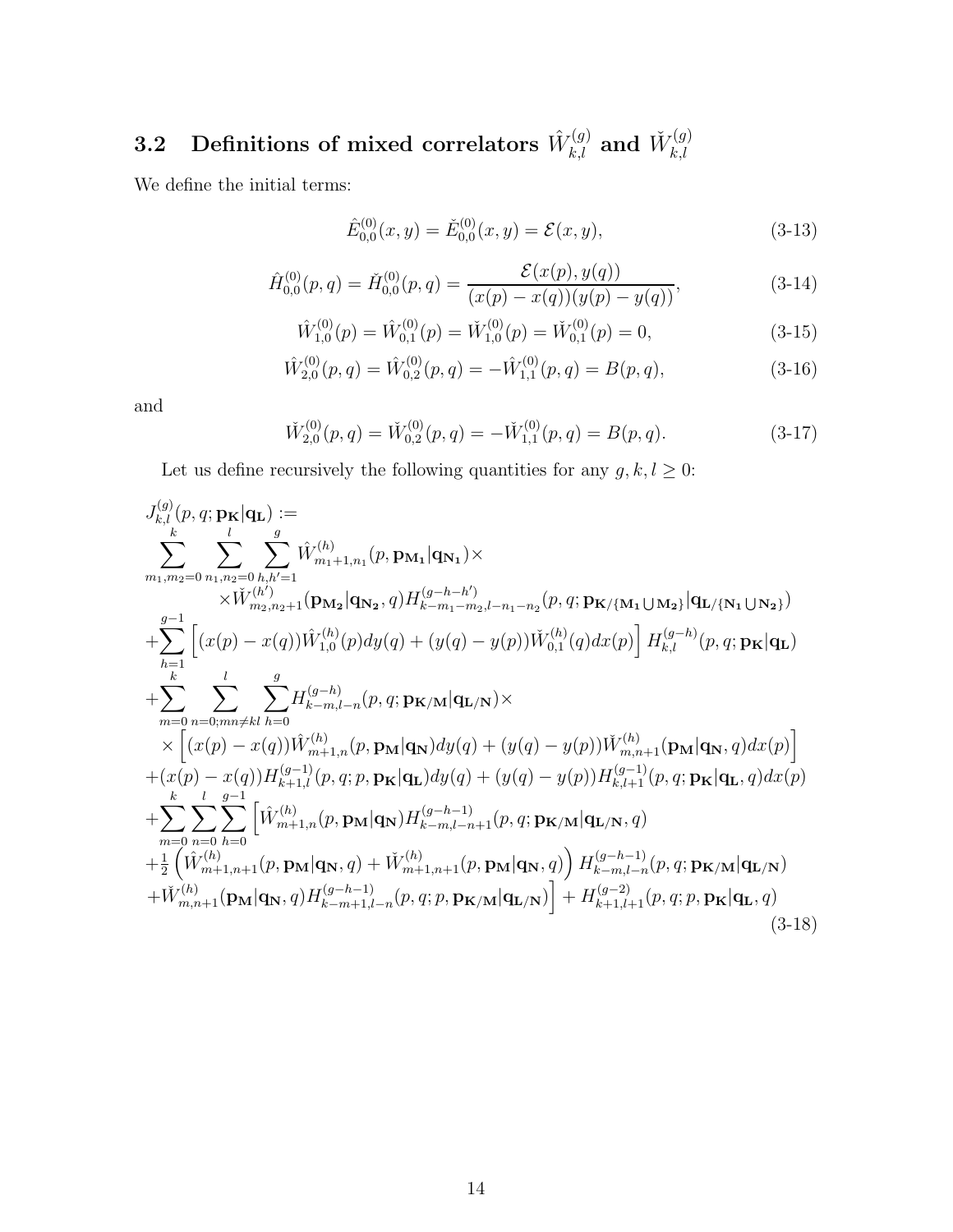$$
\mathcal{J}_{k,l}^{(g)}(p,q; \mathbf{p}_{\mathbf{K}}|\mathbf{q}_{\mathbf{L}}) := J_{k,l}^{(g)}(p,q; \mathbf{p}_{\mathbf{K}}|\mathbf{q}_{\mathbf{L}}) \n- \sum_{\alpha=1}^{k} d_{p_{\alpha}} \left\{ \frac{dx(p)}{x(p)-x(p_{\alpha})} \left[ (x(p_{\alpha}) - x(q))dy(q) H_{k-1,l}^{(g)}(p_{\alpha}, q; \mathbf{p}_{\mathbf{K} - {\alpha}}|\mathbf{q}_{\mathbf{L}}) \right. \\ \n+ \sum_{h=1}^{g} \widetilde{W}_{0,1}^{(h)}(q) H_{k-1,l}^{(g-h)}(p_{\alpha}, q; \mathbf{p}_{\mathbf{K} - {\alpha}}|\mathbf{q}_{\mathbf{L}}) \n+ \sum_{h} \sum_{i,j=0}^{
$$

Remark 3.1 Those expressions are not as complicated as they look. They are inspired from section 2. In the matrix model case of section 2, those expressions contain nearly all the terms we would obtain from inserting loop equation [2-19](#page-6-1) into loop equation [2-20,](#page-6-2) or equivalently, from inserting loop equation [2-18](#page-5-0) into loop equation [2-21.](#page-6-0) However, here we are not in a matrix model, and we don't assume any of the equations [2-19](#page-6-1) to [2-21,](#page-6-0) in fact we are going to prove them.

Now we define:

<span id="page-14-0"></span>
$$
\hat{W}_{k+1,l}^{(g)}(p, \mathbf{p}_{\mathbf{K}}|\mathbf{q}_{\mathbf{L}})
$$
\n
$$
:= \operatorname{Res}_{s\to\mathbf{a},\mathbf{q}_{\mathbf{L}}} dS_{s,o}(p) \left[ \frac{1}{d_1} \sum_{j=1}^{d_1} \frac{\mathcal{J}_{k,l}^{(g)}(s,\tilde{s}^j; \mathbf{p}_{\mathbf{K}}|\mathbf{q}_{\mathbf{L}})}{U_{0,0}^{(0)}(s,y(s))dy(s)} + \frac{1}{d_2} \sum_{i=1}^{d_2} \frac{\mathcal{J}_{k,l}^{(g)}(s^i,s; \mathbf{p}_{\mathbf{K}}|\mathbf{q}_{\mathbf{L}})}{\tilde{U}_{0,0}^{(0)}(x(s),s)dx(s)} \right],
$$
\n(3-20)

$$
\hat{W}_{k,l+1}^{(g)}(\mathbf{p}_{\mathbf{K}}|\mathbf{q}_{\mathbf{L}},q) = \operatorname{Res}_{s\to\mathbf{b},\mathbf{p}_{\mathbf{K}}} dS_{s,o}(q) \left[ \frac{1}{d_1} \sum_{j=1}^{d_1} \frac{\mathcal{J}_{k,l}^{(g)}(s,\tilde{s}^j; \mathbf{p}_{\mathbf{K}}|\mathbf{q}_{\mathbf{L}})}{U_{0,0}^{(0)}(s,y(s))dy(s)} + \frac{1}{d_2} \sum_{i=1}^{d_2} \frac{\mathcal{J}_{k,l}^{(g)}(s^i,s; \mathbf{p}_{\mathbf{K}}|\mathbf{q}_{\mathbf{L}})}{\tilde{U}_{0,0}^{(0)}(x(s),s)dx(s)} \right],
$$
\n(3-21)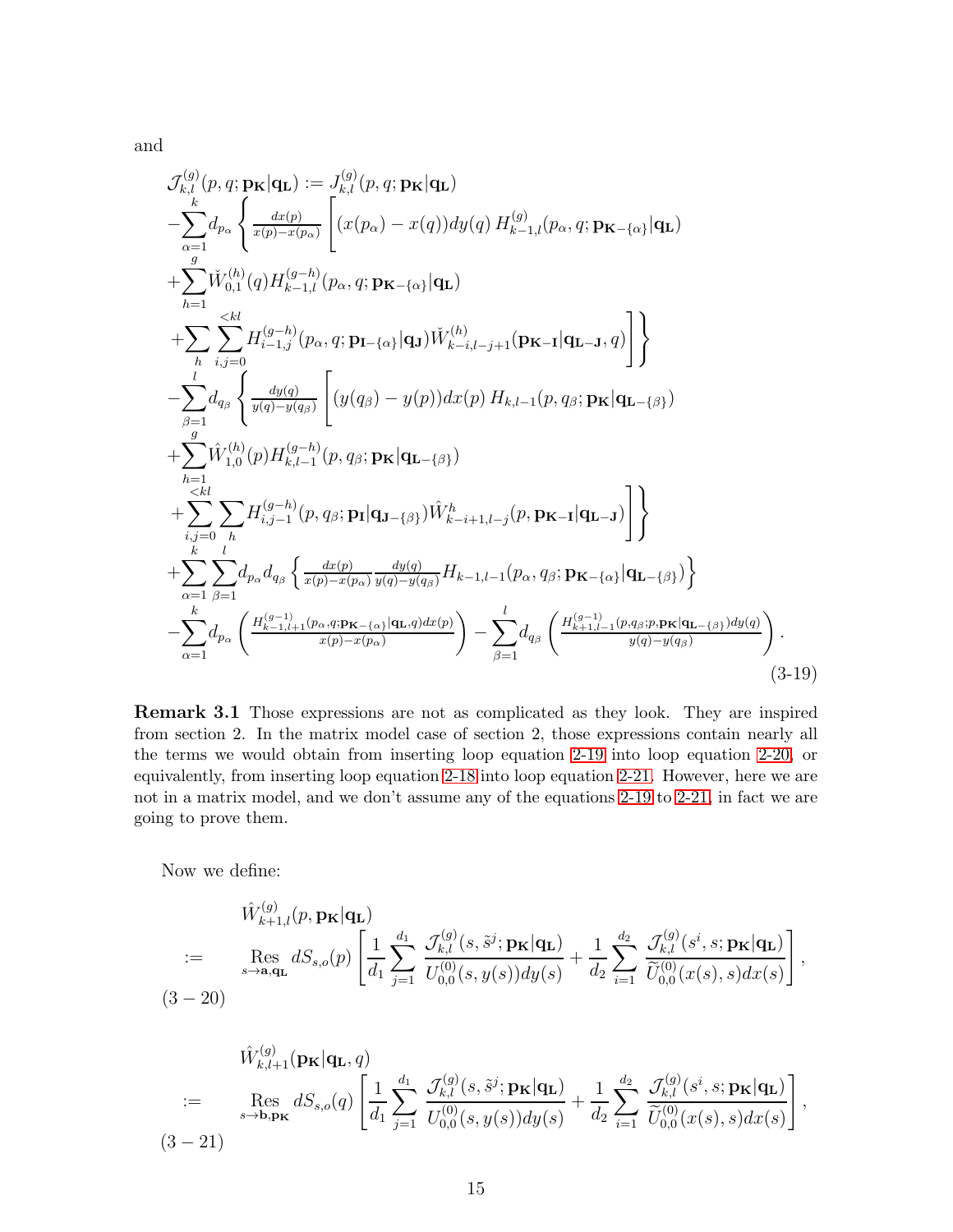$$
G_{k,l}^{(g)}(p,q; \mathbf{p}_{\mathbf{K}}|\mathbf{q}_{\mathbf{L}})
$$
  
:=  $J_{k,l}^{(g)}(p,q; \mathbf{p}_{\mathbf{K}}|\mathbf{q}_{\mathbf{L}}) + H_{0,0}^{(0)}(p,q)$   

$$
\left[ (x(p) - x(q))\hat{W}_{k+1,l}^{(g)}(p, \mathbf{p}_{\mathbf{K}}|\mathbf{q}_{\mathbf{L}})dy(q) + (y(q) - y(p))\check{W}_{k,l+1}^{(g)}(\mathbf{p}_{\mathbf{K}}|\mathbf{q}_{\mathbf{L}}, q)dx(p) \right],
$$
(3-22)

$$
G_{k,l}^{(g)}(p,q; \mathbf{p}_{\mathbf{K}}|\mathbf{q}_{\mathbf{L}})
$$
  
:=  $\mathcal{J}_{k,l}^{(g)}(p,q; \mathbf{p}_{\mathbf{K}}|\mathbf{q}_{\mathbf{L}}) + H_{0,0}^{(0)}(p,q)$   

$$
\left[ (x(p) - x(q))\hat{W}_{k+1,l}^{(g)}(p, \mathbf{p}_{\mathbf{K}}|\mathbf{q}_{\mathbf{L}})dy(q) + (y(q) - y(p))\check{W}_{k,l+1}^{(g)}(\mathbf{p}_{\mathbf{K}}|\mathbf{q}_{\mathbf{L}}, q)dx(p) \right],
$$
 (3-23)

$$
\frac{\widehat{H}_{k,l}^{(g)}(p,q;\mathbf{p}_{\mathbf{K}}|\mathbf{q}_{\mathbf{L}})}{\mathcal{E}(x(p),y(q))} := \operatorname{Res}_{r \to q,p^i} \frac{\mathcal{G}_{k,l}^{(g)}(p,r;\mathbf{p}_{\mathbf{K}}|\mathbf{q}_{\mathbf{L}})}{(y(q)-y(p))(y(q)-y(r))(x(p)-x(r))H_{0,0}^{(0)}(p,r)dx(p)},\tag{3-24}
$$

$$
\frac{\check{H}_{k,l}^{(g)}(p,q;\mathbf{p}_{\mathbf{K}}|\mathbf{q}_{\mathbf{L}})}{\mathcal{E}(x(p),y(q))} := \operatorname{Res}_{r \to p,\tilde{q}^j} \frac{\mathcal{G}_{k,l}^{(g)}(r,q;\mathbf{p}_{\mathbf{K}}|\mathbf{q}_{\mathbf{L}})}{(x(p)-x(q))(x(p)-x(r))(y(q)-y(r))H_{0,0}^{(0)}(r,q)dy(q)},\tag{3-25}
$$

$$
H_{k,l}^{(g)} = \frac{\hat{H}_{k,l}^{(g)} + \check{H}_{k,l}^{(g)}}{2} \tag{3-26}
$$

(we prove below that  $\hat{H}_{k,l}^{(g)} = \check{H}_{k,l}^{(g)} = H_{k,l}^{(g)}$ ) as well as

<span id="page-15-1"></span>
$$
\frac{\widehat{E}_{k,l}^{(g)}(p,q,\mathbf{p}_{\mathbf{K}}|\mathbf{q}_{\mathbf{L}})}{\mathcal{E}(x(p),y(q))} := \operatorname{Res}_{r \to p^i} \frac{\mathcal{G}_{k,l}^{(g)}(p,r;\mathbf{p}_{\mathbf{K}}|\mathbf{q}_{\mathbf{L}})}{(y(q)-y(p))(y(q)-y(r))(x(p)-x(r))H_{0,0}^{(0)}(p,r)dx(p)},\tag{3-27}
$$

<span id="page-15-2"></span>
$$
\frac{\check{E}_{k,l}^{(g)}(p,q,\mathbf{p}_{\mathbf{K}}|\mathbf{q}_{\mathbf{L}})}{\mathcal{E}(x(p),y(q))} := \operatorname{Res}_{r \to \tilde{q}^j} \frac{\mathcal{G}_{k,l}^{(g)}(r,q;\mathbf{p}_{\mathbf{K}}|\mathbf{q}_{\mathbf{L}})}{(x(p)-x(q))(x(p)-x(r))(y(q)-y(r))H_{0,0}^{(0)}(r,q)dy(q)},\tag{3-28}
$$

<span id="page-15-0"></span>
$$
- \tilde{U}_{k,l}^{(g)}(p,q; \mathbf{p}_{\mathbf{K}}|\mathbf{q}_{\mathbf{L}}) := (y(q) - y(p))H_{k,l}^{(g)}(p,q; \mathbf{p}_{\mathbf{K}}|\mathbf{q}_{\mathbf{L}}) + \sum_{h} \sum_{I,J} \frac{\hat{W}_{i+1,j}^{(h)}(p,\mathbf{p}_{\mathbf{I}}|\mathbf{q}_{\mathbf{J}})H_{k-i,l-j}^{(g-h)}(p,q;\mathbf{p}_{\mathbf{K}/\mathbf{I}}|\mathbf{q}_{\mathbf{L}/\mathbf{J}})}{dx(p)} + \frac{H_{k+1,l}^{(g-1)}(p,q;p,\mathbf{p}_{\mathbf{K}}|\mathbf{q}_{\mathbf{L}})}{dx(p)^2} - \sum_{m} d_{p_m} \frac{H_{k-1,l}^{(g)}(p_m,q;\mathbf{p}_{\mathbf{K}/\{\mathbf{m}\}}|\mathbf{q}_{\mathbf{L}})}{x(p) - x(p_m)}
$$
(3-29)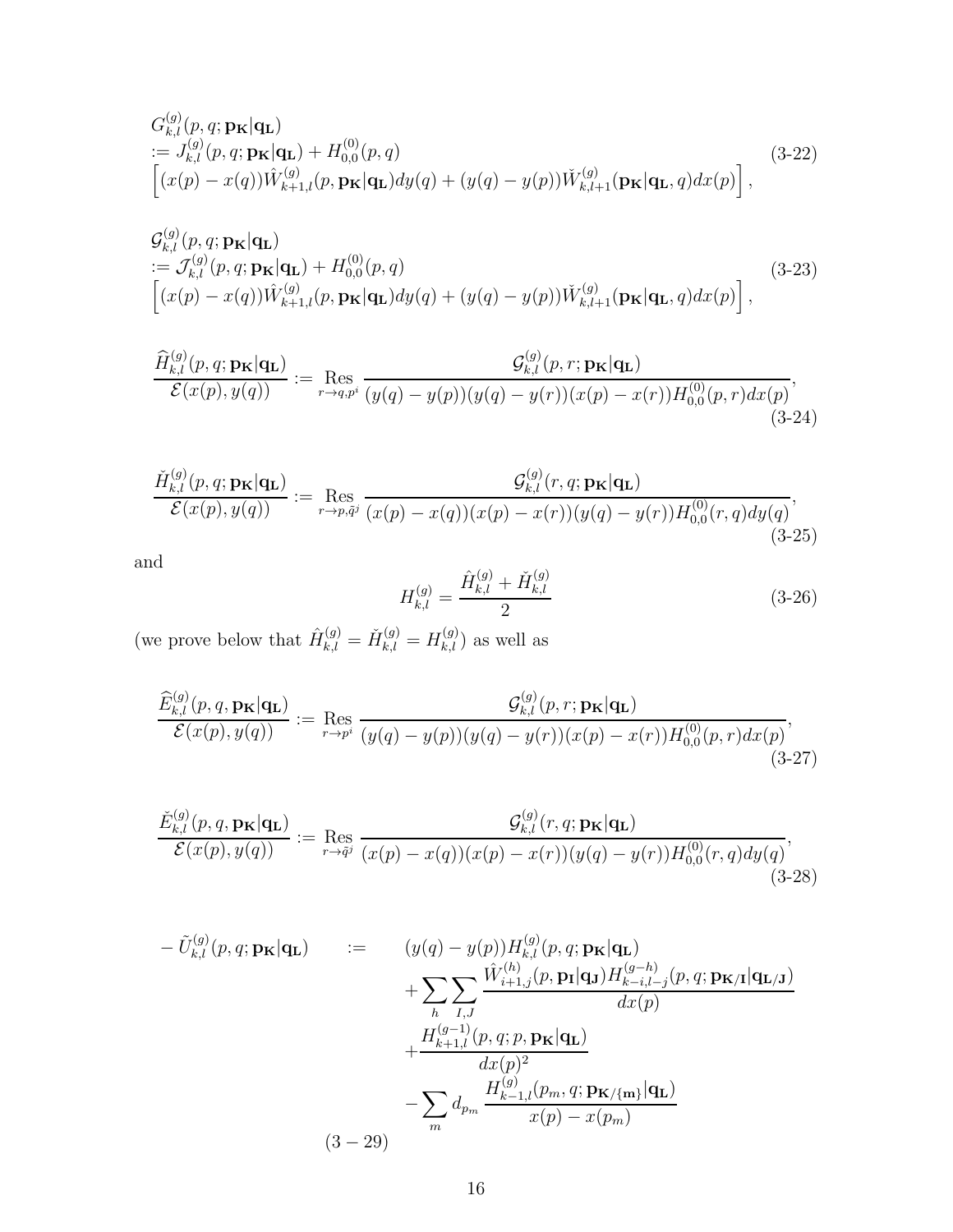<span id="page-16-0"></span>
$$
- U_{k,l}^{(g)}(p,q; \mathbf{p}_{\mathbf{K}}|\mathbf{q}_{\mathbf{L}}) := (x(p) - x(q))H_{k,l}^{(g)}(p,q; \mathbf{p}_{\mathbf{K}}|\mathbf{q}_{\mathbf{L}}) + \sum_{h} \sum_{I,J} \frac{\tilde{W}_{i,j+1}^{(h)}(\mathbf{p}_{I}|\mathbf{q}_{J},q)H_{k-i,l-j}^{(g-h)}(p,q; \mathbf{p}_{\mathbf{K}}|\mathbf{q}_{\mathbf{L}})}{dy(q)} + \frac{H_{k,l+1}^{(g-1)}(p,q; \mathbf{p}_{\mathbf{K}}|\mathbf{q}_{\mathbf{L}},q)}{dy(q)^2} - \sum_{n} d_{q_n} \frac{H_{k,l-1}^{(g)}(p,q_n; \mathbf{p}_{\mathbf{K}}|\mathbf{q}_{\mathbf{L}/\{\mathbf{n}\}})}{y(q) - y(q_n)}.
$$
\n(3-30)

Those definitions form a triangular system of definitions, and each term is well defined in a unique recursive way.

Remark 3.2 Definitions eq[.3-29](#page-15-0) and eq[.3-30](#page-16-0) coincide with loop equation [2-19](#page-6-1) and [2-18](#page-5-0) in the matrix model case, i.e. when  $\mathcal E$  is the classical spectral curve of the 2 matrix model.

### <span id="page-16-1"></span>3.3 Theorems

**Theorem 3.2** *For*  $2g + k + l \geq 3$ *, one has the following properties:* 

- $\hat{W}_{k,l}^{(g)}(\mathbf{p}_{\mathbf{K}}|\mathbf{q}_{\mathbf{L}})$  *(resp.*  $\check{W}_{k,l}^{(g)}(\mathbf{p}_{\mathbf{K}}|\mathbf{q}_{\mathbf{L}})$ *)* has poles only when  $p_i \to \mathbf{a}, \mathbf{q}_{\mathbf{L}}$  and  $q_j \to$  $\mathbf{b}, \mathbf{p}_{\mathbf{K}}$
- *in any of the*  $k+l$  *variables, the* A-cycle integrals vanish:  $\oint_{\mathcal{A}} \hat{W}_{k,l}^{(g)} = \oint_{\mathcal{A}} \check{W}_{k,l}^{(g)} = 0$ ;
- $\widehat{H}_{k,l}^{(g)}(p,q;{\bf p_K}|{\bf q_L}) = \check{H}_{k,l}^{(g)}(p,q;{\bf p_K}|{\bf q_L})$  has poles only when  $p \to q$ ,  ${\bf a}, {\bf q_L}$  and  $q \to$  $p, \mathbf{b}, \mathbf{p_K}, \text{ and}$

$$
\widehat{E}_{k,l}^{(g)}(x(p), q; \mathbf{p}_{\mathbf{K}}|\mathbf{q}_{\mathbf{L}}) = \check{E}_{k,l}^{(g)}(p, y(q); \mathbf{p}_{\mathbf{K}}|\mathbf{q}_{\mathbf{L}}) := E^{(g)}(x(p), y(q); \mathbf{p}_{\mathbf{K}}|\mathbf{q}_{\mathbf{L}}) \tag{3-31}
$$

*is a polynomial of degree*  $d_1 - 1$  *in*  $x(p)$  *and*  $d_2 - 1$  *in*  $y(q)$ *;* 

 $\bullet$   $U_{k,l}^{(g)}(p,y(q); \mathbf{p}_{\mathbf{K}}|\mathbf{q}_{\mathbf{L}})$  *(resp.*  $\widetilde{U}_{k,l}^{(g)}(x(p), q; \mathbf{p}_{\mathbf{K}}; \mathbf{q}_{\mathbf{L}}))$  is a polynomial in  $y(q)$  *(resp.*  $x(p)$ *) of degree*  $d_2 - 1$  *(resp.*  $d_1 - 1$ *).* 

#### proof:

Let us proceed by induction on  $2g + k + l$ . Suppose that the properties are satisfied for any  $g', k', l'$  such that  $2g' + k' + l' < 2g + k + l$ . Let us prove that they are true for  $g, k, l$ . In order to make the proof more readable, we split it into pieces. Nevertheless, for every step, the global recursion hypothesis is needed.

<span id="page-16-2"></span>We need the following lemma: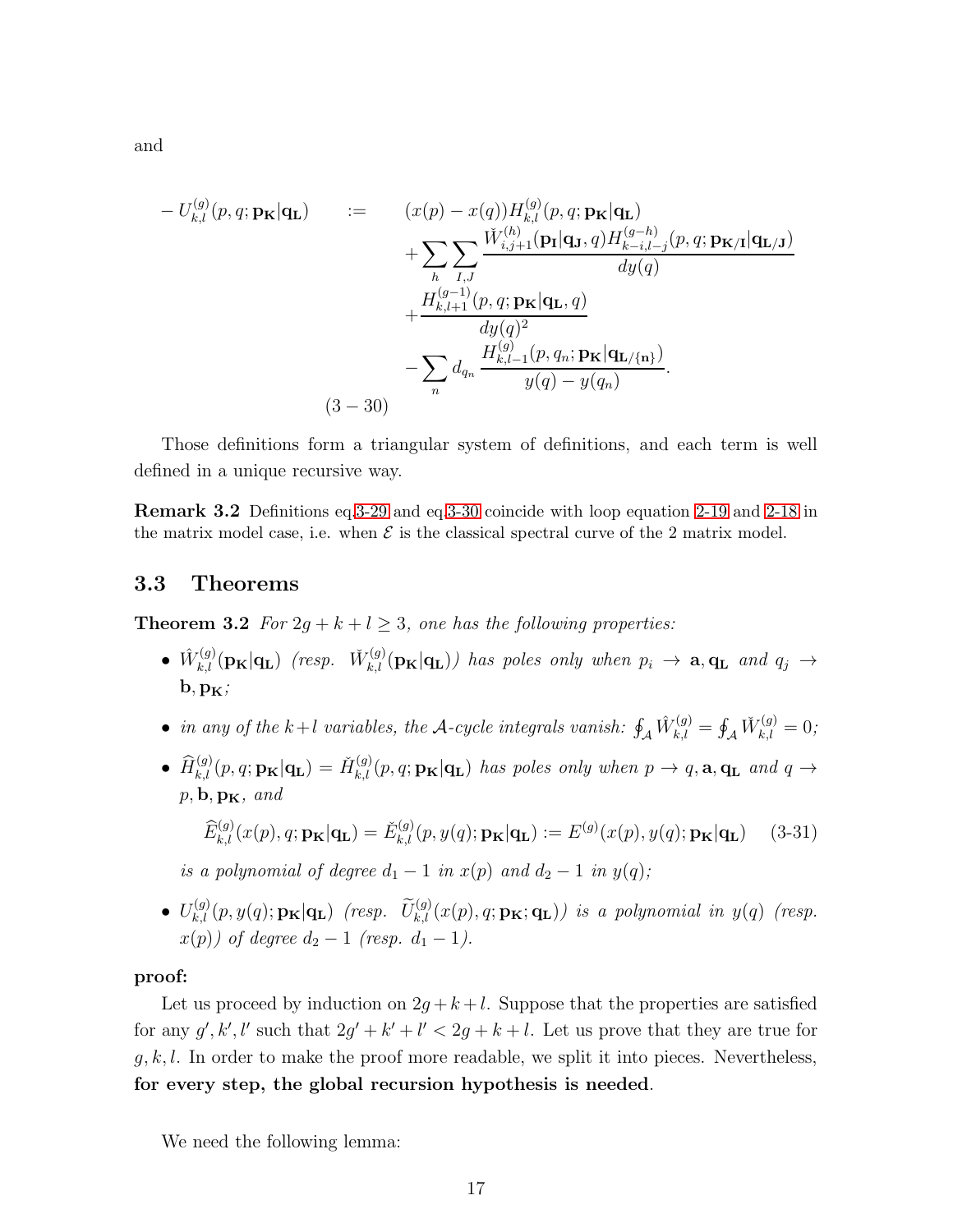Lemma 3.1 *The quantity*

$$
f_{k,l}^{(g)}(s; \mathbf{p}_{\mathbf{K}}; \mathbf{q}_{\mathbf{L}}) := \frac{\mathcal{J}_{k,l}^{(g)}(s, \tilde{s}^j; \mathbf{p}_{\mathbf{K}}; \mathbf{q}_{\mathbf{L}})}{U_{0,0}^{(0)}(s, y(s))dy(s)}
$$
(3-32)

*is independent of*  $j \neq 0$ *, it is a meromorphic one-form in the variable s, with poles at*  $s = a, q<sub>L</sub>$ *, and it vanishes to order at least* deg(ydx) – 1 *near the poles of ydx*. *Similarly, the quantity*

$$
\tilde{f}_{k,l}^{(g)}(s; \mathbf{p}_{\mathbf{K}}; \mathbf{q}_{\mathbf{L}}) := \frac{\mathcal{J}_{k,l}^{(g)}(s^i, s; \mathbf{p}_{\mathbf{K}}; \mathbf{q}_{\mathbf{L}})}{\widetilde{U}_{0,0}^{(0)}(x(s), s)dx(s)}.
$$
\n(3-33)

*is independent of*  $i \neq 0$ *, it is a meromorphic one-form in the variable s, with poles at*  $s = \mathbf{b}, \mathbf{q}_\mathbf{L}$ *, and it vanishes to order at least* deg(xdy) – 1 *near the poles of xdy*.

*Moreover one has:*

$$
\oint_{\mathcal{A}} \left( f_{k,l}^{(g)}(s; \mathbf{p}_{\mathbf{K}}; \mathbf{q}_{\mathbf{L}}) + \tilde{f}_{k,l}^{(g)}(s; \mathbf{p}_{\mathbf{K}}; \mathbf{q}_{\mathbf{L}}) \right) = 0, \tag{3-34}
$$

$$
\oint_{\mathcal{B}} \left( f_{k,l}^{(g)}(s; \mathbf{p}_{\mathbf{K}}; \mathbf{q}_{\mathbf{L}}) + \tilde{f}_{k,l}^{(g)}(s; \mathbf{p}_{\mathbf{K}}; \mathbf{q}_{\mathbf{L}}) \right) = 0 \tag{3-35}
$$

*and:*

<span id="page-17-0"></span>
$$
f_{k,l}^{(g)}(s; \mathbf{p}_{\mathbf{K}}; \mathbf{q}_{\mathbf{L}}) + \tilde{f}_{k,l}^{(g)}(s; \mathbf{p}_{\mathbf{K}}; \mathbf{q}_{\mathbf{L}})
$$
  
= Res<sub>q\to\mathbf{a},\mathbf{b},\mathbf{p}\_{\mathbf{K}},\mathbf{q}\_{\mathbf{L}}} dS\_{q,o}(s) \Big( f\_{k,l}^{(g)}(q; \mathbf{p}\_{\mathbf{K}}; \mathbf{q}\_{\mathbf{L}}) + \tilde{f}\_{k,l}^{(g)}(q; \mathbf{p}\_{\mathbf{K}}; \mathbf{q}\_{\mathbf{L}}) \Big). \tag{3-36}</sub>

#### Proof of the lemma:

First of all, One can remark that the definition of  $\mathcal{J}_{k,l}^{(g)}$  involves only quantities whose properties are known by the recursion hypothesis. One can note that it can be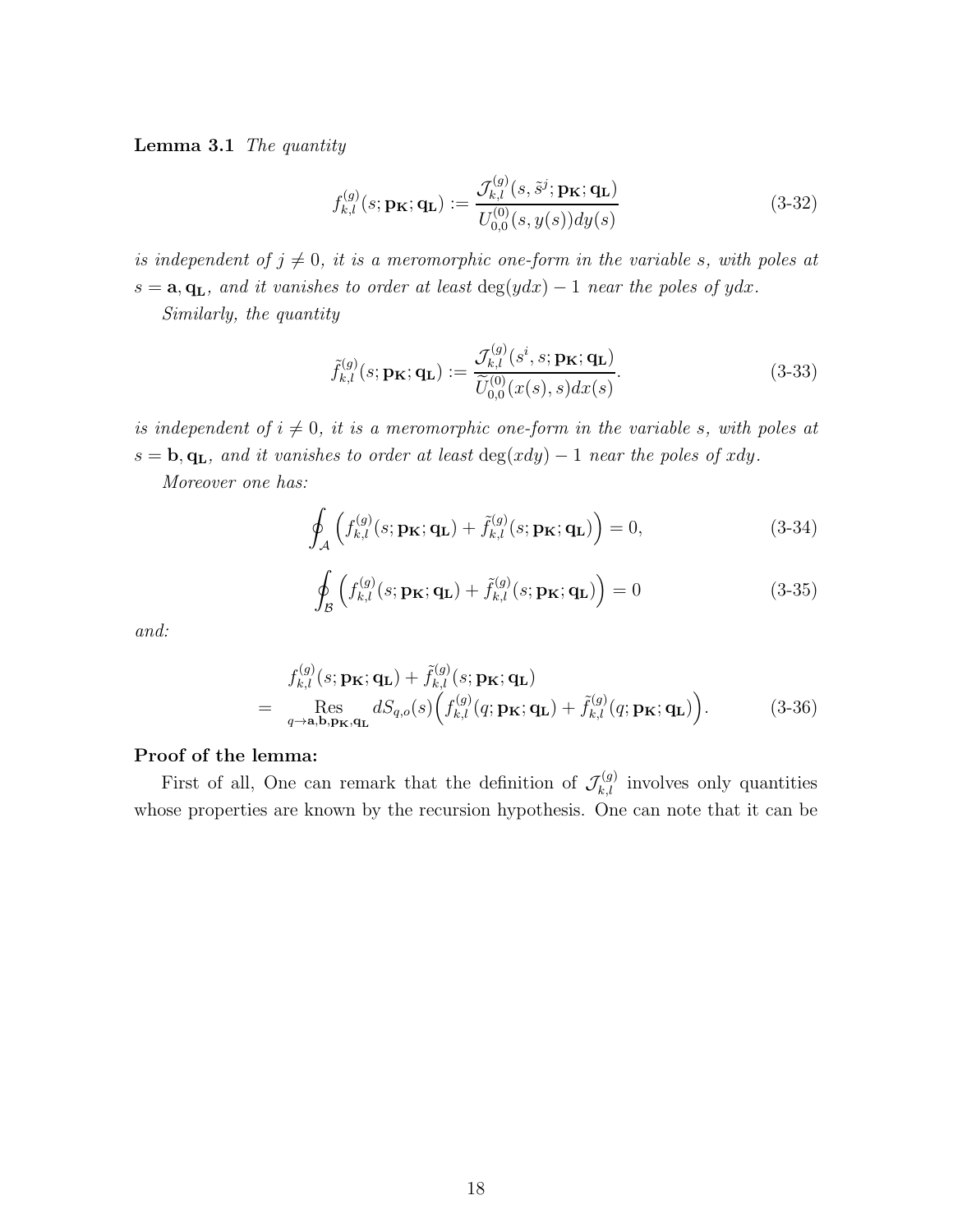written under the following forms:

<span id="page-18-0"></span>
$$
\begin{split} &J_{k,l}^{(g)}(p,q;\mathbf{p},\mathbf{q};\mathbf{p_{K}};\mathbf{q_{L}}) \\ &:= -\sum_{k}^{g-1}\sum_{h=1}^{k}\sum_{m=0}^{l}\tilde{W}_{m,n+1}^{(h)}(\mathbf{p_{M}};\boldsymbol{q},\mathbf{q_{N}})\tilde{U}_{k-m,l-n}^{g-h}(x(p),q;\mathbf{p_{K/M}},\mathbf{q_{L/N}})dx(p) \\ &-\sum_{m=0}^{k}\sum_{n=0,(m,n)\neq(0,0)}^{l}\tilde{W}_{m,n+1}^{(0)}(\mathbf{p_{M}};\boldsymbol{q},\mathbf{q_{N}})\tilde{U}_{k-m,l-n}^{g}(x(p),q;\mathbf{p_{K/M}},\mathbf{q_{L/N}})dx(p) \\ &-\sum_{m=0}^{k}\sum_{n=0,(m,n)\neq(k,l)}^{l}\tilde{W}_{m,n+1}^{(g)}(\mathbf{p_{M}};\boldsymbol{q},\mathbf{q_{N}})\tilde{U}_{k-m,l-n}^{0}(x(p),q;\mathbf{p_{K/M}},\mathbf{q_{L/N}})dx(p) \\ &-\tilde{U}_{k,l+1}^{(g-1)}(x(p),q;\mathbf{p_{K}};\boldsymbol{q},\mathbf{q_{L}})dx(p) \\ &+\sum_{h=1}^{g-1}\sum_{m=0}^{k}\sum_{n=0}^{l}\sum_{n=0}^{l}d_{p_{\alpha}}\left(\frac{\tilde{W}_{m,n+1}^{(h)}(\mathbf{p_{M}};\boldsymbol{q},\mathbf{q_{N}})H_{k-m-1,l-n}^{g}(\mathbf{p_{\alpha}};\mathbf{q};\mathbf{p_{K/M/(\alpha)}},\mathbf{q_{L/N}})dx(p)}{x(p)-x(p_{\alpha})}\right) \\ &+\sum_{m=0}^{k}\sum_{n=0, (m,n)\neq(0,0)}^{l}\sum_{n=0}^{l}\sum_{n=0, (m,n)\neq(k,l)}^{l}\sum_{n=0}^{l}\sum_{n=0, (m,n)\neq(k,l)}^{l}\sum_{n=0, n=1, (m,n)\neq(k,l)}^{l}\sum_{n=0, n=1, (m,n)\neq(k,l)}^{m}\sum_{n=0, n=1, (m,n)\neq(k,l)}^{m}\sum_{n=0, n=1, (m,n)\neq(k,l)}^{m}\sum_{n=0, n=0, (m
$$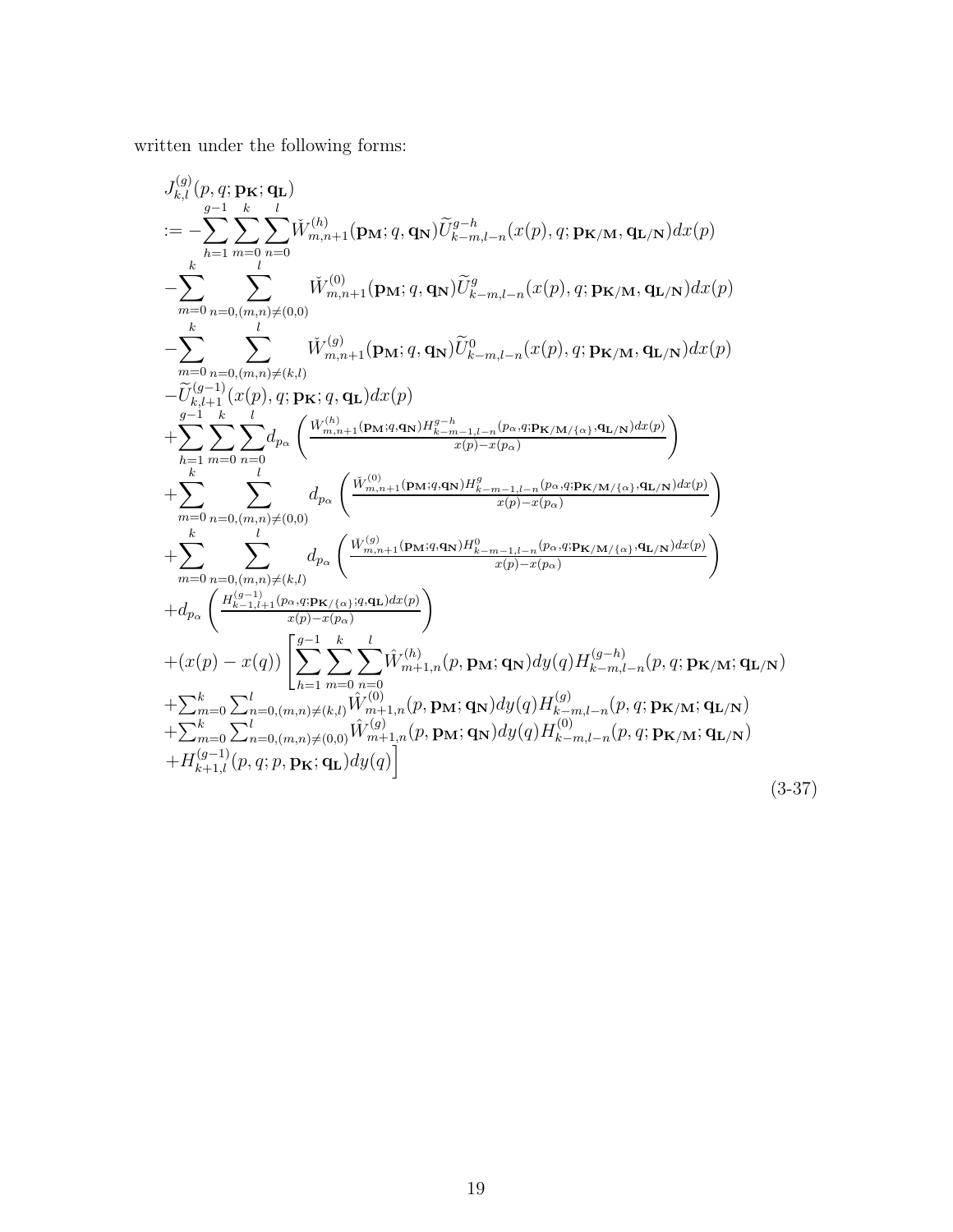<span id="page-19-0"></span>
$$
\mathcal{J}_{k,l}^{(g)}(p,q; \mathbf{p}_{\mathbf{K}}; \mathbf{q}_{\mathbf{L}})\n= -\sum_{h=1}^{g-1} \sum_{m=0}^{k} \sum_{n=0}^{l} \tilde{W}_{m,n+1}^{(h)}(\mathbf{p}_{\mathbf{M}}; q, \mathbf{q}_{\mathbf{N}}) \tilde{U}_{k-m,l-n}^{g-h}(x(p), q; \mathbf{p}_{\mathbf{K}/\mathbf{m}}, \mathbf{q}_{\mathbf{L}/\mathbf{N}}) dx(p)\n- \sum_{m=0}^{k} \sum_{n=0, (m,n) \neq (0,0)}^{l} \tilde{W}_{m,n+1}^{(0)}(\mathbf{p}_{\mathbf{M}}; q, \mathbf{q}_{\mathbf{N}}) \tilde{U}_{k-m,l-n}^{g}(x(p), q; \mathbf{p}_{\mathbf{K}/\mathbf{m}}, \mathbf{q}_{\mathbf{L}/\mathbf{N}}) dx(p)\n- \sum_{m=0}^{k} \sum_{n=0, (m,n) \neq (k,l)}^{l} \tilde{W}_{m,n+1}^{(g)}(\mathbf{p}_{\mathbf{M}}; q, \mathbf{q}_{\mathbf{N}}) \tilde{U}_{k-m,l-n}^{g}(x(p), q; \mathbf{p}_{\mathbf{K}/\mathbf{m}}, \mathbf{q}_{\mathbf{L}/\mathbf{N}}) dx(p)\n- \tilde{U}_{k,l+1}^{(g-1)}(x(p), q; \mathbf{p}_{\mathbf{K}}; q, \mathbf{q}_{\mathbf{L}}) dx(p)\n+ d_{q_{\beta}} \left( \frac{\tilde{v}_{k,l-1}^{(g)}(p, q, p_{\mathbf{K}}; q, \mathbf{q}_{\mathbf{L}}) dx(p) dy(q) \right)\n- d_{p_{\alpha}} \left( \frac{x(p_{\alpha}) - x(q)}{x(p) - x(p_{\alpha})} H_{k-1,l}^{(g)}(p_{\alpha}, q; \mathbf{p}_{\mathbf{K}:\{\alpha\}}, \mathbf{q}_{\mathbf{L}}) dx(p) dy(q) \right)\n+ (x(p) - x(q)) \left[ \sum_{h=1}^{g-1} \sum_{m=0}^{k} \sum_{n=0}^{l} \hat{W}_{m+1,n}^{(h)}(p, \mathbf{p}_{\mathbf{M}}; \math
$$

Thanks to the properties implied by the recursion hypothesis (U and  $\tilde{U}$  are polynomials), one has:

$$
\mathcal{J}_{k,l}^{(g)}(q^{i}, q; \mathbf{p}_{\mathbf{K}}; \mathbf{q}_{\mathbf{L}})
$$
\n
$$
= -\sum_{h=1}^{g-1} \sum_{m=0}^{k} \sum_{n=0}^{l} \breve{W}_{m,n+1}^{(h)}(\mathbf{p}_{\mathbf{M}}; q, \mathbf{q}_{\mathbf{N}}) \widetilde{U}_{k-m,l-n}^{g-h}(x(q), q; \mathbf{p}_{\mathbf{K}/\mathbf{M}}, \mathbf{q}_{\mathbf{L}/\mathbf{N}}) dx(q)
$$
\n
$$
- \sum_{m=0}^{k} \sum_{n=0, (m,n) \neq (0,0)}^{l} \breve{W}_{m,n+1}^{(0)}(\mathbf{p}_{\mathbf{M}}; q, \mathbf{q}_{\mathbf{N}}) \widetilde{U}_{k-m,l-n}^{g}(x(q), q; \mathbf{p}_{\mathbf{K}/\mathbf{M}}, \mathbf{q}_{\mathbf{L}/\mathbf{N}}) dx(q)
$$
\n
$$
- \sum_{m=0}^{k} \sum_{n=0, (m,n) \neq (k,l)}^{l} \breve{W}_{m,n+1}^{(g)}(\mathbf{p}_{\mathbf{M}}; q, \mathbf{q}_{\mathbf{N}}) \widetilde{U}_{k-m,l-n}^{0}(x(q), q; \mathbf{p}_{\mathbf{K}/\mathbf{M}}, \mathbf{q}_{\mathbf{L}/\mathbf{N}}) dx(q)
$$
\n
$$
- \widetilde{U}_{k,l+1}^{(g-1)}(x(q), q; \mathbf{p}_{\mathbf{K}}; q, \mathbf{q}_{\mathbf{L}}) dx(q)
$$
\n
$$
+ d_{q_{\beta}} \left( \frac{\widetilde{U}_{k,l-1}^{(g)}(x(q), q_{\beta}; \mathbf{p}_{\mathbf{K}}; \mathbf{q}_{\mathbf{L}/\{\beta\}})}{y(q) - y(q_{\beta})} \right) dx(q) dy(q)
$$
\n
$$
(3-39)
$$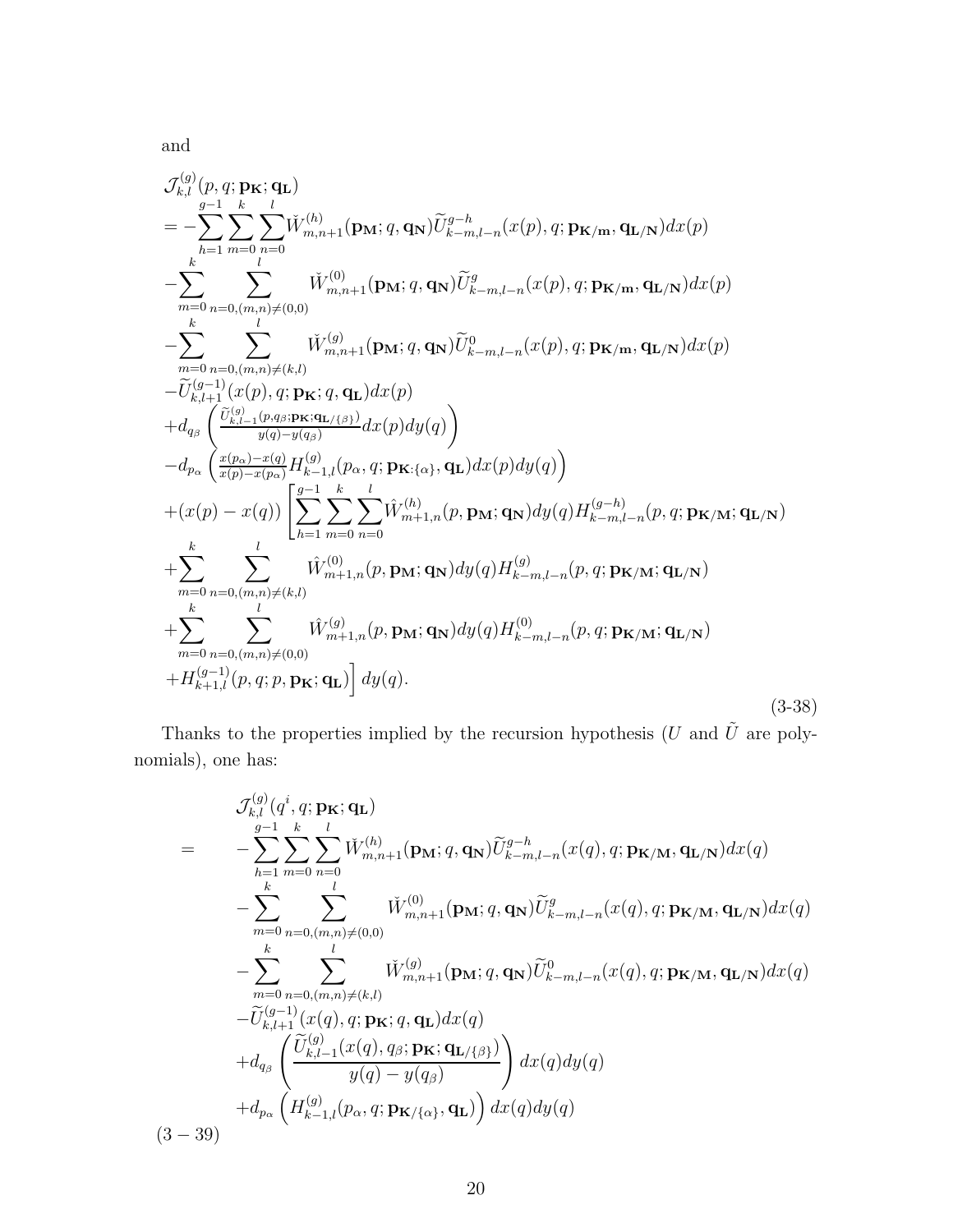for any non vanishing i. Thus this quantity does not depend on i, and  $\tilde{f}$  is clearly a meromorphic 1-form, whose poles can be easily seen on this expression using the recursion hypothesis.

The same considerations give the equivalent through the exchange of  $x \leftrightarrow y$ :

$$
\mathcal{J}_{k,l}^{(g)}(p,\tilde{p}^{j};\mathbf{p}_{\mathbf{K}};\mathbf{q}_{\mathbf{L}})
$$
\n
$$
= -\sum_{h=1}^{g-1} \sum_{m=0}^{k} \sum_{n=0}^{l} \hat{W}_{m+1,n}^{(h)}(p,\mathbf{p}_{\mathbf{M}};\mathbf{q}_{\mathbf{N}}) U_{k-m,l-n}^{g-h}(p,y(p);\mathbf{p}_{\mathbf{K}/\mathbf{M}},\mathbf{q}_{\mathbf{L}/\mathbf{N}}) dy(p)
$$
\n
$$
- \sum_{m=0}^{k} \sum_{n=0, (m,n) \neq (0,0)}^{l} \hat{W}_{m+1,n}^{(0)}(p,\mathbf{p}_{\mathbf{M}};\mathbf{q}_{\mathbf{N}}) U_{k-m,l-n}^{g}(p,y(p);\mathbf{p}_{\mathbf{K}/\mathbf{M}},\mathbf{q}_{\mathbf{L}/\mathbf{N}}) dy(p)
$$
\n
$$
- \sum_{m=0}^{k} \sum_{n=0, (m,n) \neq (k,l)}^{l} \hat{W}_{m+1,n}^{(g)}(p,\mathbf{p}_{\mathbf{M}};\mathbf{q}_{\mathbf{N}}) U_{k-m,l-n}^{0}(p,y(p);\mathbf{p}_{\mathbf{K}/\mathbf{M}},\mathbf{q}_{\mathbf{L}/\mathbf{N}}) dy(p)
$$
\n
$$
-U_{k+1,l}^{(g-1)}(p,y(p);\mathbf{p},\mathbf{p}_{\mathbf{K}};\mathbf{q}_{\mathbf{L}}) dy(p)
$$
\n
$$
+ d_{p_{\alpha}} \left( \frac{U_{k-1,l}^{(g)}(p_{\alpha},y(p);\mathbf{p}_{\mathbf{K}/\{\alpha\}};\mathbf{q}_{\mathbf{L}})}{x(p) - x(p_{\alpha})} \right) dx(p) dy(p)
$$
\n
$$
(3-40)
$$

This quantity does not depend on  $j$ , and  $f$  is clearly a meromorphic 1-form, whose poles can be easily seen on this expression using the recursion hypothesis.

The fact that the A and B cycle integrals vanish comes from the symmetry  $x \leftrightarrow y$ . Indeed under the symmetry  $x \leftrightarrow y$ , f is changed to f is changed to f. At the same time the A-cycles are changed to  $-\mathcal{A}$  because  $2i\pi\epsilon = \oint_{\mathcal{A}} ydx = -\oint_{\mathcal{A}} xdy$ , and the B-cycles are changed to  $-\mathcal{B}$  in order to form a canonical basis. Therefore, the A and  $\mathcal B$  cycle integrals of  $f + \tilde{f}$  vanish.

Equation [3-36](#page-17-0) simply comes from Cauchy residue formula and Riemann's bilinear identity.

The fact that f vanishes to order at least deg( $ydx$ ) – 1 near a pole  $\alpha$  of  $ydx$  follows from the definition of  $\mathcal{J}$ :

$$
\frac{\mathcal{J}_{k,l}^{(g)}(p,\tilde{p}^j;\mathbf{p}_{\mathbf{K}}|\mathbf{q}_{\mathbf{L}})}{dx(p)dy(p)} \sim_{p\to\alpha} \n\sim_{p\to\alpha} \frac{x(p) - x(\tilde{p}^j)}{dx(p)} \left( \sum_{m=0}^k \sum_{n=0}^l \sum_{h=0}^g \hat{W}_{m+1,n}^{(h)}(p,\mathbf{p}_{\mathbf{M}}|\mathbf{q}_{\mathbf{N}}) H_{k-m,l-n}^{(g-h)}(p,\tilde{p}^j;\mathbf{p}_{\mathbf{K/M}}|\mathbf{q}_{\mathbf{L/N}}) \right. \n+ H_{k+1,l}^{(g-1)}(p,\tilde{p}^j;p,\mathbf{p}_{\mathbf{K}}|\mathbf{q}_{\mathbf{L}}) \left. \right) \n- \sum_{\alpha=1}^k d_{p_\alpha} \left( \frac{(x(p_\alpha) - x(\tilde{p}^j))}{x(p) - x(p_\alpha)} H_{k-1,l}^{(g)}(p_\alpha,\tilde{p}^j;\mathbf{p}_{\mathbf{K}-\{\alpha\}}|\mathbf{q}_{\mathbf{L}}) \right)
$$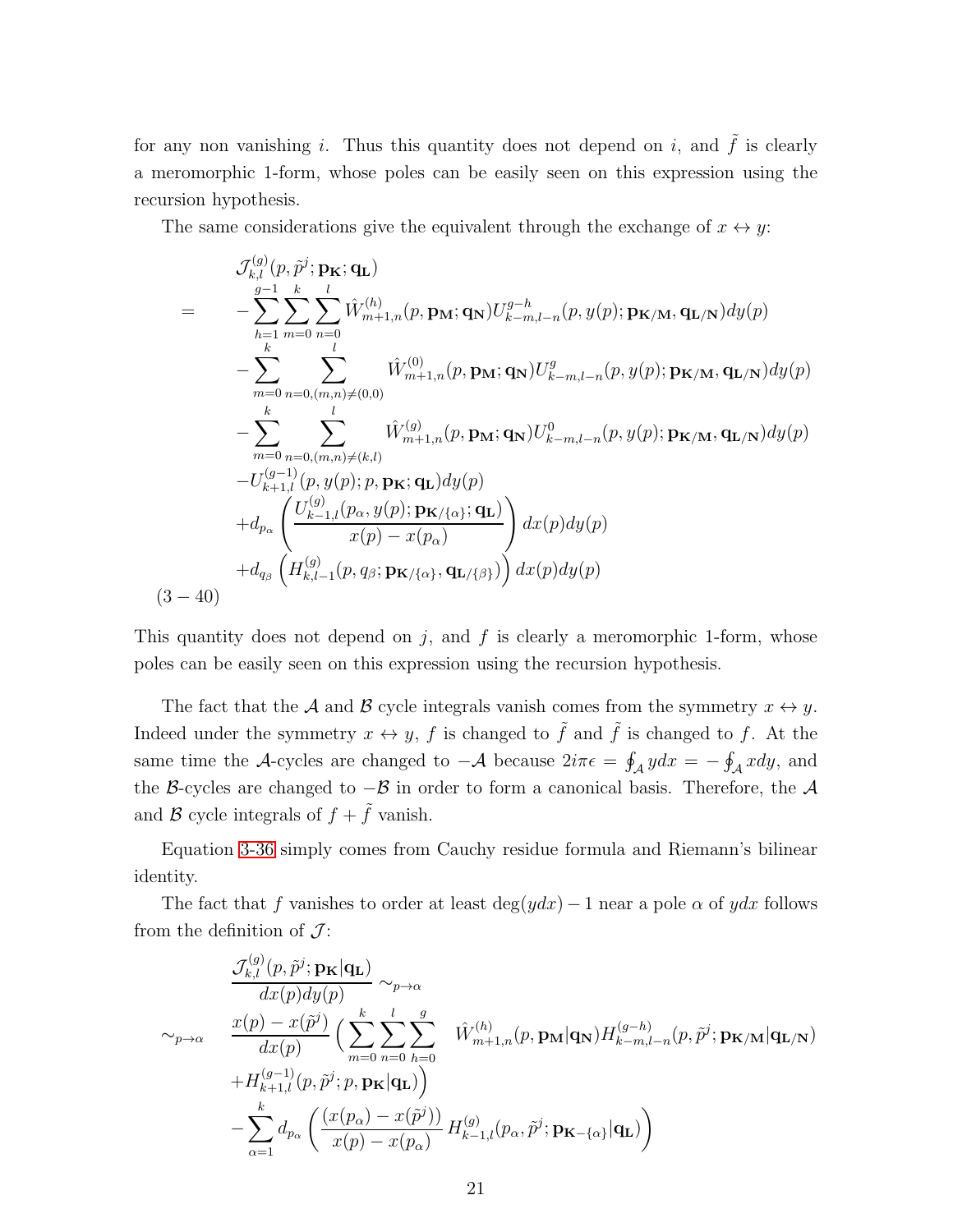$$
-\sum_{\beta=1}^{l} d_{q_{\beta}} \left( \frac{(y(q_{\beta}) - y(p))}{y(p) - y(q_{\beta})} H_{k,l-1}(p,q_{\beta};\mathbf{p}_{\mathbf{K}}|\mathbf{q}_{\mathbf{L}-{\{\beta\}}}) \right)
$$
  
(3-41)

which is at most finite if p approaches a pole  $\alpha$  of ydx. Then it implies that  $f_{k,l}^{(g)}(p;\mathbf{p}_{\mathbf{K}};\mathbf{q}_{\mathbf{L}})=\frac{\mathcal{J}_{k,l}^{(g)}(p,\tilde{p}^{j};\mathbf{p}_{\mathbf{K}};\mathbf{q}_{\mathbf{L}})}{H^{(0)}(s,u(s))du(n)}$  $\frac{U_{k,l}^{(0)}(y,p^{\prime}),P_{k,l}(L)}{U_{0,0}^{(0)}(s,y(s))dy(p)}$  vanishes at order at least deg(ydx) – 1.

The same holds for  $f$ .

 $\Box$ 

# $\bullet$   $W^{(g)}_{k,l}$  has poles only when  $p_i$   $\rightarrow$  a,  $\mathbf{q}_\mathbf{L}$  and  $q_j$   $\rightarrow$  b,  $\mathbf{p}_\mathbf{K},$  and  $\oint_{\mathcal{A}} W_{k,l}^{(g)} = 0.$

From the definition eq. 3-20, it is clear that  $\hat{W}_{k+1,l}^{(g)}(p, p_1, \ldots, p_k|q_1, \ldots, q_l)$  is finite when  $p$  is not close to a branch point or to one of the  $q_j$ 's, and becomes infinite only if the integration contour is pinched. Thus in the variable  $p$ , the only poles of  $\hat{W}_{k+1,l}^{(g)}(p, p_1, \ldots, p_k | q_1, \ldots, q_l)$  are at  $p = \mathbf{a}, \mathbf{q_L}$ .

The poles of  $\hat{W}_{k+1,l}^{(g)}(p, p_1, \ldots, p_k | q_1, \ldots, q_l)$  in any other variable, follow from the recursion hypothesis, and thus they are at  $p_i = \mathbf{a}, \mathbf{q}_L$ , and at  $q_j = \mathbf{b}, p, \mathbf{p}_K$ .

The fact that  $\oint_{\mathcal{A}} \hat{W}_{k+1,l}^{(g)} = 0$  when one integrates over the first variable comes from the fact that this is a property of  $dS$ , and in the other variables it comes from the recursion hypothesis.

By a symmetric argument, the same holds for  $\check{W}_{k,l+1}^{(g)}(p_1,\ldots,p_k|q_1,\ldots,q_l,p)$ , and we see that  $\hat{W}_{k,l}^{(g)}$  and  $\check{W}_{k,l}^{(g)}$  have the same poles.

We have (from the Cauchy residue formula and Riemann bilinear identity):

<span id="page-21-0"></span>
$$
\hat{W}_{k+1,l}^{(g)}(p,\mathbf{p}_{\mathbf{K}}|\mathbf{q}_{\mathbf{L}}) + \check{W}_{k,l+1}^{(g)}(\mathbf{p}_{\mathbf{K}}|\mathbf{q}_{\mathbf{L}},p) = f_{k,l}^{(g)}(p;\mathbf{p}_{\mathbf{K}}|\mathbf{q}_{\mathbf{L}}) + \tilde{f}_{k,l}^{(g)}(p;\mathbf{p}_{\mathbf{K}}|\mathbf{q}_{\mathbf{L}}).
$$
 (3-42)

• 
$$
\widehat{H}_{k,l}^{(g)}(p,q; \mathbf{p}_{\mathbf{K}}|\mathbf{q}_{\mathbf{L}}) = \check{H}_{k,l}^{(g)}(p,q; \mathbf{p}_{\mathbf{K}}|\mathbf{q}_{\mathbf{L}}).
$$

One has:

$$
\frac{\hat{H}_{k,l}^{(g)}(p,q;\mathbf{p}_{\mathbf{K}};\mathbf{q}_{\mathbf{L}})}{\mathcal{E}(x(p),y(q))} = \n= Res_{r \to q,p^{i}} \frac{\mathcal{G}_{k,l}^{(g)}(p,r;\mathbf{p}_{\mathbf{K}};\mathbf{q}_{\mathbf{L}})}{(y(q)-y(p))(y(q)-y(r))(x(p)-x(r))H_{0,0}^{(0)}(p,r)dx(p)} \n= Res_{r \to q,p^{i}} Res_{s \to p} \frac{\mathcal{G}_{k,l}^{(g)}(s,r;\mathbf{p}_{\mathbf{K}};\mathbf{q}_{\mathbf{L}})}{(y(q)-y(p))(y(q)-y(r))(x(s)-x(r))(x(s)-x(p))H_{0,0}^{(0)}(s,r)} \n= Res_{r \to q,p^{i}} Res_{s \to p,\tilde{q}^{j}} \frac{\mathcal{G}_{k,l}^{(g)}(s,r;\mathbf{p}_{\mathbf{K}};\mathbf{q}_{\mathbf{L}})}{\mathcal{G}_{k,l}^{(g)}(s,r;\mathbf{p}_{\mathbf{K}};\mathbf{q}_{\mathbf{L}})} \n= Res_{r \to q,p^{i}} Res_{s \to p,\tilde{q}^{j}} \frac{\mathcal{G}_{k,l}^{(g)}(s,r;\mathbf{p}_{\mathbf{K}};\mathbf{q}_{\mathbf{L}})}{\mathcal{G}_{k,l}^{(g)}(s,r;\mathbf{p}_{\mathbf{K}};\mathbf{q}_{\mathbf{L}})}
$$
\n(3-43)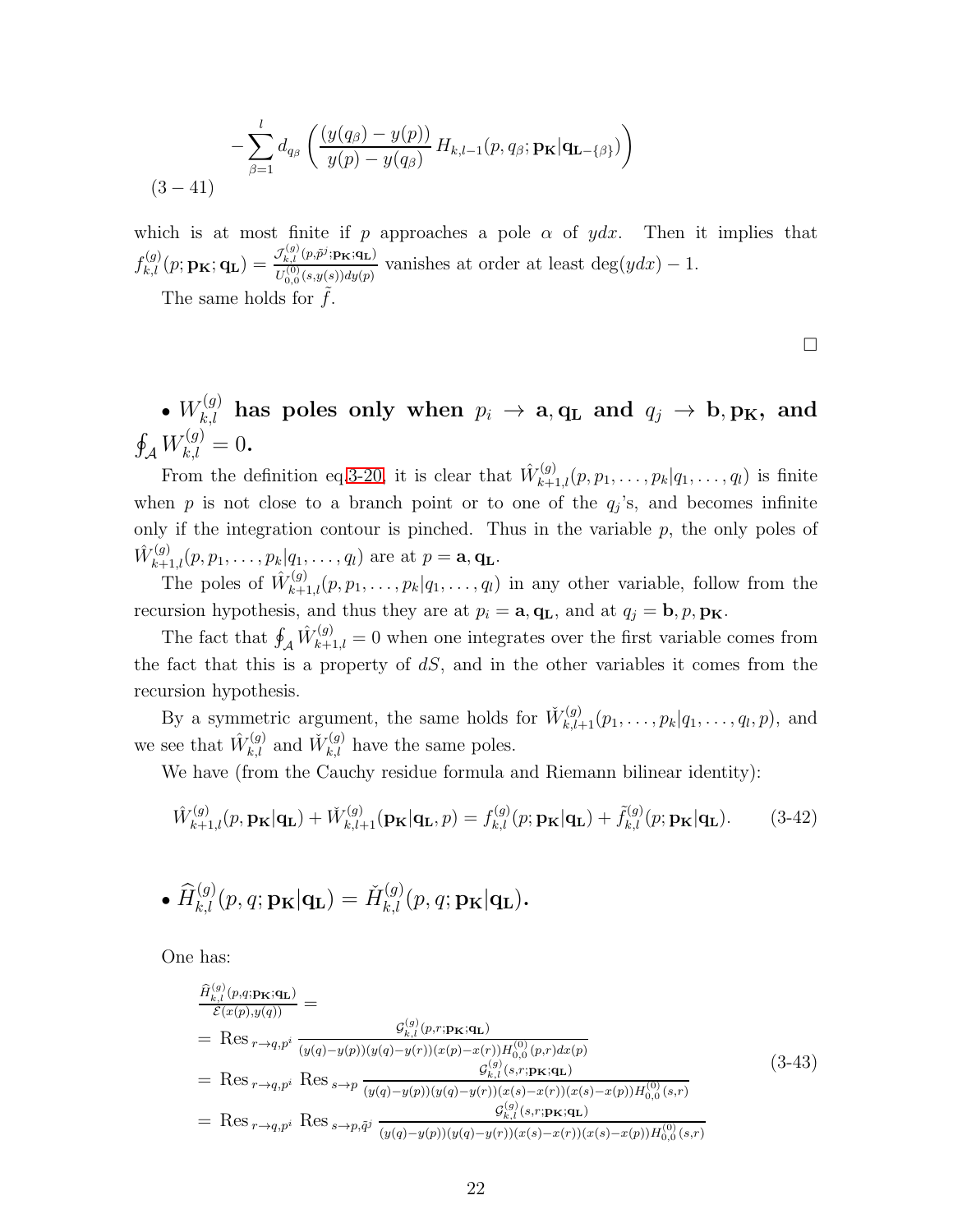where the last equality holds because the integrant has no pole when  $s \to \tilde{q}^j$ . Then

$$
\frac{\hat{H}_{k,l}^{(g)}(p,q;\mathbf{p}_{\mathbf{K}};\mathbf{q}_{\mathbf{L}})}{\mathcal{E}(x(p),y(q))} = \n= \text{Res}_{r \to q,p^{i}} \text{Res}_{s \to p,\tilde{q}^{j}} \frac{g_{k,l}^{(g)}(s,r;\mathbf{p}_{\mathbf{K}};\mathbf{q}_{\mathbf{L}})}{(y(q)-y(r))(x(s)-x(p))H_{0,0}^{(0)}(s,r)} \left[ \frac{1}{(y(r)-y(s))(x(p)-x(q))} + \frac{1}{(x(s)-x(r))(y(q)-y(p))} - \frac{1}{(y(r)-y(s))(x(p)-x(q))} \right] \n= \text{Res}_{r \to q,p^{i}} \text{Res}_{s \to p,\tilde{q}^{j}} \frac{g_{k,l}^{(g)}(s,r;\mathbf{p}_{\mathbf{K}};\mathbf{q}_{\mathbf{L}})}{(y(q)-y(r))(x(s)-x(p))(y(r)-y(s))(x(p)-x(q))H_{0,0}^{(0)}(s,r)} + \sum_{i=1}^{d_{2}} \frac{g_{k,l}^{(g)}(p,p^{i};\mathbf{p}_{\mathbf{K}};\mathbf{q}_{\mathbf{L}})}{(y(q)-y(p))(y(q)-y(p^{i}))H_{0,0}^{(0)}(p,p^{i})dx(p)^{2}}.
$$
\n
$$
(3-44)
$$

Note that the first term corresponds exactly to  $\frac{\check{H}_{k,l}^{(g)}(p,q;\mathbf{p}_{\mathbf{K}};\mathbf{q}_{\mathbf{L}})}{\mathcal{E}(x(p),y(q))}$  with the integration contours for  $r$  and  $s$  exchanged. However, the poles of the integrand are known and thus:

Res Res Res  
\n
$$
\underset{r \to q, p^i}{\text{Res}} \underset{s \to p, \tilde{q}^j}{\text{Res}} = \underset{r \to q}{\text{Res}} \underset{s \to p}{\text{Res}} \underset{r \to p^i}{\text{Res}} \underset{s \to \tilde{q}^j}{\text{Res}} + \underset{r \to p^i}{\text{Res}} \underset{s \to \tilde{q}^j}{\text{Res}} + \underset{r \to p^i}{\text{Res}} \underset{s \to \tilde{q}^j}{\text{Res}} + \underset{r \to p^i}{\text{Res}} \underset{s \to \tilde{q}^j}{\text{Res}} + \underset{r \to p^i}{\text{Res}} \underset{s \to \tilde{q}^j}{\text{Res}} + \underset{r \to p^i}{\text{Res}} \underset{s \to \tilde{q}^j}{\text{Res}} + \underset{r \to p^i}{\text{Res}} \underset{s \to \tilde{q}^j}{\text{Res}} + \underset{r \to p^i}{\text{Res}} \underset{s \to \tilde{q}^j}{\text{Res}} + \underset{r \to p^i}{\text{Res}} \underset{s \to \tilde{q}^j}{\text{Res}} \underset{r \to p^i}{\text{Res}} + \underset{j \neq 0}{\text{Res}} \underset{s \to \tilde{q}^j}{\text{Res}} + \underset{r \to p^i}{\text{Res}} \underset{s \to \tilde{q}^j}{\text{Res}} + \underset{r \to p^i}{\text{Res}} \underset{s \to \tilde{q}^j}{\text{Res}} \underset{r \to s}{\text{Res}} + \underset{j \neq 0}{\text{Res}} \underset{s \to p}{\text{Res}} \underset{r \to s}{\text{Res}} + \underset{j \neq 0}{\text{Res}} \underset{s \to p, \tilde{q}^j}{\text{Res}} + \underset{r \to p^i}{\text{Res}} \underset{j \neq 0}{\text{Res}} \underset{s \to \tilde{q}^j}{\text{Res}} + \underset{r \to s}{\text{Res}} \underset{j \neq 0}{\text{Res}} \underset{s \to p, \tilde{q}^j}{\text{Res}} + \underset{r \to q, p^i}{\text{Res}} \underset{j \neq 0}{\text{
$$

The last term does not contribute because the integrant is regular when  $r^i \rightarrow s$ , thus

$$
\frac{\hat{H}_{k,l}^{(g)}(p,q;\mathbf{p}\mathbf{x};\mathbf{q}\mathbf{L})}{\mathcal{E}(x(p),y(q))} = \frac{\check{H}_{k,l}^{(g)}(p,q;\mathbf{p}\mathbf{x};\mathbf{q}\mathbf{L})}{\mathcal{E}(x(p),y(q))} + \sum_{i=1}^{d_{2}} \frac{\mathcal{G}_{k,l}^{(g)}(p,p^{i};\mathbf{p}\mathbf{x};\mathbf{q}\mathbf{L})}{(y(q)-y(p))(y(q)-y(p^{i}))H_{0,0}^{(0)}(p,p^{i})dx(p)^{2}} \n+ \sum_{j\neq 0} \text{Res}_{s\to \tilde{q}^{j}} \text{Res}_{\tilde{r}^{j}\to s} \frac{\mathcal{G}_{k,l}^{(g)}(s,r;\mathbf{p}\mathbf{x};\mathbf{q}\mathbf{L})}{(y(q)-y(r))(x(s)-x(p))(y(r)-y(s))(x(p)-x(q))H_{0,0}^{(0)}(s,r)} \n= \frac{\check{H}^{(g)}(p,y(q))}{\mathcal{E}(x(p),y(q))} + \sum_{i=1}^{d_{2}} \frac{\mathcal{G}_{k,l}^{(g)}(p,p^{i};\mathbf{p}\mathbf{x};\mathbf{q}\mathbf{L})}{(y(q)-y(p))(y(q)-y(p^{i}))H_{0,0}^{(0)}(p,p^{i})dx(p)^{2}} \n+ \sum_{j=1}^{d_{1}} \frac{\mathcal{G}_{k,l}^{(g)}(\tilde{q}^{j},q;\mathbf{p}\mathbf{x};\mathbf{q}\mathbf{L})}{(x(p)-x(q))(x(\tilde{q}^{j})-x(p))H_{0,0}^{(0)}(\tilde{q}^{j},q)dy(q)^{2}} \n= \frac{\check{H}^{(g)}(p,y(q))}{\mathcal{E}(x(p),y(q))} \n+ \sum_{i=1}^{d_{2}} \frac{(y(p)-y(p^{i}))}{(y(q)-y(p^{i}))} \frac{\check{f}_{k,l}^{(g)}(p^{i};\mathbf{p}\mathbf{x}|\mathbf{q}\mathbf{L}) - \check{W}_{k,l+1}^{(g)}(\mathbf{p}\mathbf{x};\mathbf{p}\mathbf{x}|\mathbf{q}\mathbf{L})}{(x(p)} \n+ \sum_{j=1}^{d_{1}} \frac{(x(q)-x(\tilde{q
$$

Notice from Eq. [\(3-42\)](#page-21-0), that

$$
g_{k,l}^{(g)}(s; \mathbf{p}_{\mathbf{K}}|\mathbf{q}_{\mathbf{L}}) = \tilde{f}_{k,l}^{(g)}(s; \mathbf{p}_{\mathbf{K}}|\mathbf{q}_{\mathbf{L}}) - \tilde{W}_{k,l+1}^{(g)}(\mathbf{p}_{\mathbf{K}}|\mathbf{q}_{\mathbf{L}}, s)
$$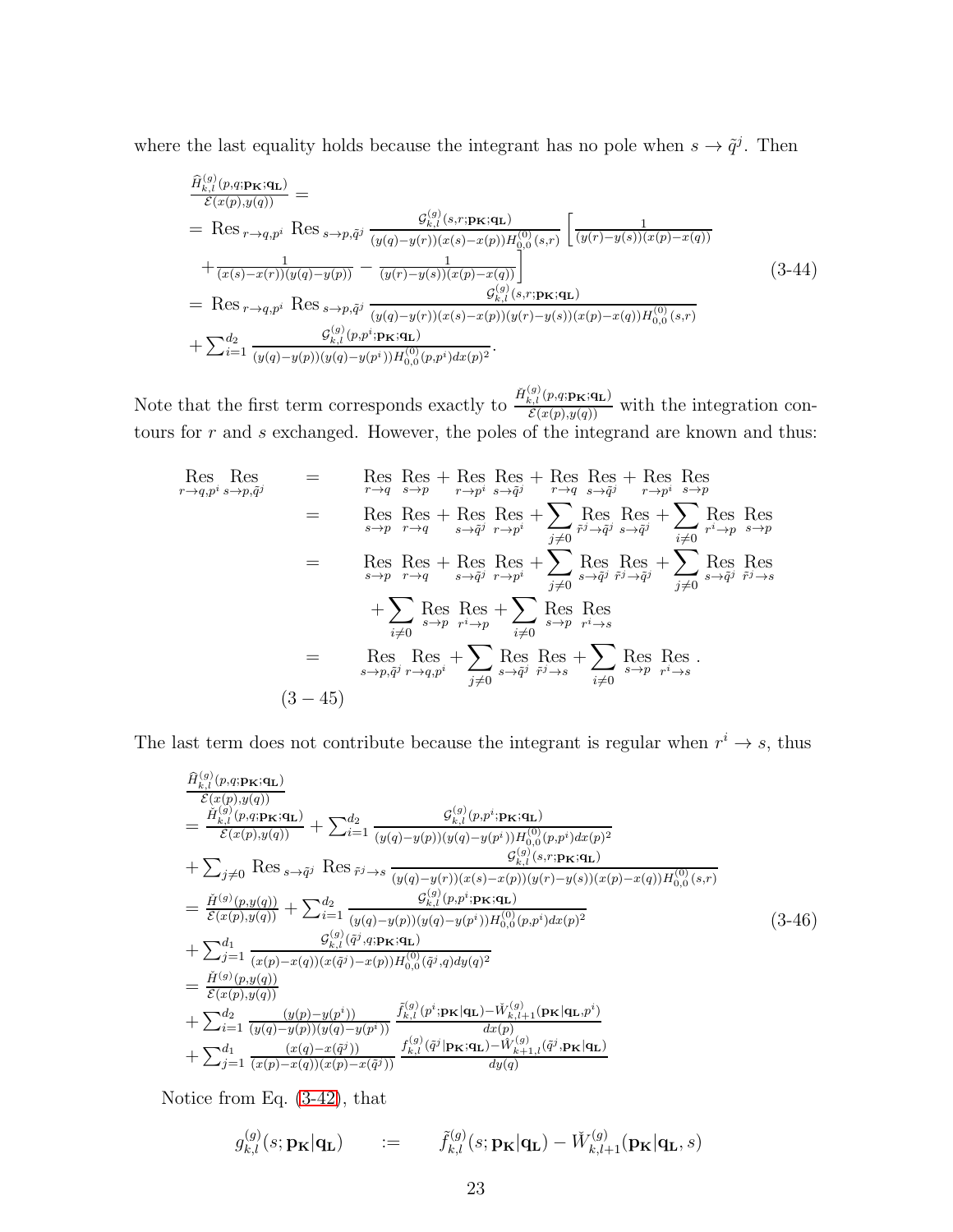$$
= -f_{k,l}^{(g)}(s; \mathbf{p}_{\mathbf{K}}|\mathbf{q}_{\mathbf{L}}) + \hat{W}_{k+1,l}^{(g)}(s, \mathbf{p}_{\mathbf{K}}|\mathbf{q}_{\mathbf{L}})
$$
  
(3-47)

is a holomorphic 1-form in  $s$ , i.e. it has no poles. We have:

$$
\frac{\widehat{H}_{k,l}^{(g)}(p,q; \mathbf{p}_{\mathbf{K}}|\mathbf{q}_{\mathbf{L}})}{\mathcal{E}(x(p), y(q))} - \frac{\widehat{H}_{k,l}^{(g)}(p,q; \mathbf{p}_{\mathbf{K}}|\mathbf{q}_{\mathbf{L}})}{\mathcal{E}(x(p), y(q))}
$$
\n
$$
= \sum_{i=1}^{d_2} \frac{(y(p) - y(p^i))}{(y(q) - y(p))(y(q) - y(p^i))} \frac{g_{k,l}^{(g)}(p^i; \mathbf{p}_{\mathbf{K}}|\mathbf{q}_{\mathbf{L}})}{dx(p)}
$$
\n
$$
- \sum_{j=1}^{d_1} \frac{(x(q) - x(\tilde{q}^j))}{(x(p) - x(q))(x(p) - x(\tilde{q}^j))} \frac{g_{k,l}^{(g)}(\tilde{q}^j; \mathbf{p}_{\mathbf{K}}|\mathbf{q}_{\mathbf{L}})}{dy(q)}
$$
\n
$$
= \sum_{i=1}^{d_2} \text{Res}_{s \to p^i} \frac{(y(p) - y(s))}{(y(q) - y(p))(y(q) - y(s))} \frac{g_{k,l}^{(g)}(s; \mathbf{p}_{\mathbf{K}}|\mathbf{q}_{\mathbf{L}})}{(x(s) - x(p))}
$$
\n
$$
- \sum_{j=1}^{d_1} \text{Res}_{s \to \tilde{q}^j} \frac{(x(q) - x(s))}{(x(p) - x(q))(x(p) - x(s))} \frac{g_{k,l}^{(g)}(s; \mathbf{p}_{\mathbf{K}}|\mathbf{q}_{\mathbf{L}})}{(y(s) - y(q))}
$$
\n
$$
= \sum_{i=0}^{d_2} \text{Res}_{s \to p^i} \left( \frac{x(q) - x(s))}{(x(p) - x(q))} + \frac{(y(p) - y(s))}{(y(q) - y(p))} \right) \frac{g_{k,l}^{(g)}(s; \mathbf{p}_{\mathbf{K}}|\mathbf{q}_{\mathbf{L}})}{(x(s) - x(p))(y(q) - y(s))}
$$
\n
$$
+ \frac{1}{(x(s) - x(p))(y(q) - y(p))} - \frac{1}{(x(s) - x(p))(y(q) - y(s))} \right) g_{k,l}^{(g)}(s; \mathbf{
$$

Therefore  $\widehat{H}_{k,l}^{(g)}(p,q;{\bf p}_{\mathbf{K}}|{\bf q}_{\mathbf{L}}) = \check{H}_{k,l}^{(g)}(p,q;{\bf p}_{\mathbf{K}}|{\bf q}_{\mathbf{L}}) = H_{k,l}^{(g)}(p,q;{\bf p}_{\mathbf{K}}|{\bf q}_{\mathbf{L}}).$ 

• 
$$
\widehat{E}_{k,l}^{(g)}(p,q; \mathbf{p}_{\mathbf{K}}|\mathbf{q}_{\mathbf{L}}) = \check{E}_{k,l}^{(g)}(p,q; \mathbf{p}_{\mathbf{K}}|\mathbf{q}_{\mathbf{L}}).
$$

We have from Eq. [\(3-27\)](#page-15-1)

<span id="page-23-0"></span>
$$
\widehat{E}_{k,l}^{(g)}(p,q,\mathbf{p}_{\mathbf{K}}|\mathbf{q}_{\mathbf{L}}) = (x(p) - x(q))(y(p) - y(q))\widehat{H}_{k,l}^{(g)}(p,q,\mathbf{p}_{\mathbf{K}}|\mathbf{q}_{\mathbf{L}}) - \frac{\mathcal{G}_{k,l}^{(g)}(p,q;\mathbf{p}_{\mathbf{K}}|\mathbf{q}_{\mathbf{L}})}{dx(p)dy(q)},
$$
\n(3-49)

and from Eq. [\(3-28\)](#page-15-2):

<span id="page-23-1"></span>
$$
\check{E}_{k,l}^{(g)}(p,q,\mathbf{p}_{\mathbf{K}}|\mathbf{q}_{\mathbf{L}}) = (x(p) - x(q))(y(p) - y(q))\check{H}_{k,l}^{(g)}(p,q,\mathbf{p}_{\mathbf{K}}|\mathbf{q}_{\mathbf{L}}) - \frac{\mathcal{G}_{k,l}^{(g)}(p,q;\mathbf{p}_{\mathbf{K}}|\mathbf{q}_{\mathbf{L}})}{dx(p)dy(q)},
$$
\n(3-50)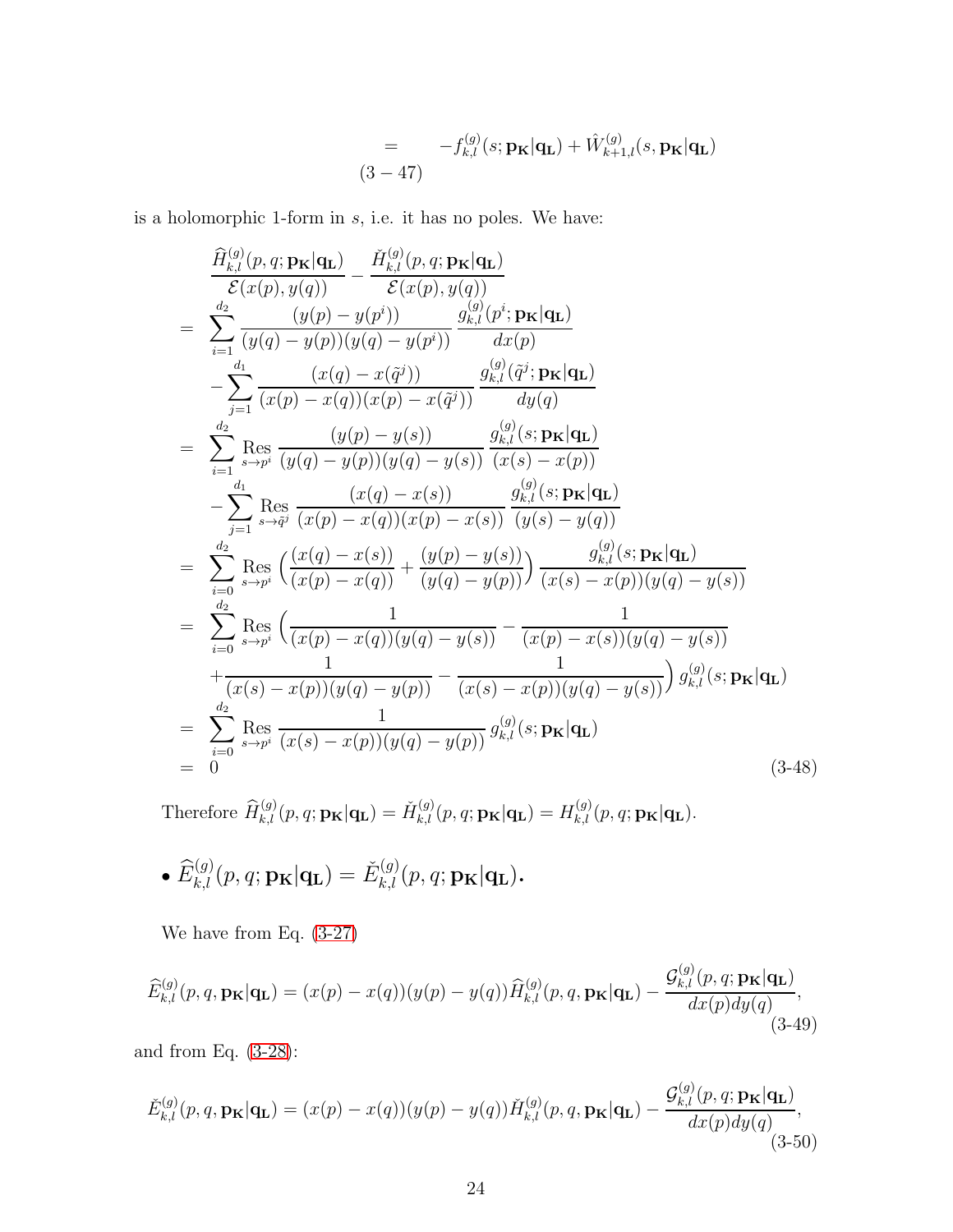so that  $\widehat{E}_{k,l}^{(g)} = \check{E}_{k,l}^{(g)}$ .

Moreover, one can see from Eq. [\(3-27\)](#page-15-1) that  $\widehat{E}_{k,l}^{(g)}(p,q;{\bf p_K}|{\bf q_L})$  is a polynomial of  $y(q)$ while  $\check{E}_{k,l}^{(g)}(p,q;{\bf p_K}|{\bf q_L})$  is a polynomial of  $x(p)$ , therefore

$$
E_{k,l}^{(g)}(x(p), y(q); \mathbf{p}_{\mathbf{K}}|\mathbf{q}_{\mathbf{L}}) = \widehat{E}_{k,l}^{(g)}(p, q; \mathbf{p}_{\mathbf{K}}|\mathbf{q}_{\mathbf{L}}) = \check{E}_{k,l}^{(g)}(p, q; \mathbf{p}_{\mathbf{K}}|\mathbf{q}_{\mathbf{L}})
$$
(3-51)

is a polynomial in two variables.

$$
\bullet U_{k,l}^{(g)}
$$
 and  $\tilde{U}_{k,l}^{(g)}$  are polynomials.

Eq. [\(3-49\)](#page-23-0), Eq. [\(3-50\)](#page-23-1), Eq. [\(3-37\)](#page-18-0) and Eq. [\(3-38\)](#page-19-0) imply that

<span id="page-24-1"></span>
$$
E_{k,l}^{(g)}(x(p), y(q); \mathbf{p}_{\mathbf{K}}|\mathbf{q}_{\mathbf{L}})
$$
\n
$$
= (x(p) - x(q))\tilde{U}_{k,l}^{(g)}(x(p), q; \mathbf{p}_{\mathbf{K}}|\mathbf{q}_{\mathbf{L}})
$$
\n
$$
+ \sum_{h} \sum_{I,J} \frac{\tilde{W}_{i,j+1}^{(h)}(\mathbf{p}_{\mathbf{I}}; \mathbf{q}_{J}, q)\tilde{U}_{k-i,l-j}^{(g-h)}(x(p), q; \mathbf{p}_{\mathbf{K}/\mathbf{I}}|\mathbf{q}_{\mathbf{L}/\mathbf{J}})}{dy(q)}
$$
\n
$$
+ \frac{\tilde{U}_{k,l+1}^{(g-1)}(x(p), q; \mathbf{p}_{\mathbf{K}}|\mathbf{q}_{\mathbf{L}}, q)}{dy(q)}
$$
\n
$$
- \sum_{m} d_{qm} \frac{\tilde{U}_{k,l-1}^{(g)}(x(p), q_m; \mathbf{p}_{\mathbf{K}}|\mathbf{q}_{\mathbf{L}/\{\mathbf{m}\}})}{y(q) - y(q_m)}
$$
\n
$$
- \sum_{m} d_{p_m} H_{k-1,l}^{(g)}(p_m, q; \mathbf{p}_{\mathbf{K}/\{\mathbf{m}\}}|\mathbf{q}_{\mathbf{L}})
$$
\n(3-52)

and

<span id="page-24-0"></span>
$$
E_{k,l}^{(g)}(x(p), y(q); \mathbf{p}_{\mathbf{K}}|\mathbf{q}_{\mathbf{L}})
$$
\n
$$
= (y(q) - y(p))U_{k,l}^{(g)}(p, y(q); \mathbf{p}_{\mathbf{K}}|\mathbf{q}_{\mathbf{L}})
$$
\n
$$
+ \sum_{h} \sum_{I,J} \frac{\hat{W}_{i+1,j}^{(h)}(p, \mathbf{p}_{\mathbf{I}}; \mathbf{q}_{\mathbf{J}})U_{k-i,l-j}^{(g-h)}(p, y(q); \mathbf{p}_{\mathbf{K}/\mathbf{I}}|\mathbf{q}_{\mathbf{L}/\mathbf{J}})}{dx(p)}
$$
\n
$$
+ \frac{U_{k+1,l}^{(g-1)}(p, y(q); p, \mathbf{p}_{\mathbf{K}}|\mathbf{q}_{\mathbf{L}})}{dx(p)}
$$
\n
$$
- \sum_{m} d_{p_m} \frac{U_{k-1,l}^{(g)}(p_m, y(q); \mathbf{p}_{\mathbf{K}/\{\mathbf{m}\}}|\mathbf{q}_{\mathbf{L}})}{x(p) - x(p_m)}
$$
\n
$$
- \sum_{m} d_{q_m} H_{k,l-1}^{(g)}(p, q_m; \mathbf{p}_{\mathbf{K}}|\mathbf{q}_{\mathbf{L}/\{\mathbf{m}\}})
$$
\n(3-53)

from which (together with the recursion hypothesis), we deduce that  $U_{k,l}^{(g)}$  and  $\tilde{U}_{k,l}^{(g)}$  are polynomials.

This proves the theorem [3.2.](#page-16-1)  $\Box$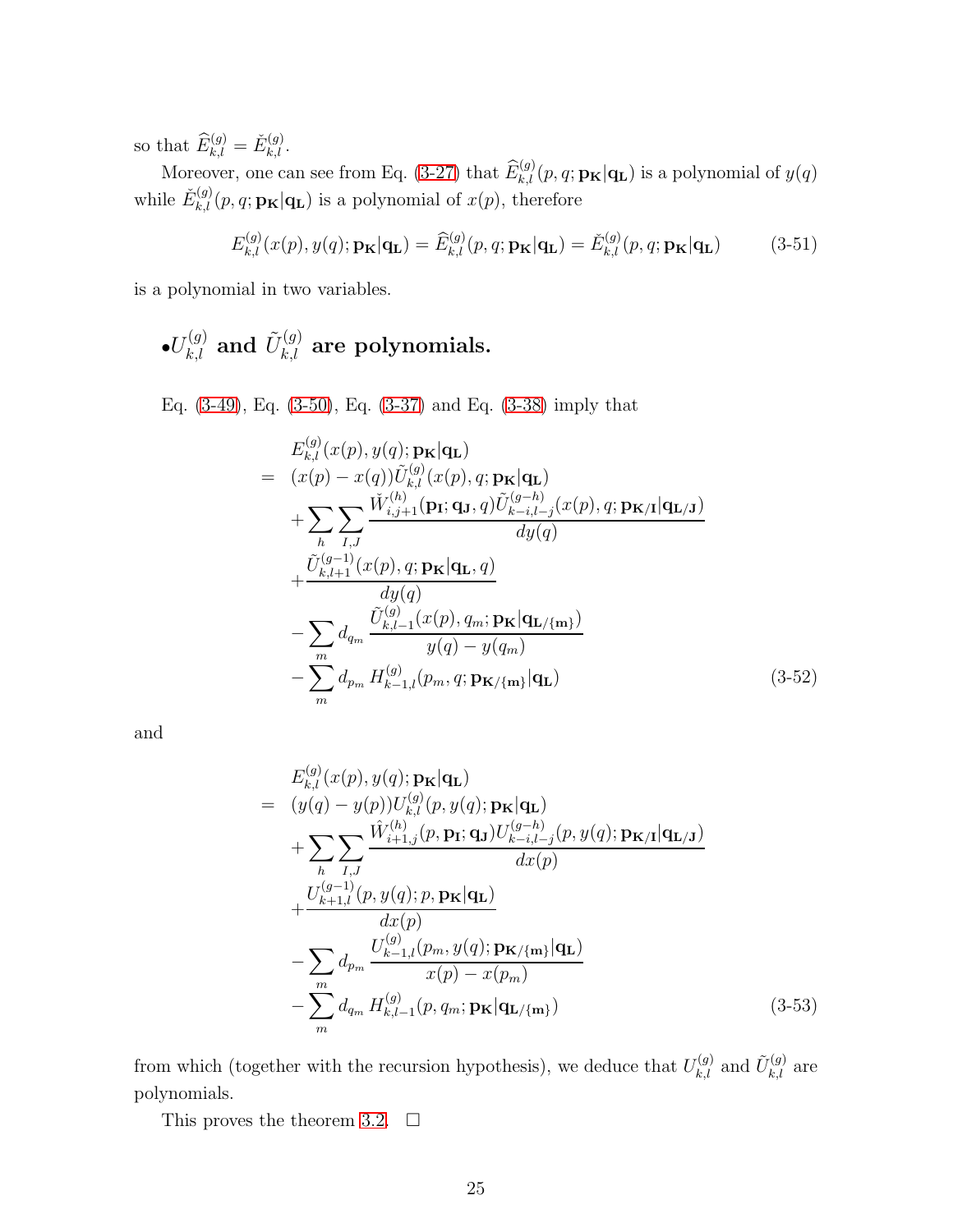**Theorem 3.3** *Symmetry of the*  $W_{k,l}^{(g)}$ .

*For any* k, l, g *we have:*

$$
\hat{W}_{k+1,l+1}^{(g-1)}(p,\mathbf{p}_{\mathbf{K}}|\mathbf{q}_{\mathbf{L}},q) = \check{W}_{k+1,l+1}^{(g-1)}(p,\mathbf{p}_{\mathbf{K}}|\mathbf{q}_{\mathbf{L}},q)
$$
\n(3-54)

#### proof:

Let us prove it by recursion on  $2g + k + l$ . Assume we have already proved it for any  $g', k', l'$  such that  $2g' + k' + l' < 2g + k + l$ .

Insert Eq.  $(3-30)$  into Eq.  $(3-53)$  in order to eliminate the U's, and then insert the result into Eq. [\(3-49\)](#page-23-0). Most of the terms cancel (in fact the definitions of  $J_{k,l}^{(g)}$ ,  $\mathcal{J}_{k,l}^{(g)}$ ,  $G_{k,l}^{(g)}$  were designed for that purpose), and using the recursion hypothesis, the only term left is:

$$
\tilde{W}_{k+1,l+1}^{(g-1)}(p,\mathbf{p}_{\mathbf{K}}|\mathbf{q}_{\mathbf{L}},q) = \frac{1}{2} \left( \tilde{W}_{k+1,l+1}^{(g-1)}(p,\mathbf{p}_{\mathbf{K}}|\mathbf{q}_{\mathbf{L}},q) + \hat{W}_{k+1,l+1}^{(g-1)}(p,\mathbf{p}_{\mathbf{K}}|\mathbf{q}_{\mathbf{L}},q) \right)
$$
(3-55)

<span id="page-25-0"></span>which proves the theorem.  $\square$ 

Corollary 3.1  $\hat{W}_{k,l}^{(g)}(\mathbf{p}_{\mathbf{K}}|\mathbf{q}_{\mathbf{L}}) = \check{W}_{k,l}^{(g)}(\mathbf{p}_{\mathbf{K}}|\mathbf{q}_{\mathbf{L}})$  is a symmetric function of its variables  $p_1, \ldots, p_k$ , and a symmetric function of its variables  $q_1, \ldots, q_l$ .

#### proof:

It is clear from the definitions that  $\check{W}_{k,l}^{(g)}(\mathbf{p}_{\mathbf{K}}|\mathbf{q}_{\mathbf{L}})$  is a symmetric function of its variables  $p_1, \ldots, p_k$ , and that  $\hat{W}_{k,l}^{(g)}(\mathbf{p}_{\mathbf{K}}|\mathbf{q}_{\mathbf{L}})$  is a symmetric function of its variables  $q_1, \ldots, q_l$ .  $\Box$ 

Now, we prove the following theorem:

#### Theorem 3.4

$$
\hat{W}_{k,0}^{(g)}(\mathbf{p}_{\mathbf{K}}|) = \hat{W}_k^{(g)}(\mathbf{p}_{\mathbf{K}})
$$
\n(3-56)

*and*

$$
\check{W}_{0,l}^{(g)}(|\mathbf{q_L}) = \check{W}_l^{(g)}(\mathbf{q_L}).
$$
\n(3-57)

proof:

Write Eq.  $(3-53)$  for l=0:

$$
= E_{k,0}^{(g)}(x(p), y(q); \mathbf{p}_{\mathbf{K}})
$$
  
= 
$$
(y(q) - y(p))U_{k,0}^{(g)}(p, y(q); \mathbf{p}_{\mathbf{K}})
$$
  
+ 
$$
\sum_{h} \sum_{I} \frac{\hat{W}_{i+1,0}^{(h)}(p, \mathbf{p}_{\mathbf{I}})U_{k-i,0}^{(g-h)}(p, y(q); \mathbf{p}_{\mathbf{K}/\mathbf{I}})}{dx(p)} + \frac{U_{k+1,0}^{(g-1)}(p, y(q); p, \mathbf{p}_{\mathbf{K}})}{dx(p)} - \sum_{m} d_{p_m} \frac{U_{k-1,0}^{(g)}(p_m, y(q); \mathbf{p}_{\mathbf{K}/\{\mathbf{m}\}})}{x(p) - x(p_m)}.
$$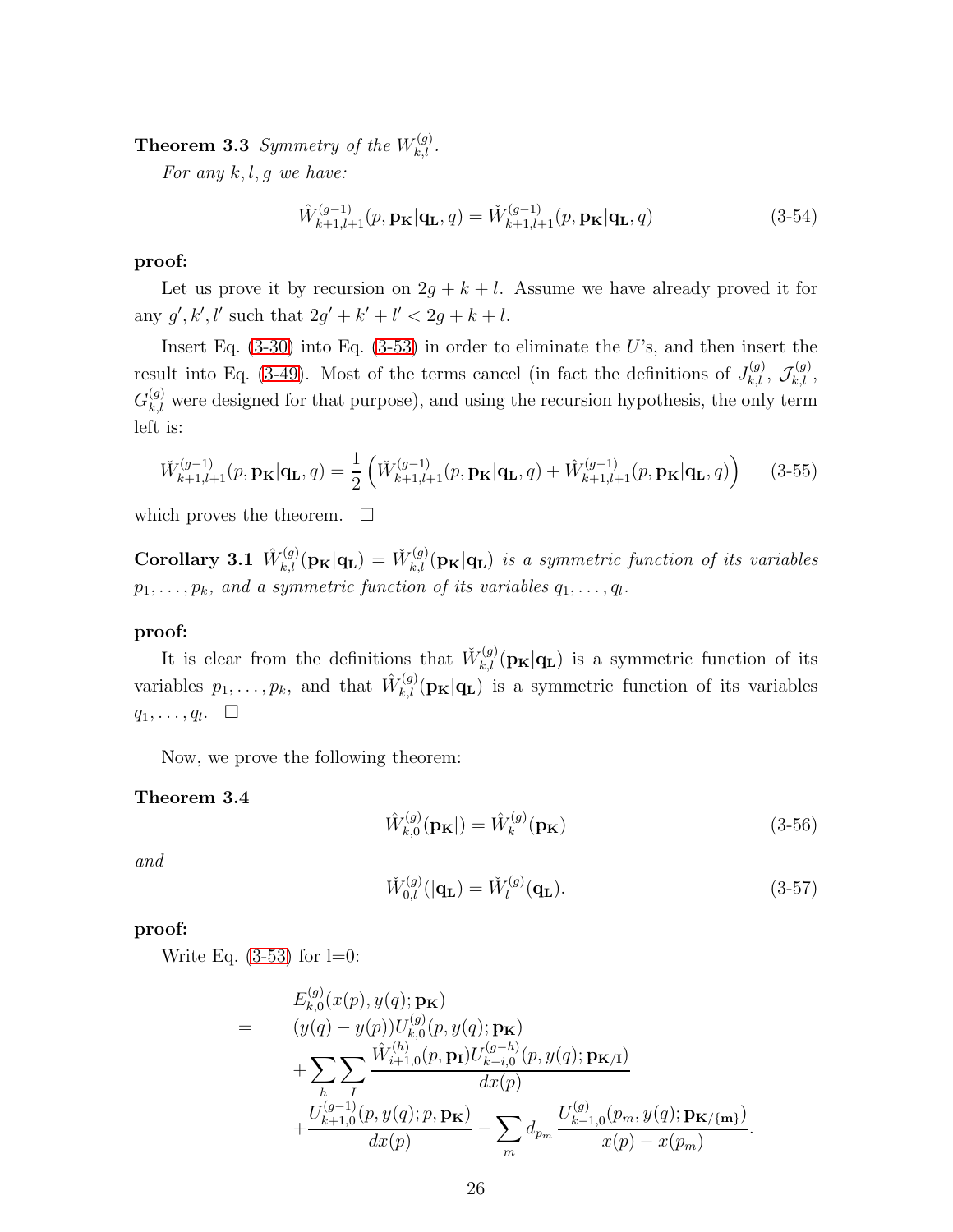$(3 - 58)$ 

Using Lemma [B.2,](#page-31-0) we obtain:

$$
\hat{W}_{k,0}^{(g)}(\mathbf{p}_{\mathbf{K}}|) = \hat{W}_k^{(g)}(\mathbf{p}_{\mathbf{K}})
$$
\n(3-59)

The other equality is obtained by writing Eq.  $(3-52)$  for  $k = 0$  and exchanging the roles of  $x$  and  $y$  in the Lemma [B.2.](#page-31-0)

 $\Box$ 

#### Theorem 3.5

$$
\hat{W}_{k+1,l}^{(g)}(p, \mathbf{p}_{\mathbf{K}}|\mathbf{q}_{\mathbf{L}}) + \check{W}_{k,l+1}^{(g)}(\mathbf{p}_{\mathbf{K}}|\mathbf{q}_{\mathbf{L}}, p) = d_p \frac{A_{k,l}^{(g)}(p; \mathbf{p}_{\mathbf{K}}|\mathbf{q}_{\mathbf{L}})}{dx(p)dy(p)}
$$
(3-60)

*where*  $A_{k,l}^{(g)}(p; \mathbf{p}_{\mathbf{K}}|\mathbf{q}_{\mathbf{L}})$  *has at most simple poles when*  $p \to \alpha$ *.* 

#### proof:

From Eq. [\(3-42\)](#page-21-0), it is easy to see that all contour integrals of  $\hat{W}_{k+1,l}^{(g)}(p, \mathbf{p}_{\mathbf{K}}|\mathbf{q}_{\mathbf{L}})$  +  $\check{W}_{k,l+1}^{(g)}(\mathbf{p}_{\mathbf{K}}|\mathbf{q}_{\mathbf{L}},p)$  are vanishing, and thus it is the differential of some function.

The fact that  $A_{k,l}^{(g)}(p; \mathbf{p}_{\mathbf{K}}|\mathbf{q}_{\mathbf{L}})$  has at most simple poles when  $p \to \alpha$ , follows from lemma [3.1.](#page-16-2)

 $\Box$ 

#### Theorem 3.6

$$
\underset{p \to \alpha}{\text{Res}} x(p)y(p)\hat{W}_{k+1,l}^{(g)}(p, \mathbf{p}_{\mathbf{K}}|\mathbf{q}_{\mathbf{L}}) = 0, \tag{3-61}
$$

$$
\underset{p \to \alpha}{\text{Res}} x(p)y(p)\hat{W}_{k,l+1}^{(g)}(\mathbf{p}_{\mathbf{K}}|\mathbf{q}_{\mathbf{L}},p) = 0. \tag{3-62}
$$

proof:

By definition:

$$
\hat{W}_{k+1,l}^{(g)}(p, \mathbf{p}_{\mathbf{K}}|\mathbf{q}_{\mathbf{L}}) = \operatorname*{Res}_{s \to \mathbf{a}, \mathbf{q}_{\mathbf{L}}} dS_{s,o}(p) f_{k,l}^{(g)}(s; \mathbf{p}_{\mathbf{K}}|\mathbf{q}_{\mathbf{L}})
$$
(3-63)

and we have:

$$
\begin{aligned}\n\operatorname{Res}_{p \to \alpha} x(p)y(p)\hat{W}_{k+1,l}^{(g)}(p, \mathbf{p}_{\mathbf{K}}|\mathbf{q}_{\mathbf{L}}) \\
= & \operatorname{Res}_{p \to \alpha} \operatorname{Res}_{s \to \mathbf{a}, \mathbf{q}_{\mathbf{L}}} x(p)y(p)dS_{s,o}(p) f_{k,l}^{(g)}(s; \mathbf{p}_{\mathbf{K}}|\mathbf{q}_{\mathbf{L}}) \\
= & \operatorname{Res}_{s \to \mathbf{a}, \mathbf{q}_{\mathbf{L}}} \operatorname{Res}_{p \to \alpha} x(p)y(p)dS_{s,o}(p) f_{k,l}^{(g)}(s; \mathbf{p}_{\mathbf{K}}|\mathbf{q}_{\mathbf{L}}) \\
= & - \operatorname{Res}_{s \to \mathbf{a}, \mathbf{q}_{\mathbf{L}}} (x(s)y(s) - x(o)y(o)) f_{k,l}^{(g)}(s; \mathbf{p}_{\mathbf{K}}|\mathbf{q}_{\mathbf{L}}) \\
(3-64)\n\end{aligned}
$$

since  $f_{k,l}^{(g)}$  vanishes near the poles of ydx to order at least deg ydx – 1, the expression above has no other poles than  $\mathbf{a}, \mathbf{q}_\mathbf{L},$  and thus the total residue is zero.

 $\Box$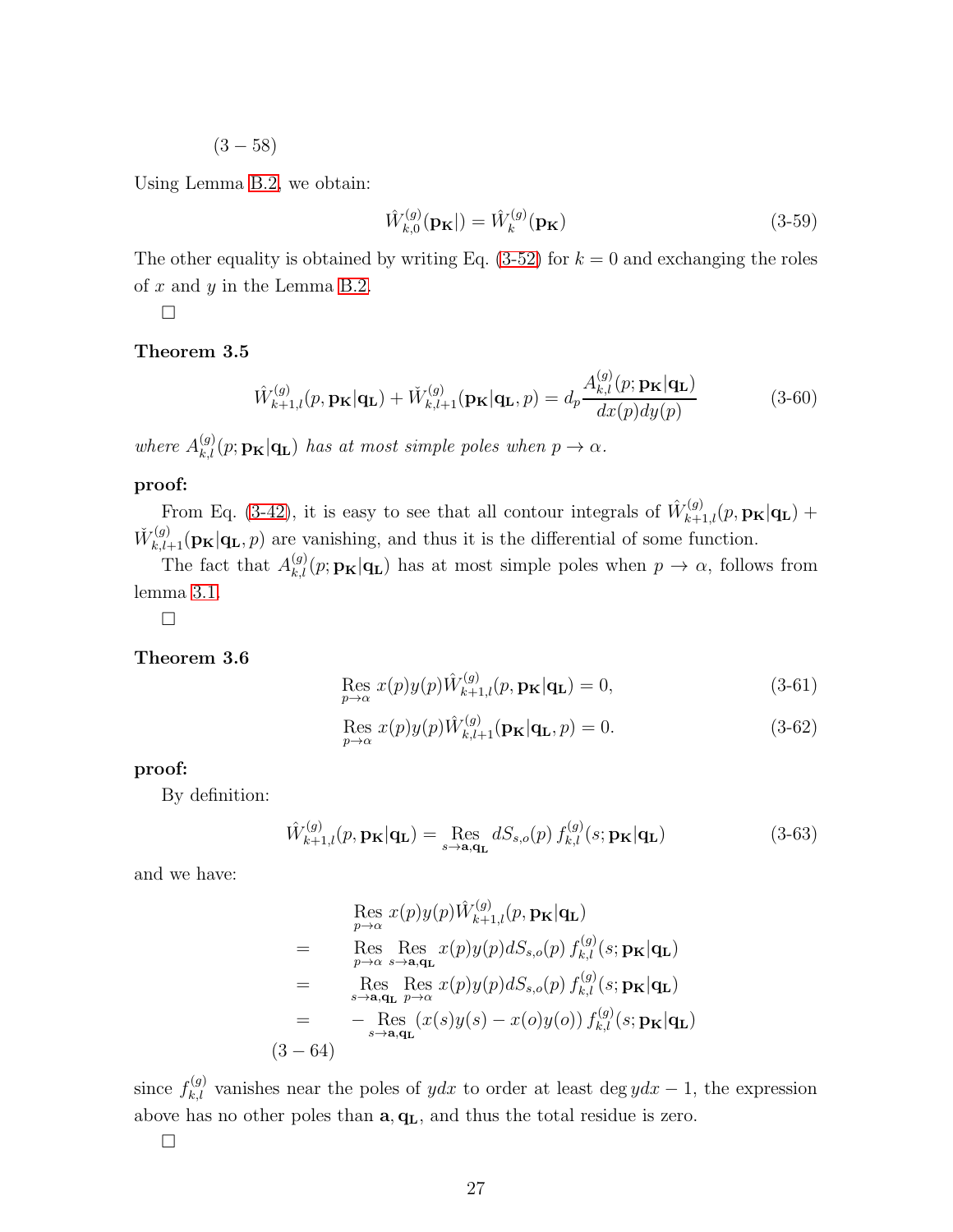**Theorem 3.7** For any k,l,g such that  $k + l + g \leq 1$ , one has

$$
\operatorname{Res}_{p \to \mathbf{a}, \mathbf{q}_\mathbf{L}} \Phi(p) \hat{W}_{k+1,l}^{(g)}(p, \mathbf{p}_\mathbf{K} | \mathbf{q}_\mathbf{L}) = \operatorname{Res}_{q \to \mathbf{b}, \mathbf{p}_\mathbf{K}} \Psi(q) \check{W}_{k,l+1}^{(g)}(\mathbf{p}_\mathbf{K} | \mathbf{q}_\mathbf{L}, q)
$$
\n
$$
= (2 - 2g - k - l) \hat{W}_{k,l}^{(g)}(\mathbf{p}_\mathbf{K} | \mathbf{q}_\mathbf{L}). \tag{3-65}
$$

proof:

We have:

$$
\operatorname{Res}_{p\to\mathbf{a},\mathbf{q_L}} \Phi(p)\hat{W}_{k+1,l}^{(g)}(p,\mathbf{p_K}|\mathbf{q_L}) - \operatorname{Res}_{p\to\mathbf{b},\mathbf{p_K}} \Psi(p)\check{W}_{k,l+1}^{(g)}(\mathbf{p_K}|\mathbf{q_L},p)
$$
\n
$$
= \operatorname{Res}_{p\to\mathbf{a},\mathbf{q_L}} x(p)y(p)\hat{W}_{k+1,l}^{(g)}(p,\mathbf{p_K}|\mathbf{q_L}) - \operatorname{Res}_{p\to\mathbf{a},\mathbf{q_L}} \Psi(p)\hat{W}_{k+1,l}^{(g)}(p,\mathbf{p_K}|\mathbf{q_L})
$$
\n
$$
- \operatorname{Res}_{p\to\mathbf{b},\mathbf{p_K}} \Psi(p)\check{W}_{k,l+1}^{(g)}(\mathbf{p_K}|\mathbf{q_L},p)
$$
\n
$$
= - \operatorname{Res}_{p\to\mathbf{a},\mathbf{b},\mathbf{p_K},\mathbf{q_L}} \Psi(p)(\hat{W}_{k+1,l}^{(g)}(p,\mathbf{p_K}|\mathbf{q_L}) + \check{W}_{k,l+1}^{(g)}(\mathbf{p_K}|\mathbf{q_L},p))
$$
\n
$$
= \operatorname{Res}_{p\to\mathbf{a},\mathbf{b},\mathbf{p_K},\mathbf{q_L}} x(p)dy(p)\frac{A_{k,l}^{(g)}(p;\mathbf{p_K}|\mathbf{q_L})}{dx(p)dy(p)}
$$
\n
$$
= - \operatorname{Res}_{p\to\alpha} x(p)dy(p)\frac{A_{k,l}^{(g)}(p;\mathbf{p_K}|\mathbf{q_L})}{dx(p)dy(p)}
$$
\n
$$
= 0.
$$
\n(3-66)

The fact that  $\operatorname{Res}_{p\to\mathbf{a},\mathbf{q}_\mathbf{L}} \Phi(p) \hat{W}_{k+1,l}^{(g)}(p,\mathbf{p}_\mathbf{K}|\mathbf{q}_\mathbf{L}) = (2-2g-k-l)\hat{W}_{k,l}^{(g)}(\mathbf{p}_\mathbf{K}|\mathbf{q}_\mathbf{L}),$  can be proved by recursion on  $2g + k + l$  and using corolary [3.1.](#page-25-0)

 $\Box$ 

This allows to prove our main theorem:

**Theorem 3.8** *The*  $F^{(g)}$ 's are symmetric under the exchange  $x \leftrightarrow y$ :

$$
\hat{F}^{(g)} = \check{F}^{(g)} \tag{3-67}
$$

proof:

Indeed, we have:

$$
(2-2g)\hat{F}^{(g)} = \operatorname{Res}_{\mathbf{a}} \Phi(p)\hat{W}_{1,0}^{(g)}(p) \qquad , \qquad (2-2g)\check{F}^{(g)} = \operatorname{Res}_{\mathbf{b}} \Psi(p)\check{W}_{0,1}^{(g)}(p). \quad (3-68)
$$

 $\Box$ 

### 3.4 Additional properties

The following theorem relates  $H$  and  $W$ :

Theorem 3.9 *We have:*

$$
\hat{W}_{k+1,l}^{(g)}(p, \mathbf{p}_{\mathbf{K}}|\mathbf{q}_{\mathbf{L}}) = \operatorname{Res}_{q \to \alpha} \frac{H_{k,l}^{(g)}(p, q; \mathbf{p}_{\mathbf{K}}|\mathbf{q}_{\mathbf{L}})}{H_{0,0}^{(0)}(p, q)} dy(q)
$$
(3-69)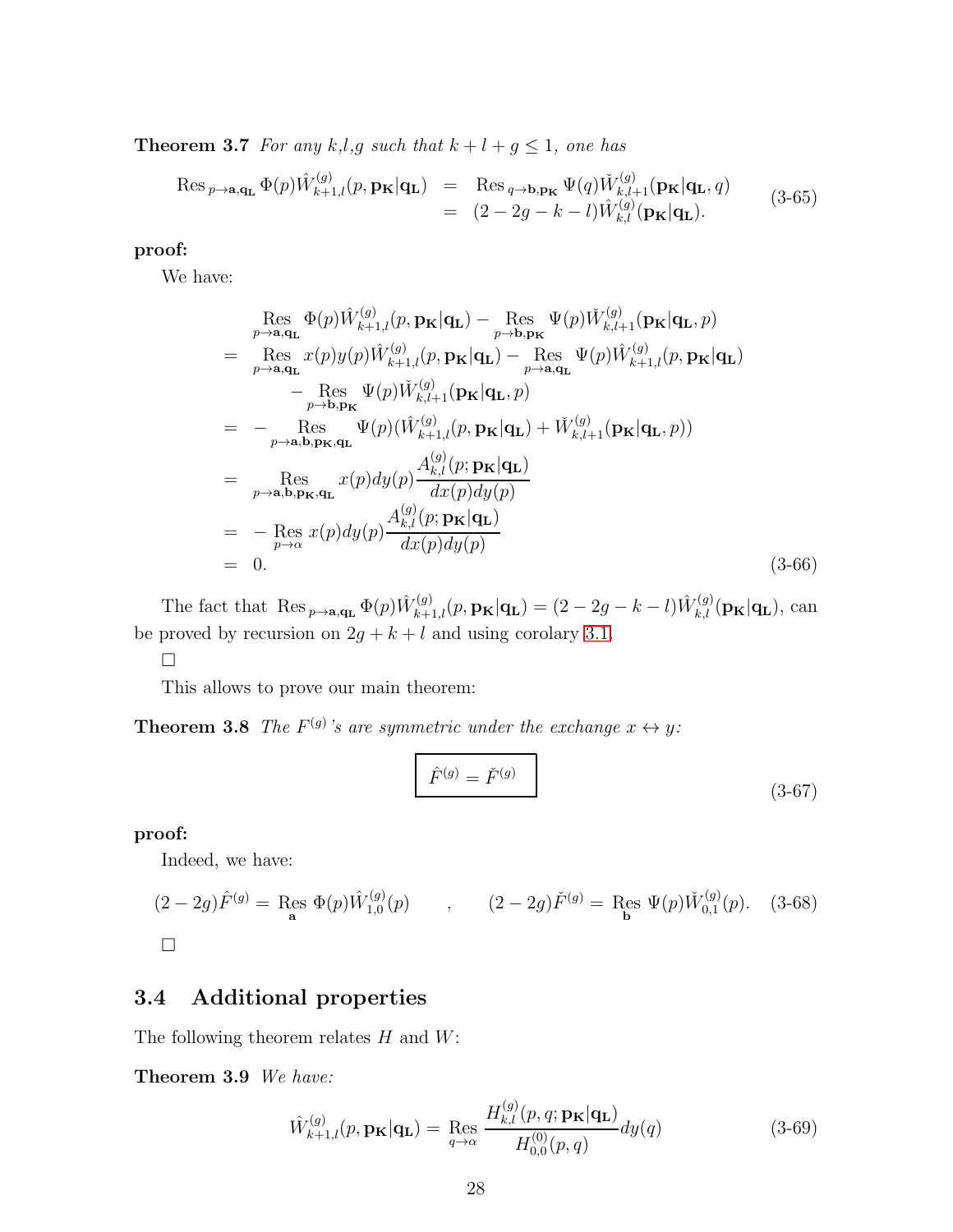$$
\tilde{W}_{k,l+1}^{(g)}(\mathbf{p}_{\mathbf{K}}|\mathbf{q}_{\mathbf{L}},q) = \operatorname{Res}_{p\to\alpha} \frac{H_{k,l}^{(g)}(p,q;\mathbf{p}_{\mathbf{K}}|\mathbf{q}_{\mathbf{L}})}{H_{0,0}^{(0)}(p,q)} dx(p). \tag{3-70}
$$

proof:

Multiply equation [3-30](#page-16-0) by  $dx(p)dy(q)/(y(q) - y(p))H_{0,0}^{(0)}$  $_{0,0}^{(0)}(p,q)$  and take the residues at  $q \to \alpha$ .  $\Box$ 

Remark 3.3 This theorem was expected from the matrix model property that

$$
\text{tr}\,\frac{1}{x - M_1}\frac{1}{y - M_2} \to \frac{1}{x} \,\text{tr}\,\frac{1}{y - M_2} \tag{3-71}
$$

when  $x \to \infty$ .

# 4 Conclusion

In this article, we have proved the  $x \leftrightarrow y$  symmetry which was announced in [\[21\]](#page-35-0). This symmetry has many applications, for instance in [\[21\]](#page-35-0) it was used to recover the  $(p, q) \leftrightarrow (q, p)$  duality of minimal models [\[30\]](#page-35-13), or to give a very short proof that Kontsevitch integral indeed depends only on odd times and satisfies KdV hierarchy [\[26\]](#page-35-14).

In addition we have shown how to compute some family of mixed correlation functions of the 2-matrix model.

This could open the route to some matrix model approach to the understanding of boundary conformal field theory in higher genus. In a forthcoming article, we shall introduce a similar algebraic geometry method to compute all possible mixed correlation functions [\[23\]](#page-35-6).

This work also raises many questions, and calls the following prospects:

• It would be interesting to see what the  $H_{k,l}$  and  $W_{k,l}$  correspond to for other matrix models (e.g. Kontsevitch's integral, chain of matrices), although we may guess that they also correspond to mixed traces expectation values in those cases.

• More interesting would be to understand what the  $H_{k,l}^{(g)}$  and  $W_{k,l}^{(g)}$  compute in algebraic geometry. Those should correspond to "volume" or "intersection numbers of some moduli spaces" ?

### Acknowledgements

We would like to thank Michel Bergère and Aleix Prats Ferrer for fruitful discussions on this subject. This work is partly supported by the Enigma European network MRT-CT- $2004-5652$ , by the ANR project Géométrie et intégrabilité en physique mathématique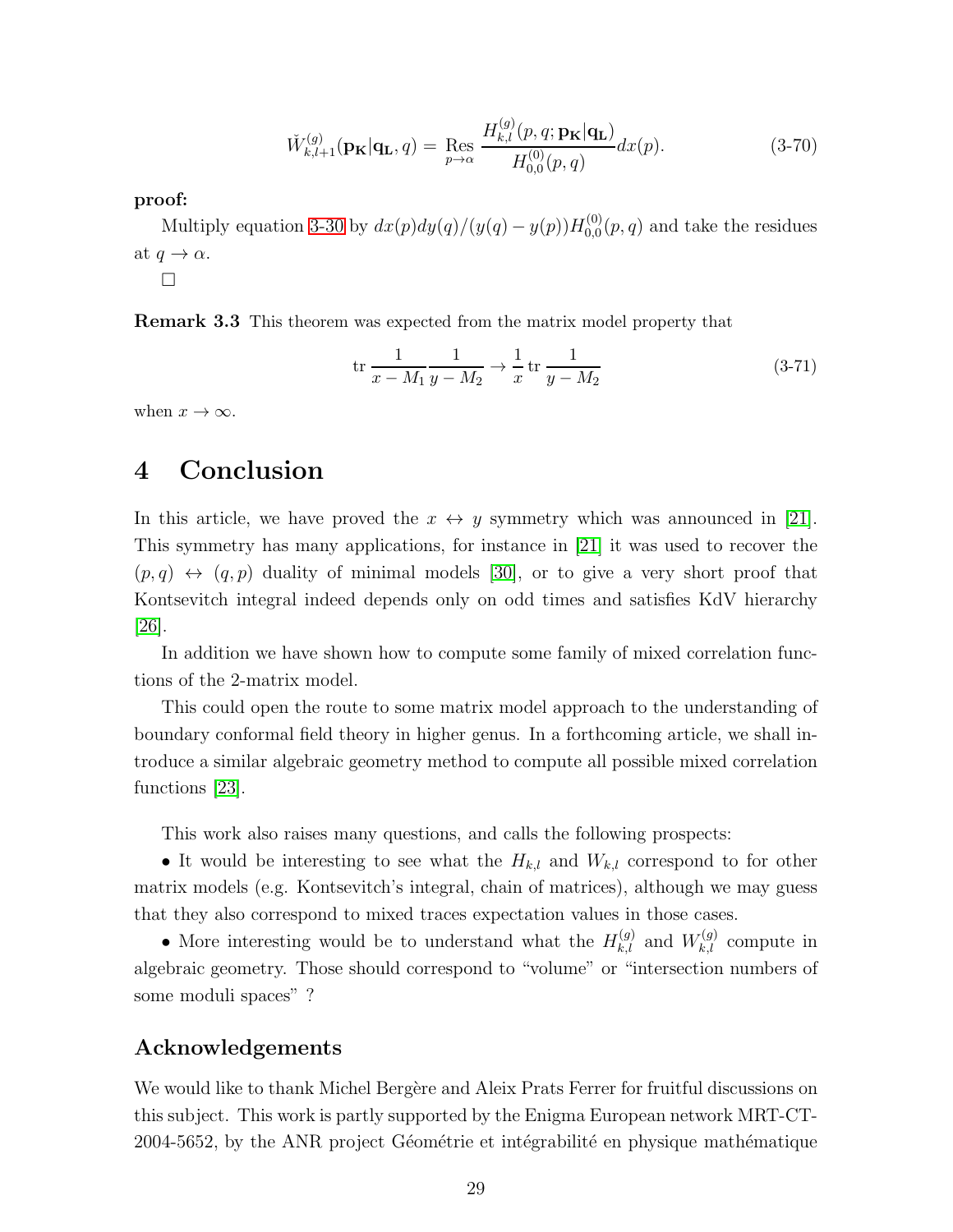ANR-05-BLAN-0029-01, by the Enrage European network MRTN-CT-2004-005616, by the European Science foundation through the Misgam program, by the French and Japaneese governments through PAI Sakura, by the Quebec government with the FQRNT.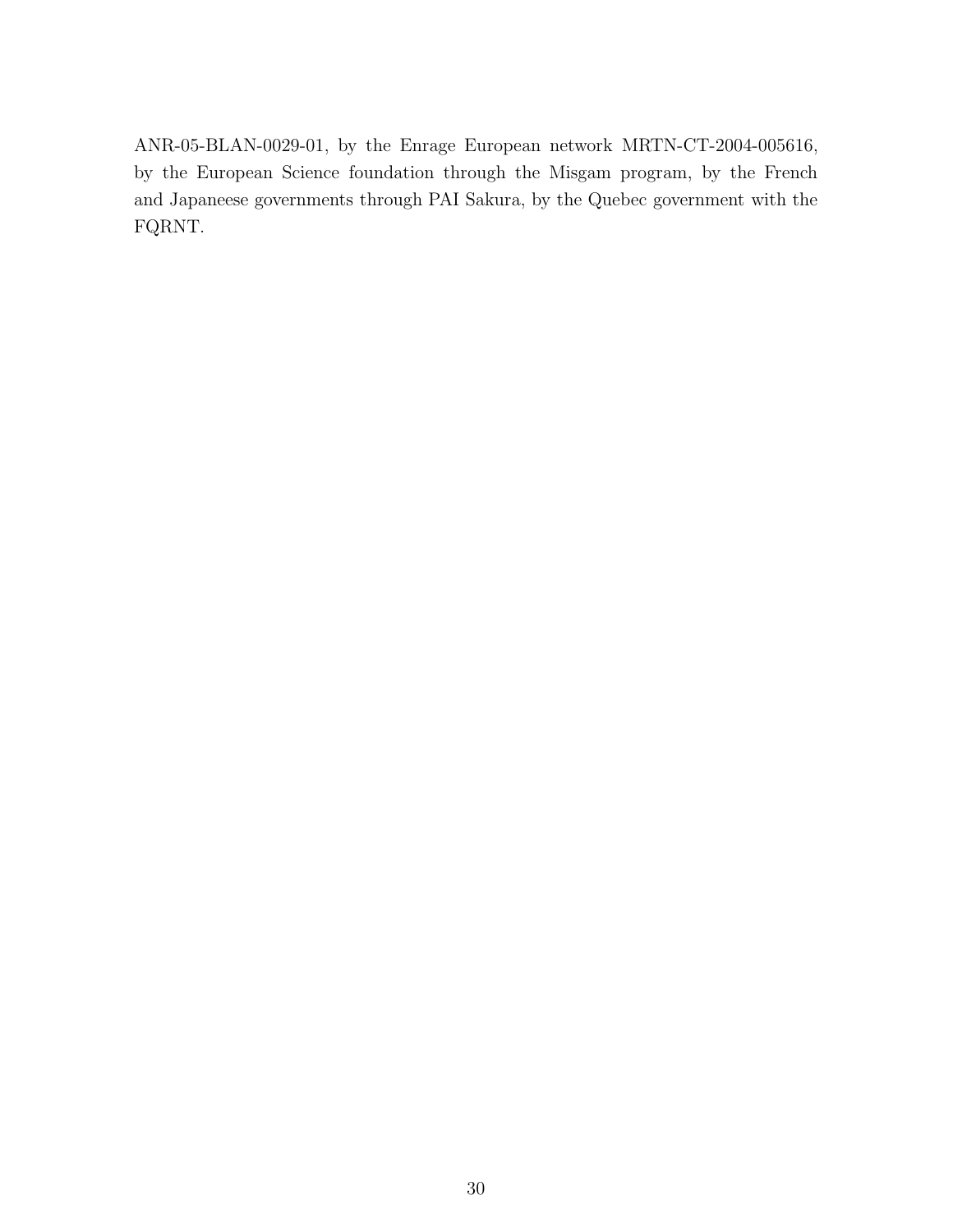# Appendix A Spectral curve

We recall that the curve  $\mathcal{E}(x, y)$ , called the classical spectral curve, is given by a polynomial of the form:

$$
\mathcal{E}(x,y) = \sum_{j=0}^{d_2+1} \mathcal{E}_j(x) y^j \tag{1-1}
$$

We define the "quantum spectral curve" as the formal power series:

$$
\mathcal{E}_N(x,y) = \sum_g N^{-2g} \mathcal{E}^{(g)}(x,y) \tag{1-2}
$$

where

$$
\mathcal{E}^{(g)}(x,y) = \mathcal{E}_{d_2+1}(x) \sum_{r=1}^{d_2} \sum_{J_1 \cup \ldots \cup J_r = K} \sum_{g_1,\ldots,g_r} \delta_{\sum_l (g_l + |J_l| - 1),g} \prod_{l=1}^r \tilde{W}^{(g_l)}_{|J_l|}(p^{J_l}) \tag{1-3}
$$

with

$$
K = \{1, \dots, d_2\} \tag{1-4}
$$

and

$$
\tilde{W}_k^{(g)}(p_K) := W_k^{(g)}(p_K) + \delta_{k,1}\delta_{g,0}(y - Y(p_1))
$$
\n(1-5)

<span id="page-30-0"></span>where  $W_k^{(g)}$  $\mathcal{E}_{k}^{(g)}(p_K)$  is the meromorphic form defined in [\[21\]](#page-35-0) for the curve  $\mathcal{E}(x, y)$ .

**Lemma A.1** For any g,  $\mathcal{E}^{(g)}(x,y)$  is a polynomial in x and y, whose degrees are at *most those of*  $\mathcal{E}$ *.* 

#### proof:

It is clear that  $\mathcal{E}_N(x, y)$  is a polynomial in y, and a rational function of x. Let us prove that  $\mathcal{E}^{(g)}(x,y)$  is indeed a polynomial in x for  $g \geq 1$ . The coefficient of  $y^k$  in  $\mathcal{E}^{(g)}(x,y)$  is:

$$
\frac{\varepsilon_k^{(g)}(x)}{\varepsilon_{d_2+1}(x)}
$$
\n
$$
= \sum_{J_0 \subset K, |J_0| = k} \prod_{j \in J_0} y(p^j) \sum_{r=1}^{d_2 - k} \sum_{J_1 \cup \ldots \cup J_r = K/J_0} \sum_{g_1, \ldots, g_r} \delta_{\sum_l (g_l + |J_l| - 1), g} \prod_{l=1}^r W_{|J_l|}^{(g_l)}(p^{J_l}) \tag{1-6}
$$

First, notice that the product of  $W$ 's can have poles only at branch-points, and the product of y's can have poles only at poles of y. The poles of y which are not poles of x, are killed by the prefactor  $\mathcal{E}_{d_2+1}(x)$ , as they are in the classical curve  $\mathcal{E}(x, y)$ . Let us consider the poles at a branch-point a. The only terms which might diverge at  $p \to a$ are of either of the following forms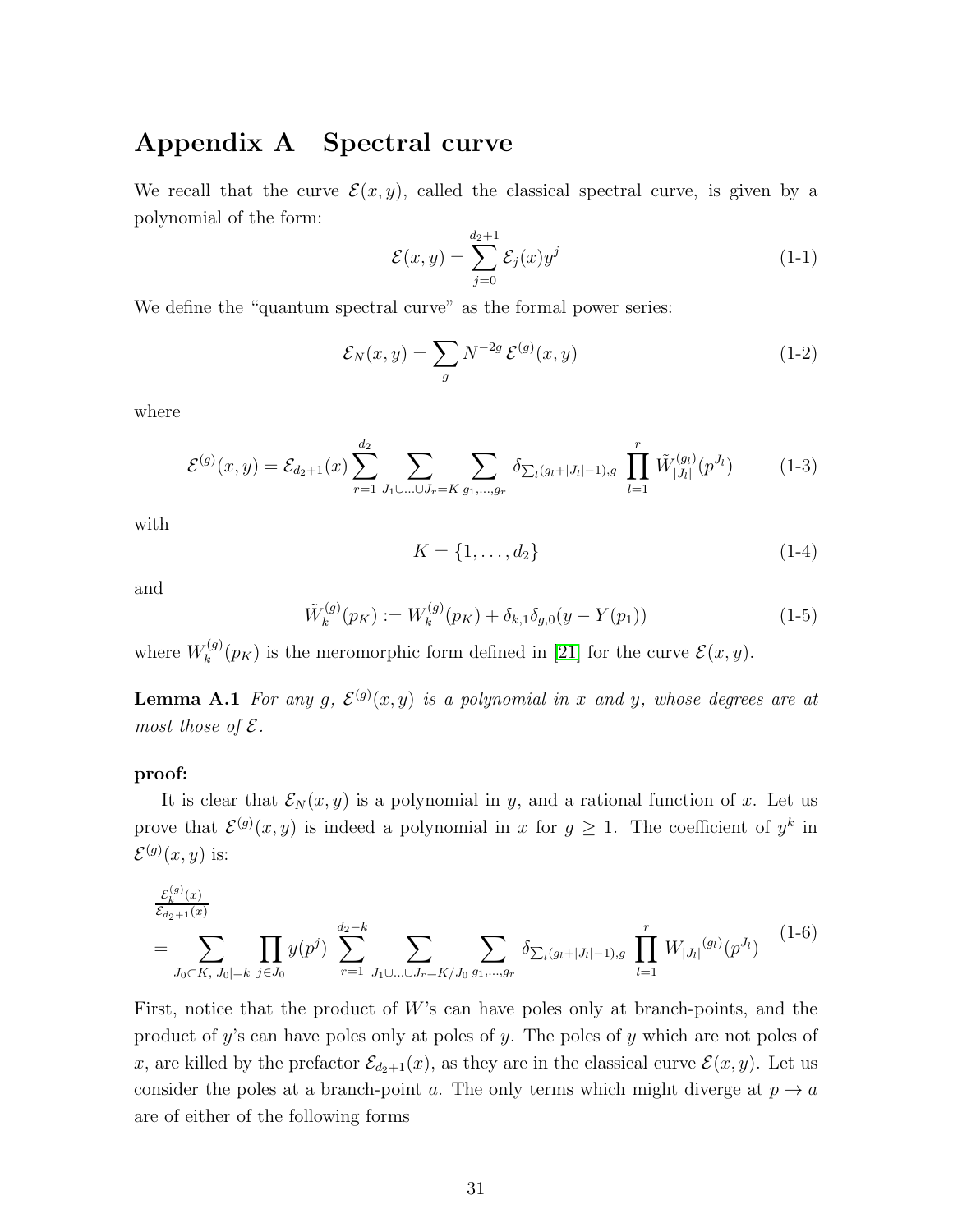- $\bullet$   $(W^{(h)}_{1+1}$  $W^{(h)}_{1+|J|}(p,p^J)+W^{(h)}_{1+|J|}$  $\mathcal{L}^{(h)}_{1+|J|}(\bar{p}, p^J) \times (\text{reg})$  where reg means a term with no poles at  $p \rightarrow a$ . This term is regular because of theorem 4.4 in [\[21\]](#page-35-0).
- $\bullet$  or  $(W_{1+1}^{(g_1)}$  $\frac{J_{1}(g_{1})}{1+|J_{1}|}(p,p^{J_{1}})W^{(h-g_{1})}_{1+|J|-1}$  $W^{(h-g_1)}_{1+|J|-|J_1|}(\bar p, p^{J/J_1}) + W^{(h-1)}_{2+|J|}$  $\chi^{(h-1)}_{2+|J|}(p,\bar{p},p^{J})) \times (\text{reg})$  again, this expression is regular when  $p \to a$ , because of theorems 4.4 and 4.5 in [\[21\]](#page-35-0).

Thus, we have proved that  $\mathcal{E}_k^{(g)}$  $\kappa_k^{(g)}(x)$  is a rational function of x whose only poles are the poles of  $x$ , i.e. it is a polynomial in  $x$ .

Consider a pole  $\infty_x$  of x, the behavior of  $\mathcal{E}^{(g)}(x(p), y(p))$  when  $p \to \infty_x$  is at most that of  $\sum_{J_0\subset K} \prod_{j\in J_0} y(p^j)$ . Notice that  $J_0$  cannot be equal to K itself, because the product of the corresponding W's vanishes (it contains no term), and  $|J_0|$  cannot be equal to  $|K| - 1$ , because the prefactor vanishes due to theorem 4.4 in [\[21\]](#page-35-0). Thus,  $|J_0| \leq |K| - 2$ , which implies that  $\mathcal{E}^{(g)}(x(p), y(p))dx(p)$  has a pole of degree at most that of  $\mathcal{E}_y(x(p), y(p))$ , i.e.  $\mathcal{E}^{(g)}(x(p), y(p))$  is contained in the Newton's polytope of  $\mathcal{E}(x, y)$ . This means that

$$
\frac{\mathcal{E}^{(g)}(x(p), y(p))}{\mathcal{E}_y(x(p), y(p))} dx(p) \tag{1-7}
$$

is a holomorphic differential.

 $\Box$ 

# Appendix B Lemma: unicity of the solution of loop equations

<span id="page-31-0"></span>Lemma B.2 *The system of equations:*

<span id="page-31-1"></span>
$$
E_k^{(g)}(x(p), y(q); \mathbf{p_k})
$$
\n
$$
= (y(q) - y(p))U_k^{(g)}(p, y(q); \mathbf{p_k})
$$
\n
$$
+ \sum_h \sum_l \frac{W_{i+1}^{(h)}(p, \mathbf{p_l})U_{k-i}^{(g-h)}(p, y(q); \mathbf{p_k})}{dx(p)} + \frac{U_{k+1}^{(g-1)}(p, y(q); p, \mathbf{p_k})}{dx(p)} - \sum_m d_{p_m} \frac{U_{k-1}^{(g)}(p_m, y(q); \mathbf{p_k}_{\text{m}})}{x(p) - x(p_m)}
$$
\n
$$
(2-1)
$$

*where:*

- *if*  $2g + k > 2$ ,  $W_{k+1}^{(g)}(p, \mathbf{p_k})$  *has poles only at branchpoints in any of its variables, and vanishing* A*-cycle integrals,*
- $\bullet$   $E_k^{(g)}$  $\mathbf{R}^{(g)}_k(x(p), y(q); \mathbf{p_k})$  *is a polynomial in*  $x(p)$  *of degree at most*  $d_1 - 1$ *, and a polynomials in*  $y(q)$  *of degree at most*  $d_2 - 1$ *,*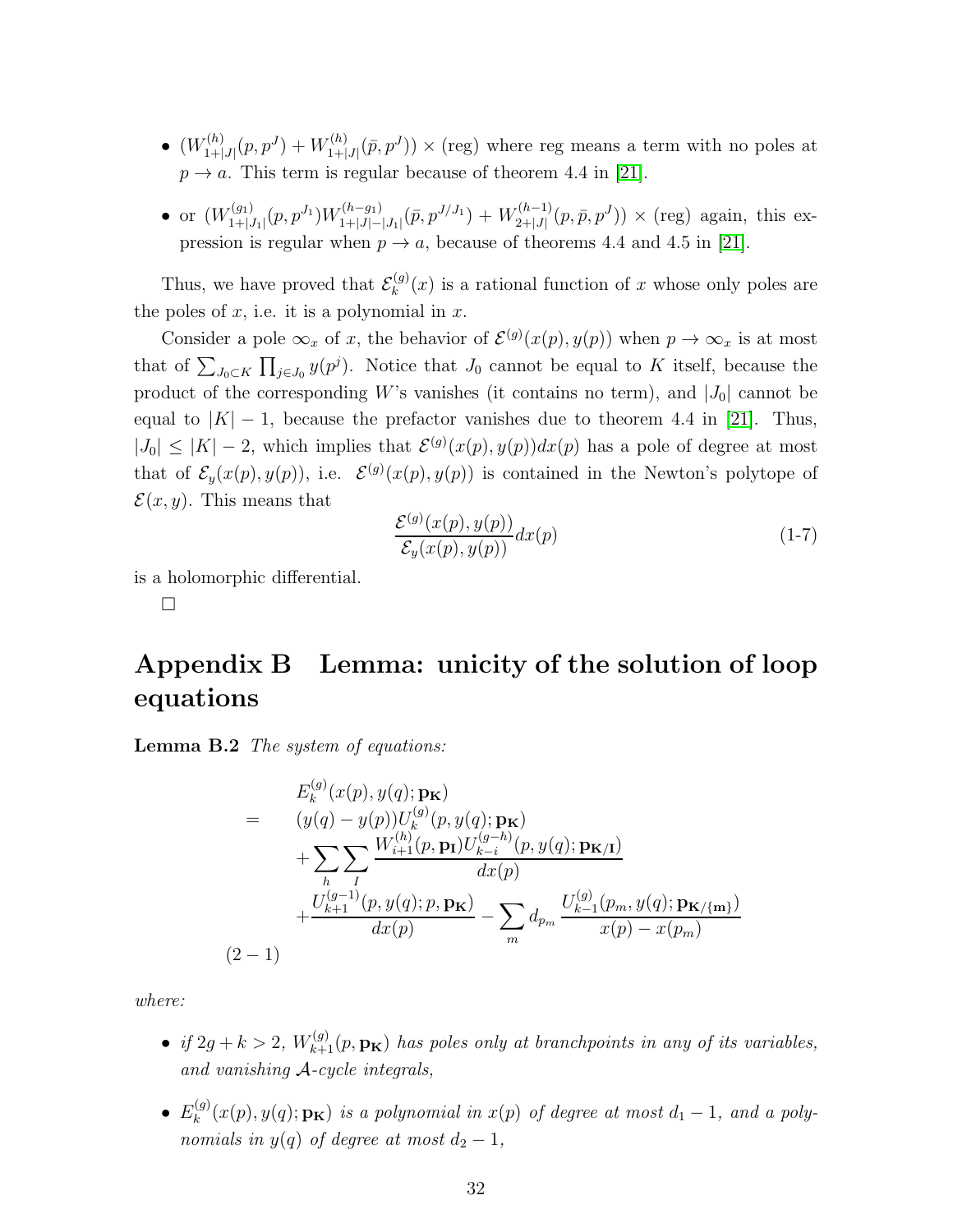$\bullet$   $U_k^{(g)}$  $h_k^{(g)}(p, y(q); \mathbf{p_k})$  *is a polynomials in*  $y(q)$  *of degree at most*  $d_2 - 1$ *,* 

*has a unique solution.*

*This solution is such that*

$$
W_k^{(g)}(\mathbf{p_K}) = \hat{W}_k^{(g)}(\mathbf{p_K}).\tag{2-2}
$$

#### Proof of the Lemma:

#### Unicity:

We prove it by recursion on  $2g + k$ . Assume it is already proved for any  $g', k'$  such that  $2g' + k < 2g + k$ .

At  $p = q$ , Eq. [\(2-1\)](#page-31-1) gives:

<span id="page-32-0"></span>
$$
W_{k+1}^{(g)}(p, \mathbf{p}_{\mathbf{K}}) = \frac{E_k^{(g)}(x(p), y(p); \mathbf{p}_{\mathbf{K}})dx(p)}{U_0^{(0)}(p, y(p))} - \sum_k \sum_l \frac{W_{i+1}^{(h)}(p, \mathbf{p}_{\mathbf{I}})U_{k-i}^{(g-h)}(p, y(p); \mathbf{p}_{\mathbf{K}/\mathbf{I}})}{U_0^{(0)}(p, y(p))} - \frac{U_{k+1}^{(g-1)}(p, y(p); p, \mathbf{p}_{\mathbf{K}})}{U_0^{(0)}(p, y(p))} + \sum_m d_{p_m} \frac{U_{k-1}^{(g)}(p_m, y(p); \mathbf{p}_{\mathbf{K}/\{\mathbf{m}\}})dx(p)}{(x(p) - x(p_m))U_0^{(0)}(p, y(p))}.
$$
\n(2-3)

Then write Cauchy residue formula:

$$
W_{k+1}^{(g)}(p, \mathbf{p}_{\mathbf{K}}) = -\operatorname{Res}_{r \to p} dS_{r,o}(p) W_{k+1}^{(g)}(r, \mathbf{p}_{\mathbf{K}}).
$$
 (2-4)

Since we know the poles of  $W_{k+1}^{(g)}(p, \mathbf{p_k})$  and its A-cycle integrals, we may move the integration contour using Riemann's bilinear identity and get:

$$
W_{k+1}^{(g)}(p, \mathbf{p}_{\mathbf{K}}) = \operatorname{Res}_{r \to \mathbf{a}} dS_{r,o}(p) W_{k+1}^{(g)}(r, \mathbf{p}_{\mathbf{K}}).
$$
 (2-5)

Now, we replace  $W_{k+1}^{(g)}(r, \mathbf{p_k})$  by its value in Eq. [\(2-3\)](#page-32-0). We see that the term  $E_k^{(g)}(x(r),y(r);\mathbf{p_K})dx(r)$  $U_0^{(r),g(r),\textbf{pK})a x(r)}$  has no pole at the branchpoints and does not contribute to the residue, and similarly the las term of Eq. [\(2-3\)](#page-32-0) does not contribute to the residue. We get:

$$
W_{k+1}^{(g)}(p, \mathbf{p}_{\mathbf{K}}) = - \operatorname{Res}_{r \to \mathbf{a}} \frac{dS_{r,o}(p)}{U_0^{(0)}(p, y(p))} \left( U_{k+1}^{(g-1)}(r, y(r); p, \mathbf{p}_{\mathbf{K}}) + \sum_{h} \sum_{I} W_{i+1}^{(h)}(r, \mathbf{p}_{\mathbf{I}}) U_{k-i}^{(g-h)}(r, y(r); \mathbf{p}_{\mathbf{K}/\mathbf{I}}) \right).
$$
 (2-6)

Since all the terms in the RHS are already known from the recursion hypothesis, this determines  $W_{k+1}^{(g)}(p, \mathbf{p_k})$  uniquely. Then, we write Eq. [\(2-1\)](#page-31-1) for  $p = \tilde{q}^j$  with  $j = 1, \ldots, d_1$ :

$$
E_k^{(g)}(x(\tilde{q}^j), y(q); \mathbf{p_K})
$$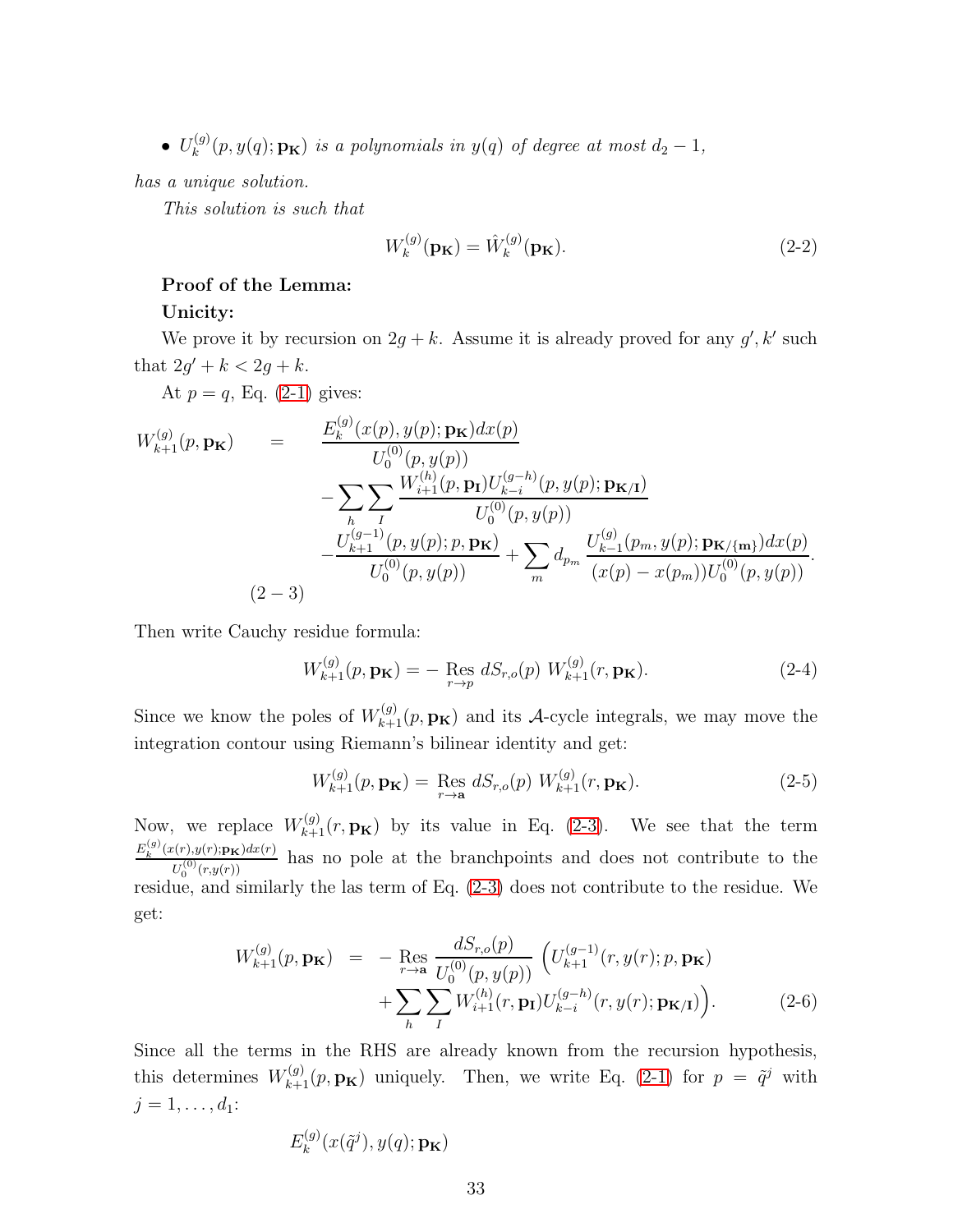$$
= \sum_{h} \sum_{I} \frac{W_{i+1}^{(h)}(\tilde{q}^{j}, \mathbf{p}_{\mathbf{I}}) U_{k-i}^{(g-h)}(\tilde{q}^{j}, y(q); \mathbf{p}_{\mathbf{K}/\mathbf{I}})}{dx(\tilde{q}^{j})} + \frac{U_{k+1}^{(g-1)}(\tilde{q}^{j}, y(q); \tilde{q}^{j}, \mathbf{p}_{\mathbf{K}})}{dx(\tilde{q}^{j})} - \sum_{m} d_{p_m} \frac{U_{k-1}^{(g)}(p_m, y(q); \mathbf{p}_{\mathbf{K}/\{\mathbf{m}\}})}{x(\tilde{q}^{j}) - x(p_m)}
$$
\n
$$
(2-7)
$$

since all terms in the RHS are uniquely determined, so is the LHS. And since  $E_k^{(g)}$  $k^{(g)}(x(p), y(q); \mathbf{p}_K)$  is a polynomial in  $x(p)$  of degree  $d_1 - 1$  and we know its value in  $d_1$  points, then  $E_k^{(g)}$  $k^{(g)}(x(p), y(q); \mathbf{p_K})$  is uniquely determined.

Then, using Eq. [\(2-1\)](#page-31-1) once again, we uniquely determine  $U_k^{(g)}$  $\mathfrak{c}^{(g)}_k(p,y(q);\mathbf{p_K}).$ This proves the unicity for  $q$  and  $k$ .

#### Existence:

Start from the meromorphic form  $W_k^{(g)}$  $\mathcal{E}_{k}^{(g)}(p_K)$  defined in [\[21\]](#page-35-0) for the curve  $\mathcal{E}(x,y)$ , and define:

$$
\tilde{W}_k^{(g)}(p_K) := W_k^{(g)}(p_K)/dx(p_K) + \delta_{k,1}\delta_{g,0}(y - y(p_1))
$$
\n(2-8)

Then, let  $K_0 = \{0, 1, ..., d_2\} \cup K$  and  $K_1 = \{1, ..., d_2\} \cup K$ , and define:

$$
\mathcal{E}_k^{(g)}(x(p^0), y; p_K) = \mathcal{E}_{d_2+1}(x) \sum_{r=1}^{d_2+1+k} \sum_{J_1 \cup \ldots \cup J_r = K_0} \sum_{g_1, \ldots, g_r} \delta_{\sum_l (g_l + |J_l| - 1), g} \prod_{l=1}^r \tilde{W}_{|J_l|}^{(g_l)}(p^{J_l})
$$
\n(2-9)

and:

$$
U_k^{(g)}(p^0, y; p_K) = \mathcal{E}_{d_2+1}(x) \sum_{r=1}^{d_2+k} \sum_{J_1 \cup \ldots \cup J_r = K_1} \sum_{g_1, \ldots, g_r} \delta_{\sum_l (g_l + |J_l| - 1), g} \prod_{l=1}^r \tilde{W}_{|J_l|}^{(g_l)}(p^{J_l}). \tag{2-10}
$$

It is clear that both  $\mathcal{E}_k^{(g)}$  $k^{(g)}(x, y; p_K)$  and  $U_k^{(g)}$  $k^{(g)}(p, y; p_K)$  are polynomials in y of degree at most  $d_2-1$ . Following the same line as in lemma [A.1,](#page-30-0) it is easy to get that  $\mathcal{E}_k^{(g)}$  $\chi_k^{(g)}(x,y;p_K)$ is also a polynomial in x of degree at most  $d_1 - 1$ .

Therefore, the functions  $\mathcal{E}_k^{(g)}$  $k^{(g)}(x, y; p_K), U_k^{(g)}$  $\mathcal{U}_k^{(g)}(p,y;p_K)$  and  $W_k^{(g)}$  $\chi_k^{(g)}(p_K)$  obey the require-ments of lemma [B.2,](#page-31-0) and eq. 2-1 is clearly satisfied from the definitions of  $\mathcal{E}_k^{(g)}$  $f_k^{(g)}(x,y;p_K)$ and  $U_k^{(g)}$  $k_k^{(g)}(p, y; p_K)$ . Thus, we have found an explicit solution of the system of lemma [B.2,](#page-31-0) which proves the existence.

## <span id="page-33-0"></span>References

[1] J.Ambjørn, L.Chekhov, C.F.Kristjansen and Yu.Makeenko, "Matrix model calculations beyond the spherical limit", *Nucl.Phys.* B404 (1993) 127–172; Erratum ibid. B449 (1995) 681, hep-th/9302014.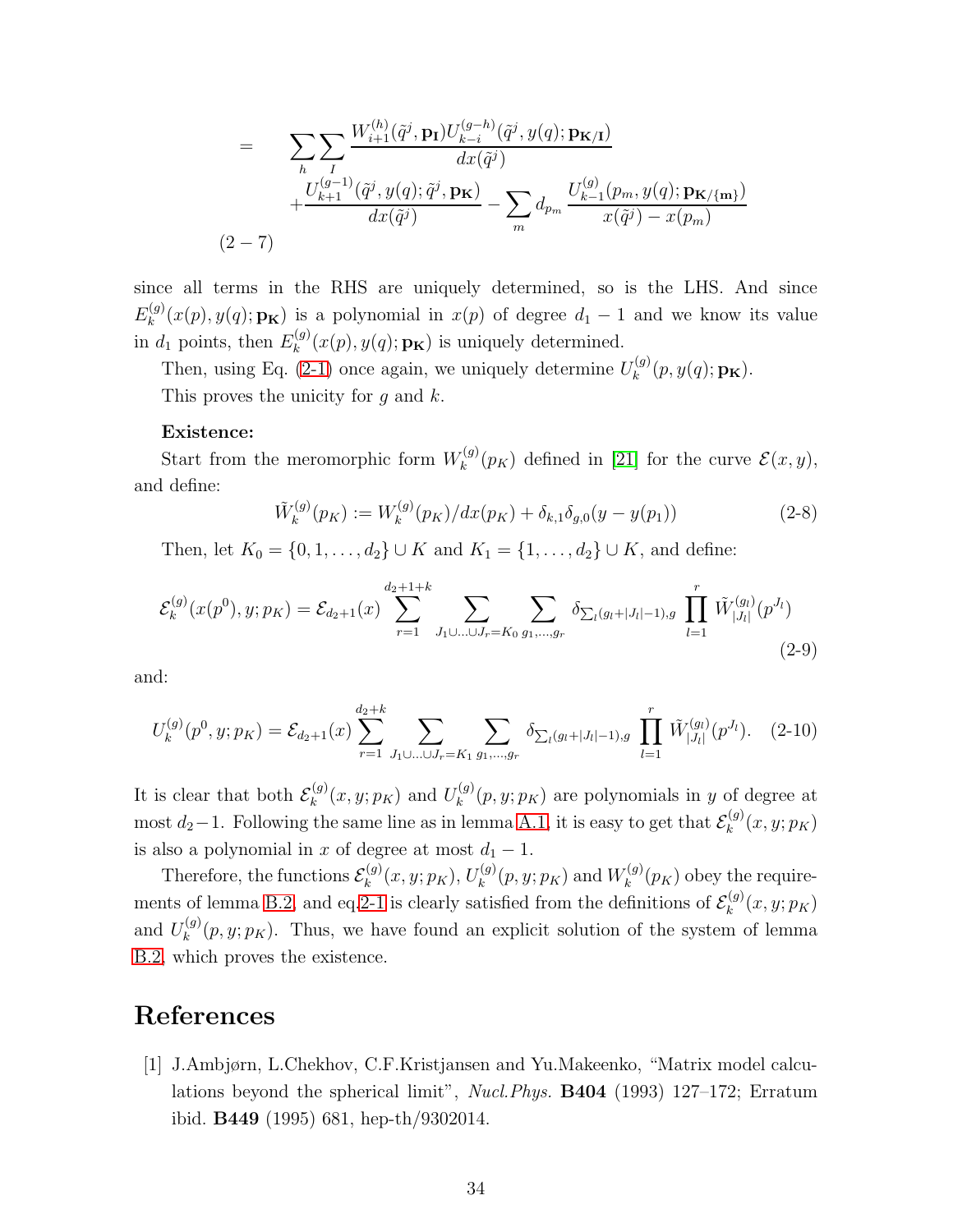- <span id="page-34-11"></span>[2] M. Bergère and B. Eynard, "Mixed correlation function and spectral curve for the 2-matrix model", *J*. Phys. A: Math. Gen. 39 No 49 (8 December 2006) 15091- 15134, math-ph/0605010.
- <span id="page-34-9"></span><span id="page-34-0"></span>[3] M. Bertola, "Two-matrix model with semiclassical potentials and extended Whitham hierarchy", *J.Phys.* A39 8823-8856 (2006), hep-th/0511295.
- <span id="page-34-4"></span>[4] M. Bertola, B. Eynard, " Mixed Correlation functions of the 2-Matrix Model", *J*. Phys. A36 (2003) 7733-7750, hep-th/0303161.
- <span id="page-34-3"></span>[5] M. Bertola, "Free Energy of the Two-Matrix Model/dToda Tau-Function", preprint CRM-2921 (2003), hep-th/0306184.
- <span id="page-34-7"></span>[6] E. Brezin, C. Itzykson, G. Parisi, and J. Zuber, *Comm. Math. Phys.* 59, 35 (1978).
- [7] L.Chekhov, B.Eynard, "Hermitian matrix model free energy: Feynman graph technique for all genera", *J. High Energy Phys.* JHEP03 (2006) 014, hepth/0504116.
- <span id="page-34-10"></span><span id="page-34-8"></span>[8] L.Chekhov, B.Eynard and N.Orantin, "Free energy topological expansion for the 2-matrix model", *J. High Energy Phys.* JHEP12 (2006) 053, math-ph/0603003.
- <span id="page-34-12"></span>[9] J.M.Daul, V.Kazakov, I.Kostov, "Rational Theories of 2D Gravity from the Two-Matrix Model", *Nucl.Phys.* B409 (1993) 311-338, hep-th/9303093.
- <span id="page-34-2"></span>[10] F. David, "Loop equations and nonperturbative effects in two-dimensional quantum gravity". *Mod.Phys.Lett.* A5 (1990) 1019.
- <span id="page-34-1"></span>[11] F. David, "Planar diagrams, two-dimensional lattice gravity and surface models", Nuclear Physics B, Volume 257, p. 45-58.
- <span id="page-34-6"></span>[12] P. Di Francesco, P. Ginsparg, J. Zinn-Justin, "2D Gravity and Random Matrices", *Phys. Rep.* 254, 1 (1995).
- <span id="page-34-5"></span>[13] B. Eynard, "Topological expansion for the 1-hermitian matrix model correlation functions", JHEP/024A/0904, hep-th/0407261.
- <span id="page-34-13"></span>[14] B. Eynard, "Large N expansion of the 2-matrix model", *JHEP* 01 (2003) 051, hep-th/0210047.
- [15] B. Eynard, "Large N expansion of the 2-matrix model, multicut case", preprint SPHT03/106, ccsd-00000521, math-ph/0307052.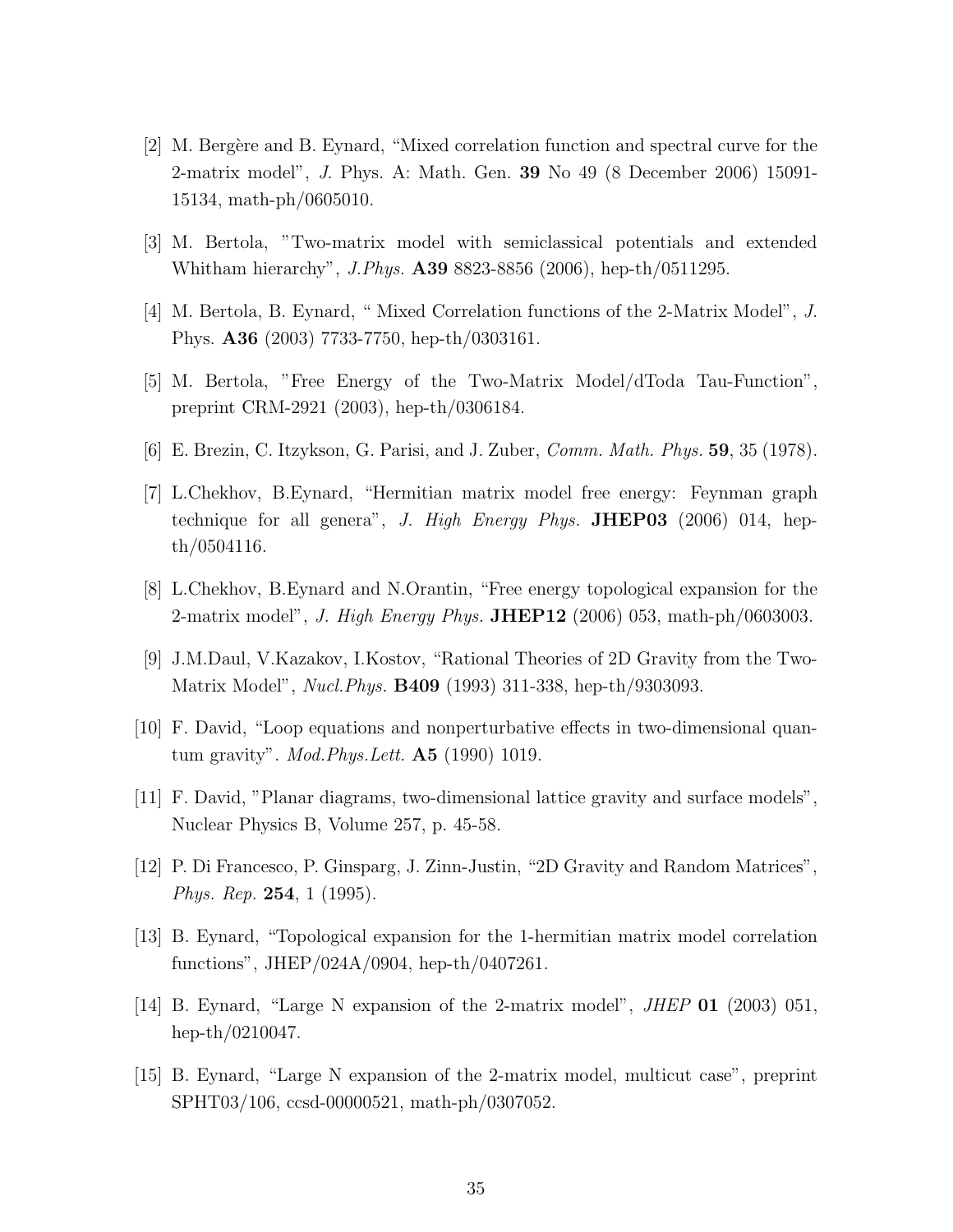- <span id="page-35-12"></span><span id="page-35-5"></span>[16] B.Eynard, "Loop equations for the semiclassical 2-matrix model with hard edges", *J.Stat.Mech.* 0510 (2005) P006, math-ph/0504002.
- [17] B. Eynard, A. Prats Ferrer, "2-matrix versus complex matrix model, integrals over the unitary group as triangular integrals", *C* ommun.Math.Phys. 264 (2006) 115-144, hep-th/0502041.
- <span id="page-35-4"></span><span id="page-35-3"></span>[18] B. Eynard, "Master loop equations, free energy and correlations for the chain of matrices", *J. High Energy Phys.* JHEP11(2003)018, hep-th/0309036.
- [19] B.Eynard, N.Orantin, "Topological expansion of the 2-matrix model correlation functions: diagrammatic rules for a residue formula", *J. High Energy Phys.* JHEP12(2005)034, math-ph/0504058.
- <span id="page-35-8"></span><span id="page-35-0"></span>[20] B.Eynard, " Formal matrix integrals and combinatorics of maps", math-ph/0611087.
- <span id="page-35-7"></span>[21] B.Eynard, N.Orantin, "Invariants of algebraic curves and topological expansion", math-ph/0702045.
- <span id="page-35-6"></span>[22] B. Eynard, N. Orantin, "Mixed correlation functions in the 2-matrix model, and the Bethe ansatz", *J*HEP 0508 (2005) 028, hep-th/0504029.
- <span id="page-35-11"></span>[23] B. Eyner, N. Orantin, "Whole topological expnasion of any correlation function in the two matrix model", in preparation.
- <span id="page-35-10"></span>[24] H.M. Farkas, I. Kra, "Riemann surfaces" 2nd edition, Springer Verlag, 1992.
- <span id="page-35-14"></span>[25] J.D. Fay, "Theta functions on Riemann surfaces", Springer Verlag, 1973.
- <span id="page-35-1"></span>[26] C.Itzykson, J.B.Zuber, "Combinatorics of the Modular Group II: The Kontsevich integrals", *Int.J.Mod.Phys.* A7 (1992) 5661-5705, hep-th/9201001 .
- <span id="page-35-9"></span>[27] V.A. Kazakov, "Bilocal regularization of models of random surfaces" Physics Letters B, Volume 150, Issue 4, p. 282-284.
- <span id="page-35-2"></span>[28] V.A. Kazakov, "Ising model on a dynamical planar random lattice: exact solution", *Phys Lett.* A119, 140-144 (1986).
- <span id="page-35-13"></span>[29] V.A. Kazakov, A. Marshakov, "Complex Curve of the Two Matrix Model and its Tau-function", *J.Phys.* A36 (2003) 3107-3136, hep-th/0211236.
- [30] S.Kharchev, A.Marshakov, "On  $p q$  duality and explicit solutions in  $c < 1$  2d gravity models", hep-th/9303100.